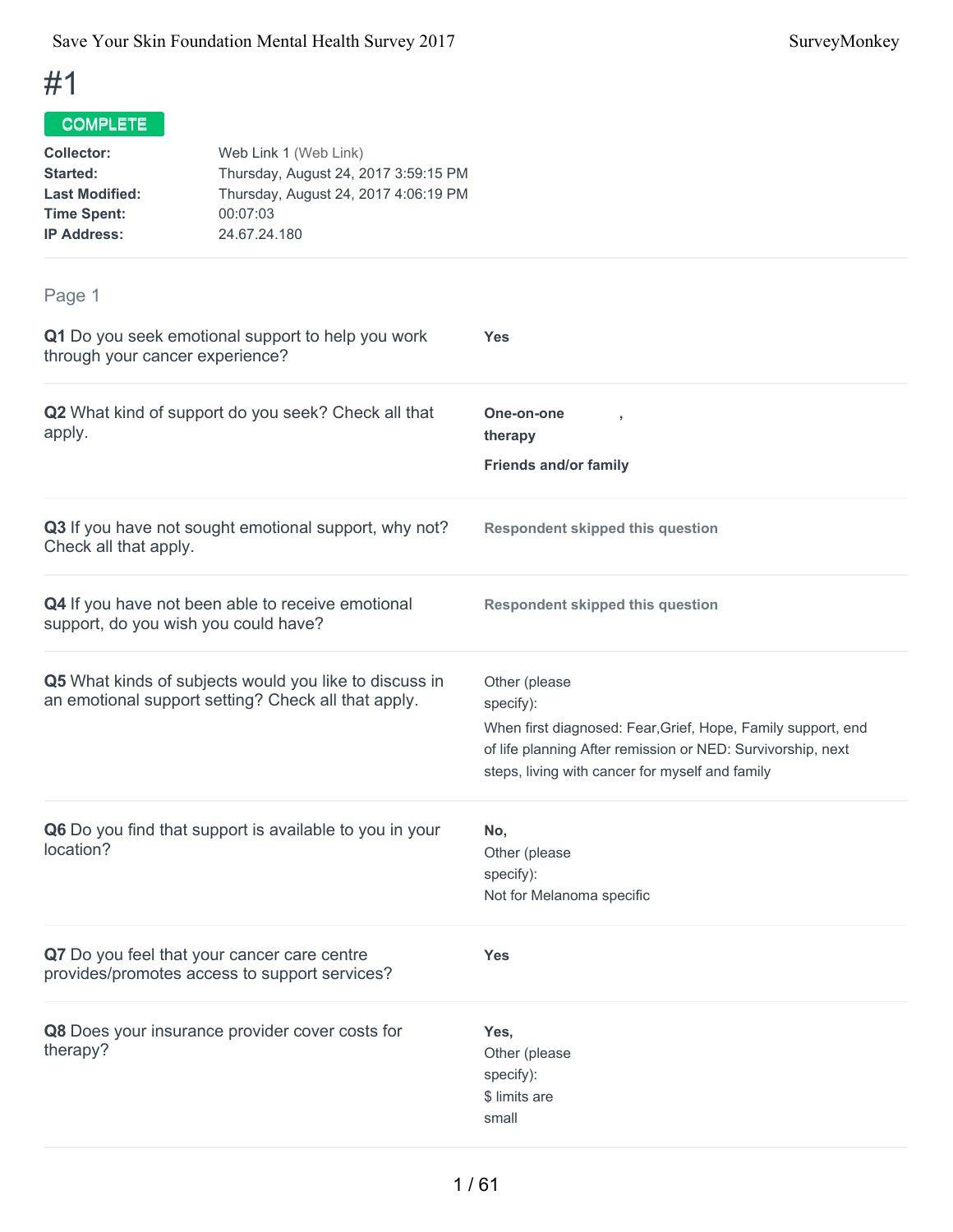| Q9 At what point in your treatment process do you seek<br>emotional support? Check all that apply.                                              | Diagnosis,<br>Treatment,<br><b>Post-treatment</b>                                                               |
|-------------------------------------------------------------------------------------------------------------------------------------------------|-----------------------------------------------------------------------------------------------------------------|
| Q10 If you stop pursuing emotional support after you<br>finish treatments, why? Check all that apply.                                           | <b>Financial difficulties</b>                                                                                   |
| Q11 Do any members of your family seek emotional<br>support?                                                                                    | <b>No</b>                                                                                                       |
| Q12 Have you ever gone to counselling in a family<br>setting?                                                                                   | <b>Yes</b>                                                                                                      |
| Q13 What would your ideal support system look like?<br>Check all that apply.                                                                    | One-on-one<br>therapy<br><b>Friends and/or family</b>                                                           |
| Q14 If you were participating in an online support system, what kind of resources would you like to see?<br>communications with other patients. |                                                                                                                 |
|                                                                                                                                                 | 015 How would you describe your feelings throughout or after your cancer experience? Are these emotions ongoing |

**Q15** How would you describe your feelings throughout or after your cancer experience? Are these emotions ongoing, reoccurring, or occasional?

The uncertainty which leads to fear and anxiety

| Q16 Are there any other comments you would like to       | <b>Respondent skipped this question</b> |
|----------------------------------------------------------|-----------------------------------------|
| make about your cancer experience, and the affect it has |                                         |
| had on your and/or your family's mental health?          |                                         |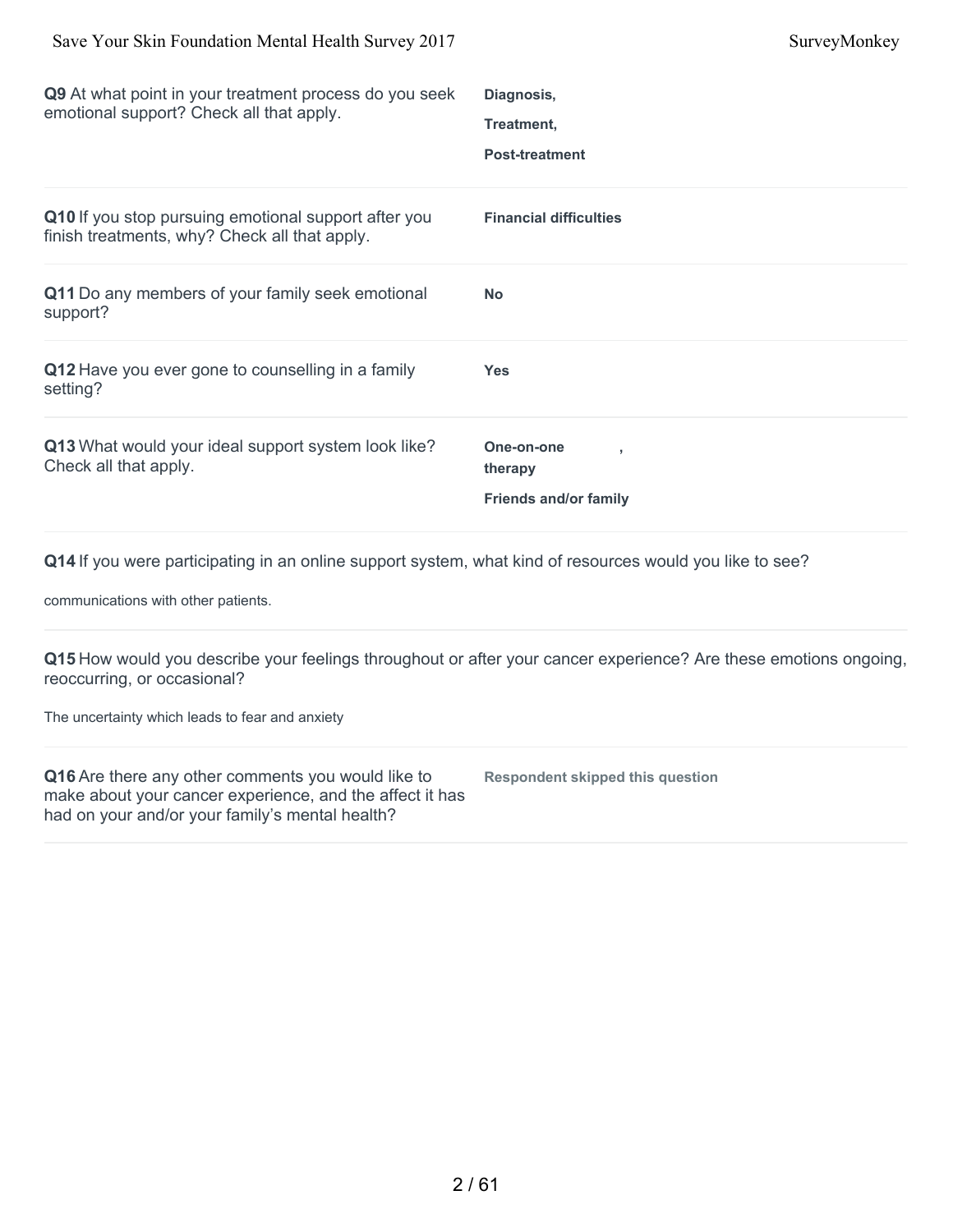| <b>Collector:</b><br>Started:<br><b>Last Modified:</b><br><b>Time Spent:</b><br><b>IP Address:</b> | Web Link 1 (Web Link)<br>Friday, August 25, 2017 3:18:51 PM<br>Friday, August 25, 2017 3:21:33 PM<br>00:02:42<br>142.169.78.21 |                                        |  |
|----------------------------------------------------------------------------------------------------|--------------------------------------------------------------------------------------------------------------------------------|----------------------------------------|--|
| Page 1                                                                                             |                                                                                                                                |                                        |  |
| through your cancer experience?                                                                    | Q1 Do you seek emotional support to help you work                                                                              | <b>No</b>                              |  |
| apply.                                                                                             | Q2 What kind of support do you seek? Check all that                                                                            | <b>Friends and/or family</b>           |  |
| Check all that apply.                                                                              | Q3 If you have not sought emotional support, why not?                                                                          | <b>Not</b><br>interested               |  |
|                                                                                                    | Q4 If you have not been able to receive emotional<br>support, do you wish you could have?                                      | <b>No</b>                              |  |
|                                                                                                    | Q5 What kinds of subjects would you like to discuss in                                                                         | Fear,                                  |  |
|                                                                                                    | an emotional support setting? Check all that apply.                                                                            | Grief,                                 |  |
|                                                                                                    |                                                                                                                                | Survivorship,                          |  |
|                                                                                                    |                                                                                                                                | Hope,                                  |  |
|                                                                                                    |                                                                                                                                | <b>Next</b><br>$\overline{1}$<br>steps |  |
|                                                                                                    |                                                                                                                                | Living with cancer                     |  |
| location?                                                                                          | Q6 Do you find that support is available to you in your                                                                        | <b>Yes</b>                             |  |
|                                                                                                    | Q7 Do you feel that your cancer care centre<br>provides/promotes access to support services?                                   | <b>Yes</b>                             |  |
| therapy?                                                                                           | Q8 Does your insurance provider cover costs for                                                                                | <b>Yes</b>                             |  |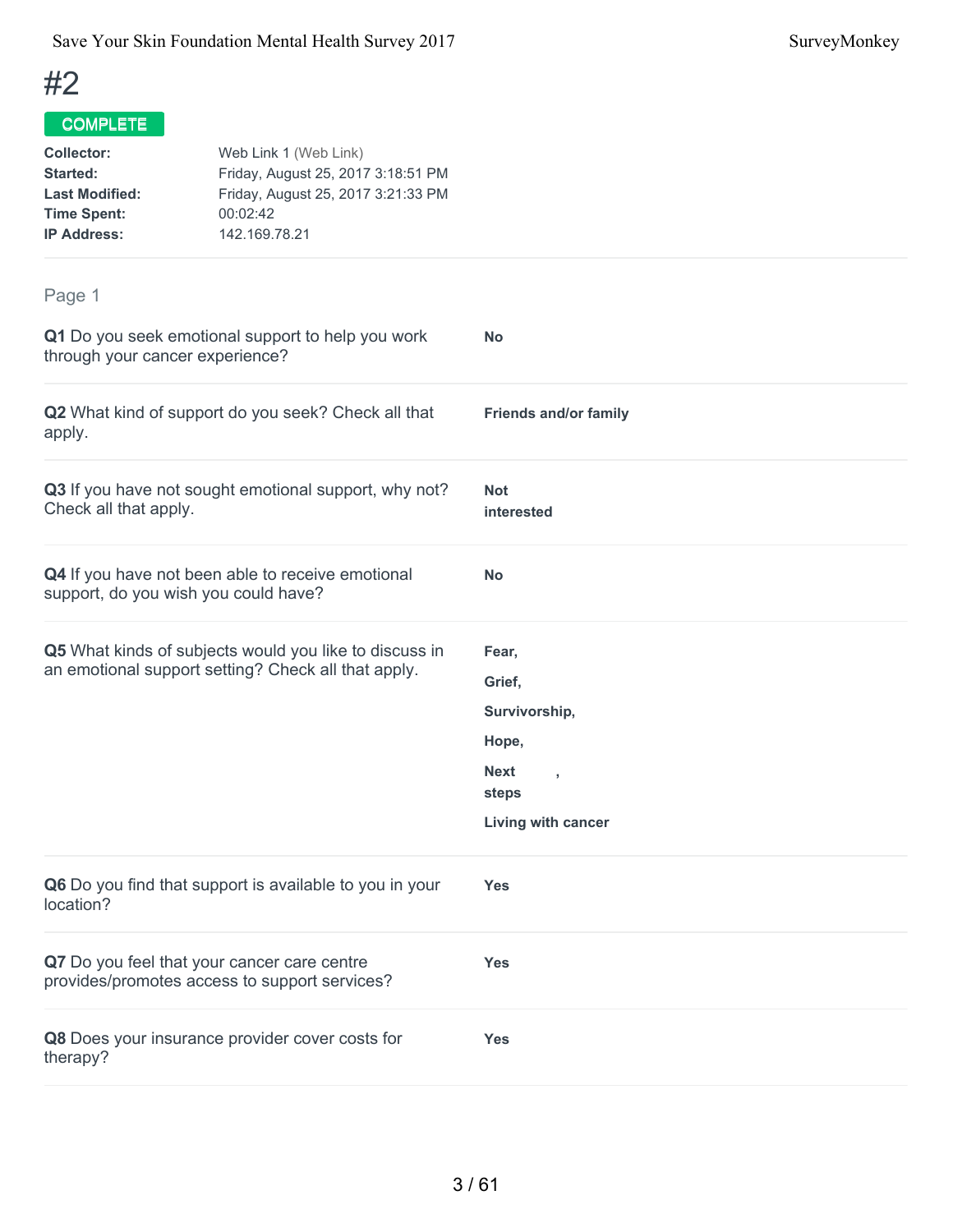| Q9 At what point in your treatment process do you seek<br>emotional support? Check all that apply.                                                                | Diagnosis,<br>Treatment,<br><b>Post-treatment</b>                                                                |
|-------------------------------------------------------------------------------------------------------------------------------------------------------------------|------------------------------------------------------------------------------------------------------------------|
| Q10 If you stop pursuing emotional support after you<br>finish treatments, why? Check all that apply.                                                             | <b>Respondent skipped this question</b>                                                                          |
| Q11 Do any members of your family seek emotional<br>support?                                                                                                      | No                                                                                                               |
| Q12 Have you ever gone to counselling in a family<br>setting?                                                                                                     | <b>No</b>                                                                                                        |
| Q13 What would your ideal support system look like?<br>Check all that apply.                                                                                      | <b>Group</b><br>therapy<br>Online<br>therapy                                                                     |
| Q14 If you were participating in an online support<br>system, what kind of resources would you like to see?                                                       | <b>Respondent skipped this question</b>                                                                          |
| reoccurring, or occasional?<br>Scared, fear of death and living                                                                                                   | Q15 How would you describe your feelings throughout or after your cancer experience? Are these emotions ongoing, |
|                                                                                                                                                                   |                                                                                                                  |
| Q16 Are there any other comments you would like to<br>make about your cancer experience, and the affect it has<br>had on your and/or your family's mental health? | <b>Respondent skipped this question</b>                                                                          |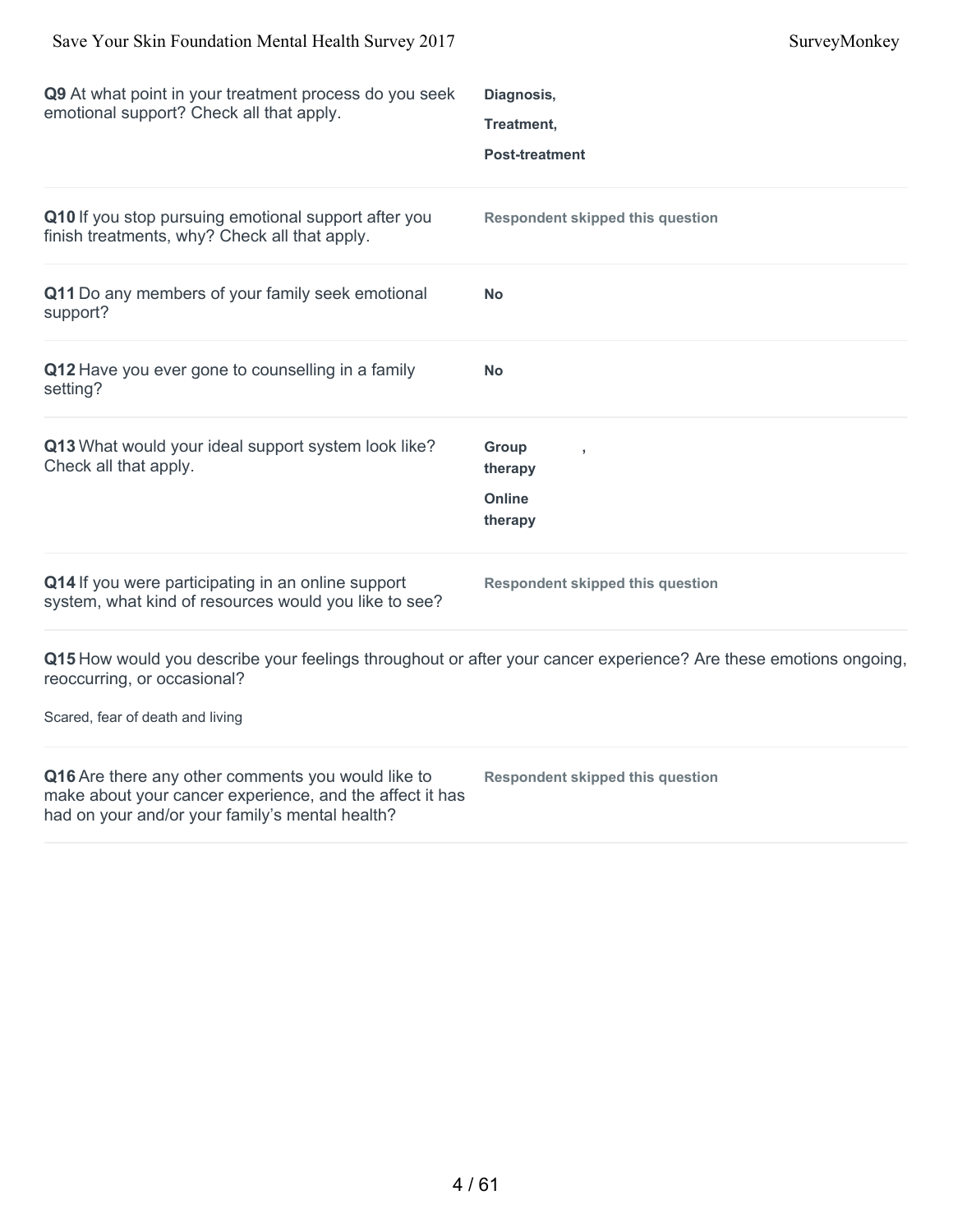| <b>Collector:</b><br><b>Started:</b><br><b>Last Modified:</b><br><b>Time Spent:</b><br><b>IP Address:</b>     | Web Link 1 (Web Link)<br>Friday, August 25, 2017 3:28:59 PM<br>Friday, August 25, 2017 3:34:23 PM<br>00:05:24<br>50.64.62.92 |                                              |
|---------------------------------------------------------------------------------------------------------------|------------------------------------------------------------------------------------------------------------------------------|----------------------------------------------|
| Page 1                                                                                                        |                                                                                                                              |                                              |
| through your cancer experience?                                                                               | Q1 Do you seek emotional support to help you work                                                                            | <b>No</b>                                    |
| apply.                                                                                                        | Q2 What kind of support do you seek? Check all that                                                                          | <b>Exercise</b>                              |
| Check all that apply.                                                                                         | Q3 If you have not sought emotional support, why not?                                                                        | <b>Not</b><br>interested                     |
| support, do you wish you could have?                                                                          | Q4 If you have not been able to receive emotional                                                                            | <b>No</b>                                    |
| Q5 What kinds of subjects would you like to discuss in<br>an emotional support setting? Check all that apply. |                                                                                                                              | <b>Next</b><br>steps                         |
| Q6 Do you find that support is available to you in your<br>location?                                          |                                                                                                                              | <b>Yes</b>                                   |
| Q7 Do you feel that your cancer care centre                                                                   | provides/promotes access to support services?                                                                                | <b>Yes</b>                                   |
| therapy?                                                                                                      | Q8 Does your insurance provider cover costs for                                                                              | Other (please<br>specify):<br>Don't<br>know! |
| emotional support? Check all that apply.                                                                      | Q9 At what point in your treatment process do you seek                                                                       | <b>Diagnosis</b>                             |
| finish treatments, why? Check all that apply.                                                                 | Q10 If you stop pursuing emotional support after you                                                                         | <b>Didn't seem necessary</b>                 |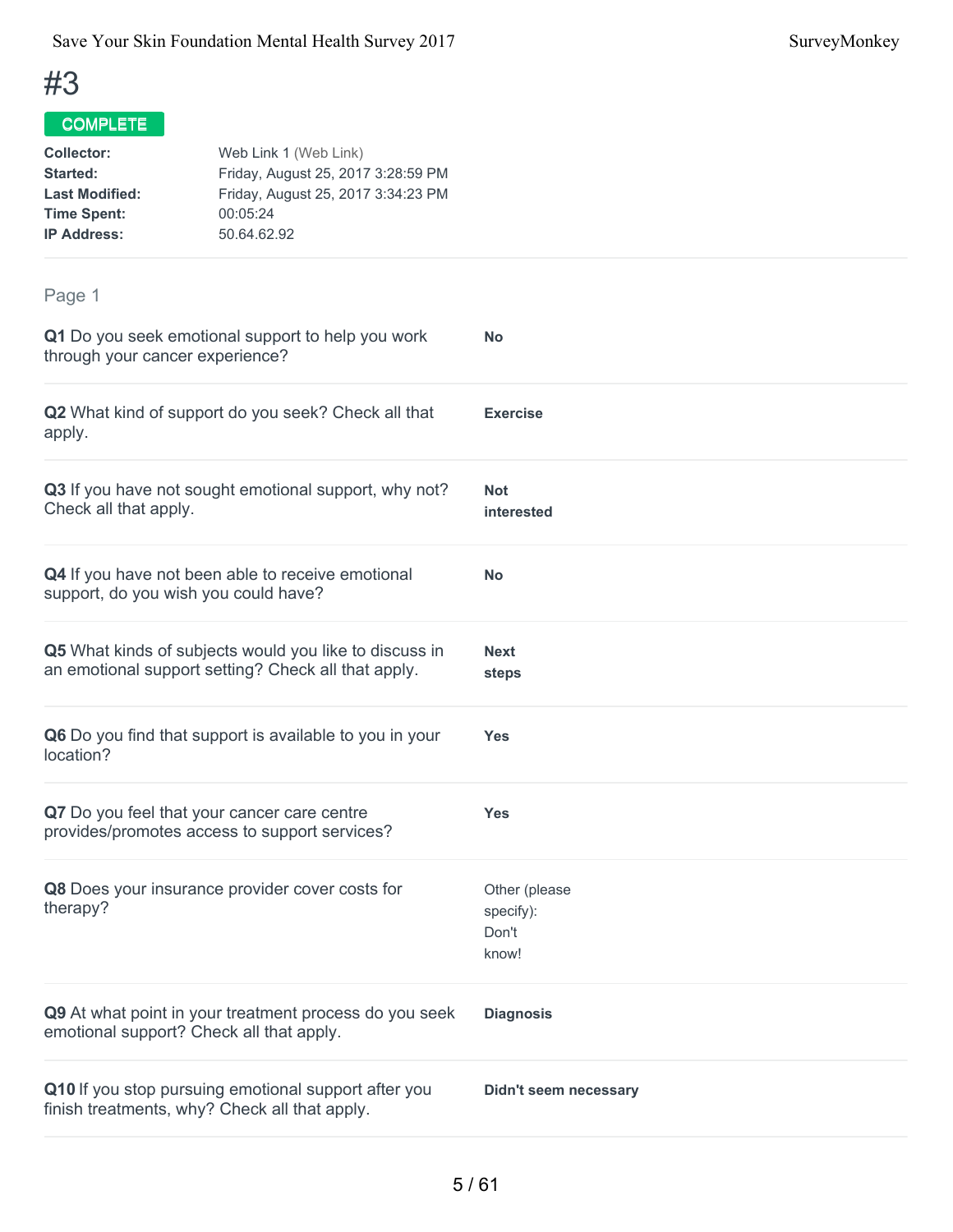| Save Your Skin Foundation Mental Health Survey 2017                          | SurveyMonkey                 |
|------------------------------------------------------------------------------|------------------------------|
| Q11 Do any members of your family seek emotional<br>support?                 | <b>No</b>                    |
| Q12 Have you ever gone to counselling in a family<br>setting?                | <b>No</b>                    |
| Q13 What would your ideal support system look like?<br>Check all that apply. | <b>Friends and/or family</b> |

Not sure

**Q15** How would you describe your feelings throughout or after your cancer experience? Are these emotions ongoing, reoccurring, or occasional?

Feeling mainly fear. Frustration, some friends and family do not (still) understand what melanoma is all about and brush it off! I feel fine now... I caught it very early.

**Q16** Are there any other comments you would like to make about your cancer experience, and the affect it has had on your and/or your family's mental health?

No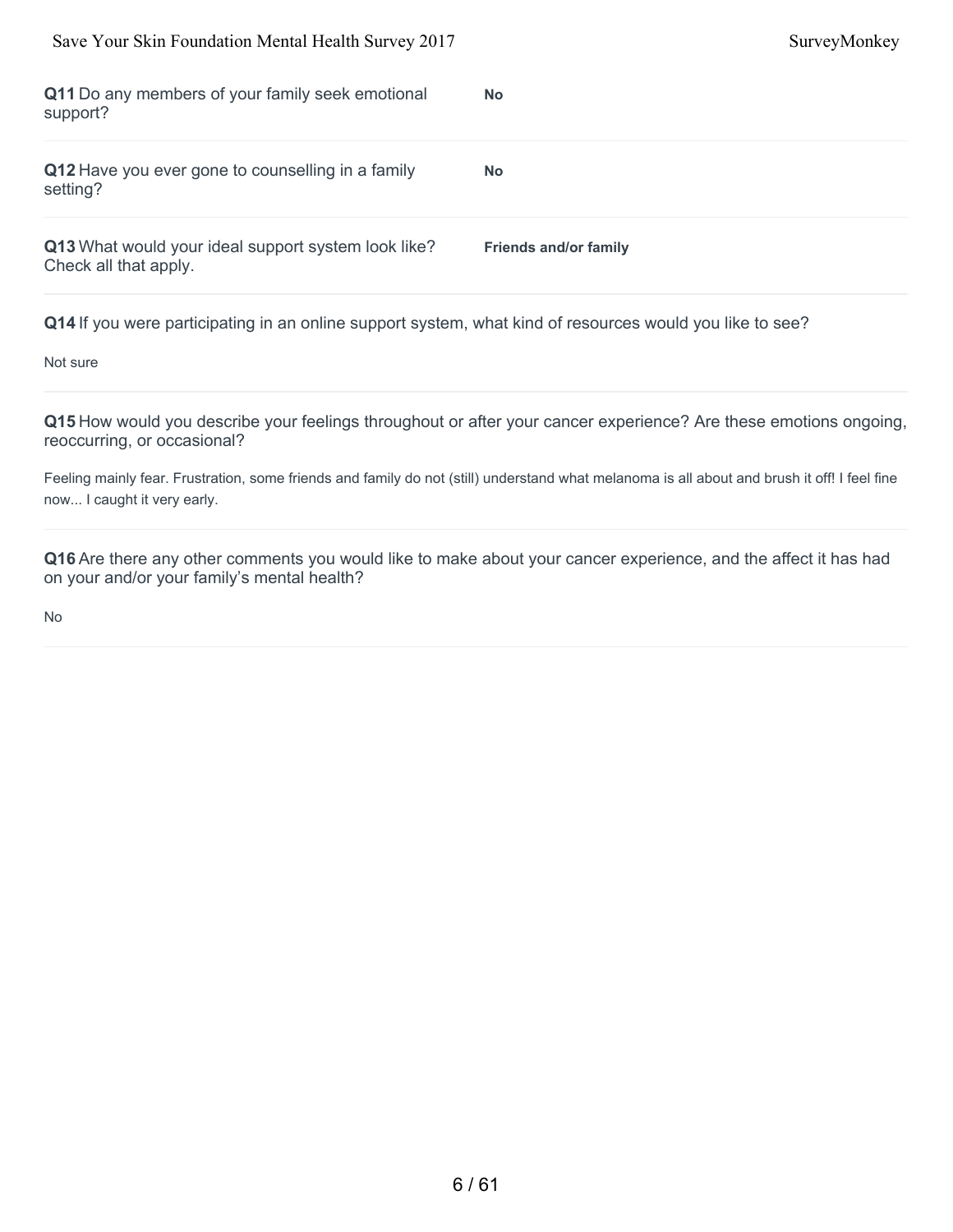| <b>Collector:</b><br><b>Started:</b><br><b>Last Modified:</b><br><b>Time Spent:</b><br><b>IP Address:</b> | Web Link 1 (Web Link)<br>Friday, August 25, 2017 4:01:45 PM<br>Friday, August 25, 2017 4:05:01 PM<br>00:03:15<br>97.32.29.156 |                                                                                                                                             |
|-----------------------------------------------------------------------------------------------------------|-------------------------------------------------------------------------------------------------------------------------------|---------------------------------------------------------------------------------------------------------------------------------------------|
| Page 1                                                                                                    |                                                                                                                               |                                                                                                                                             |
| through your cancer experience?                                                                           | Q1 Do you seek emotional support to help you work                                                                             | <b>Yes</b>                                                                                                                                  |
| apply.                                                                                                    | Q2 What kind of support do you seek? Check all that                                                                           | Melanoma support group                                                                                                                      |
| Check all that apply.                                                                                     | Q3 If you have not sought emotional support, why not?                                                                         | <b>Nervous</b>                                                                                                                              |
| support, do you wish you could have?                                                                      | Q4 If you have not been able to receive emotional                                                                             | <b>Yes</b>                                                                                                                                  |
|                                                                                                           | Q5 What kinds of subjects would you like to discuss in<br>an emotional support setting? Check all that apply.                 | Fear,<br>Grief,<br>End-of-life planning,<br>Family support,<br>Survivorship,<br>Hope,<br><b>Next</b><br>$\,$<br>steps<br>Living with cancer |
| location?                                                                                                 | Q6 Do you find that support is available to you in your                                                                       | <b>No</b>                                                                                                                                   |
| Q7 Do you feel that your cancer care centre                                                               | provides/promotes access to support services?                                                                                 | <b>No</b>                                                                                                                                   |
| therapy?                                                                                                  | Q8 Does your insurance provider cover costs for                                                                               | <b>Yes</b>                                                                                                                                  |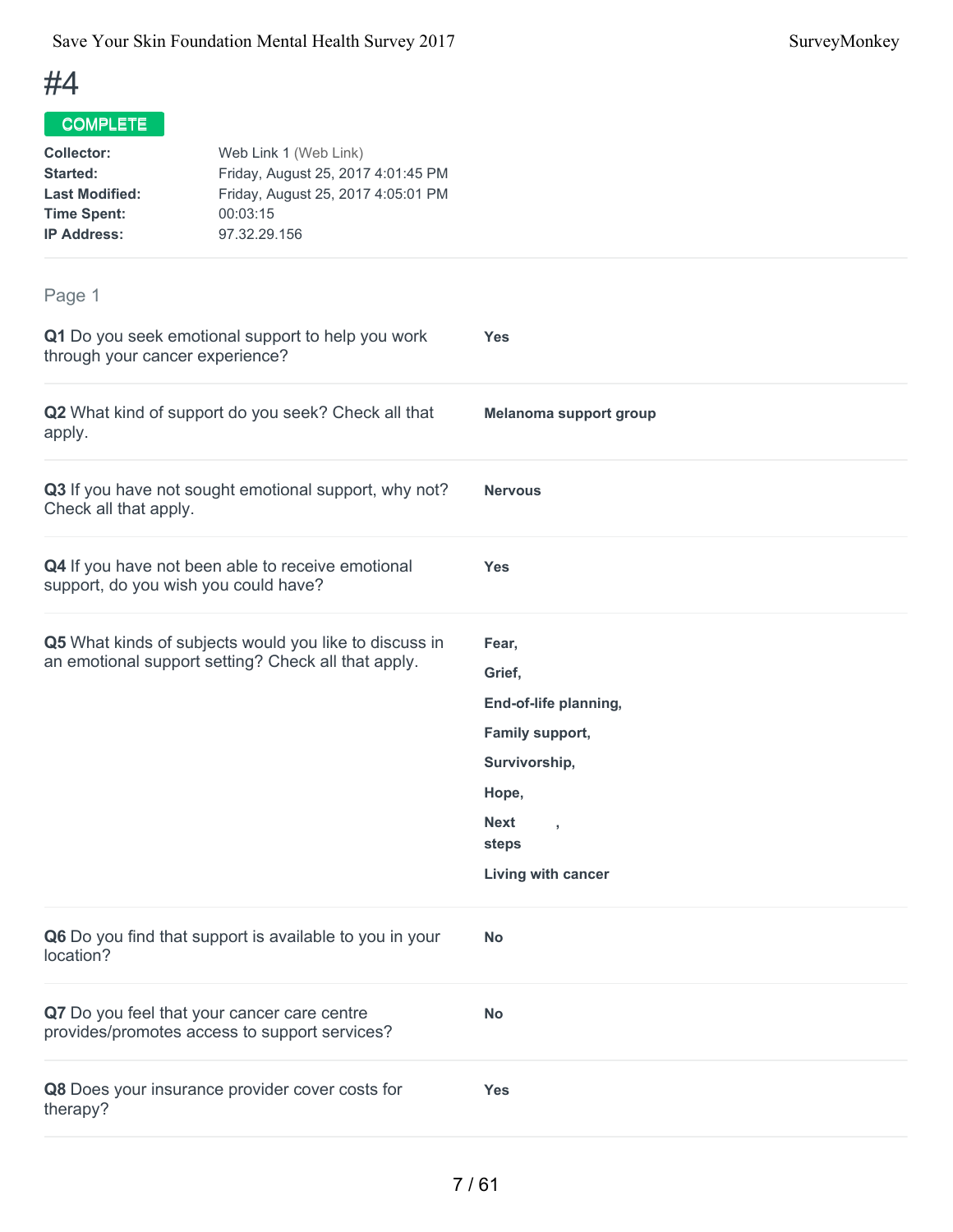| Q9 At what point in your treatment process do you seek<br>emotional support? Check all that apply.    | Diagnosis,                    |
|-------------------------------------------------------------------------------------------------------|-------------------------------|
|                                                                                                       | Treatment,                    |
|                                                                                                       | <b>Post-treatment</b>         |
| Q10 If you stop pursuing emotional support after you<br>finish treatments, why? Check all that apply. | <b>Difficult to</b><br>access |
| Q11 Do any members of your family seek emotional<br>support?                                          | <b>No</b>                     |
| Q12 Have you ever gone to counselling in a family<br>setting?                                         | <b>No</b>                     |
| Q13 What would your ideal support system look like?<br>Check all that apply.                          | One-on-one<br>therapy         |
|                                                                                                       | Group<br>therapy              |
|                                                                                                       | <b>Friends and/or family</b>  |
|                                                                                                       |                               |

Help with mental health

**Q15** How would you describe your feelings throughout or after your cancer experience? Are these emotions ongoing, reoccurring, or occasional?

Hell ongoing

**Q16** Are there any other comments you would like to make about your cancer experience, and the affect it has had on your and/or your family's mental health?

No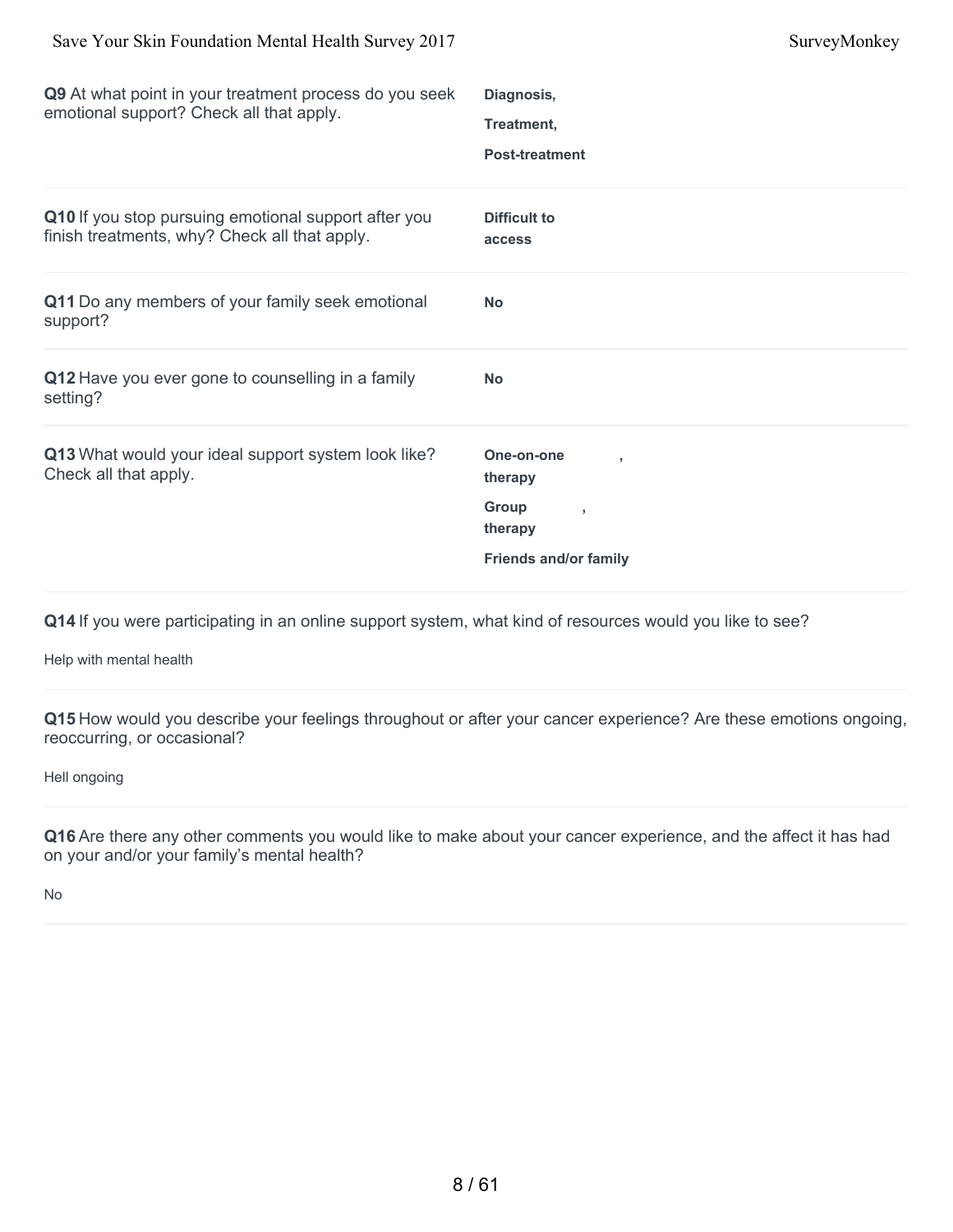| <b>Collector:</b><br><b>Started:</b><br><b>Last Modified:</b><br><b>Time Spent:</b><br><b>IP Address:</b> | Web Link 1 (Web Link)<br>Friday, August 25, 2017 8:12:12 PM<br>Friday, August 25, 2017 8:21:51 PM<br>00:09:39<br>184.162.184.78 |                                         |
|-----------------------------------------------------------------------------------------------------------|---------------------------------------------------------------------------------------------------------------------------------|-----------------------------------------|
| Page 1                                                                                                    |                                                                                                                                 |                                         |
| through your cancer experience?                                                                           | Q1 Do you seek emotional support to help you work                                                                               | <b>Yes</b>                              |
| apply.                                                                                                    | Q2 What kind of support do you seek? Check all that                                                                             | One-on-one<br>therapy                   |
|                                                                                                           |                                                                                                                                 | Other (please                           |
|                                                                                                           |                                                                                                                                 | specify):                               |
|                                                                                                           |                                                                                                                                 | Médication Group support                |
| Check all that apply.                                                                                     | Q3 If you have not sought emotional support, why not?                                                                           | <b>Respondent skipped this question</b> |
|                                                                                                           | Q4 If you have not been able to receive emotional<br>support, do you wish you could have?                                       | <b>Respondent skipped this question</b> |
|                                                                                                           | Q5 What kinds of subjects would you like to discuss in                                                                          | Fear,                                   |
|                                                                                                           | an emotional support setting? Check all that apply.                                                                             | Grief,                                  |
|                                                                                                           |                                                                                                                                 | End-of-life planning,                   |
|                                                                                                           |                                                                                                                                 | Family support,                         |
|                                                                                                           |                                                                                                                                 | Survivorship,                           |
|                                                                                                           |                                                                                                                                 | Hope,                                   |
|                                                                                                           |                                                                                                                                 | <b>Next</b><br>y                        |
|                                                                                                           |                                                                                                                                 | steps                                   |
|                                                                                                           |                                                                                                                                 | Living with cancer                      |
| location?                                                                                                 | Q6 Do you find that support is available to you in your                                                                         | <b>Yes</b>                              |
|                                                                                                           | Q7 Do you feel that your cancer care centre<br>provides/promotes access to support services?                                    | <b>Yes</b>                              |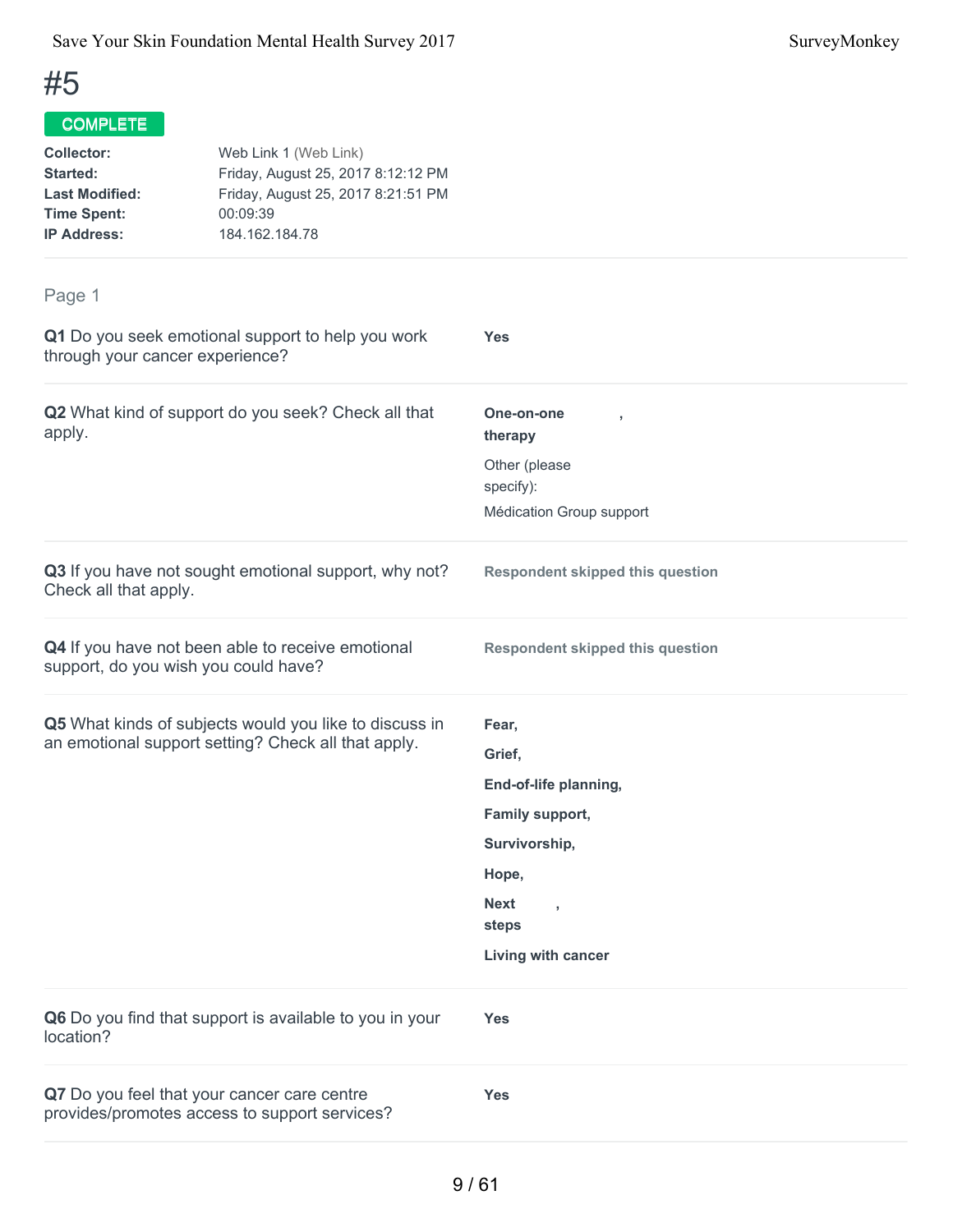| Save Your Skin Foundation Mental Health Survey 2017                                                   | SurveyMonkey                                                |
|-------------------------------------------------------------------------------------------------------|-------------------------------------------------------------|
| Q8 Does your insurance provider cover costs for<br>therapy?                                           | <b>Yes</b>                                                  |
| Q9 At what point in your treatment process do you seek<br>emotional support? Check all that apply.    | Diagnosis,<br>Treatment,<br><b>Post-treatment</b>           |
| Q10 If you stop pursuing emotional support after you<br>finish treatments, why? Check all that apply. | <b>Respondent skipped this question</b>                     |
| Q11 Do any members of your family seek emotional<br>support?                                          | <b>No</b>                                                   |
| Q12 Have you ever gone to counselling in a family<br>setting?                                         | <b>No</b>                                                   |
| Q13 What would your ideal support system look like?<br>Check all that apply.                          | One-on-one<br>$\overline{1}$<br>therapy<br>Group<br>therapy |

Next step Peuple with the same treatment Dame diagnosis

**Q15** How would you describe your feelings throughout or after your cancer experience? Are these emotions ongoing, reoccurring, or occasional?

Lonely What is the quality of that life **Reocccuring** 

**Q16** Are there any other comments you would like to make about your cancer experience, and the affect it has had on your and/or your family's mental health?

I am tired to be tired. Done treatment by choice for more than a year and still fatigue. I'm not 40 yet!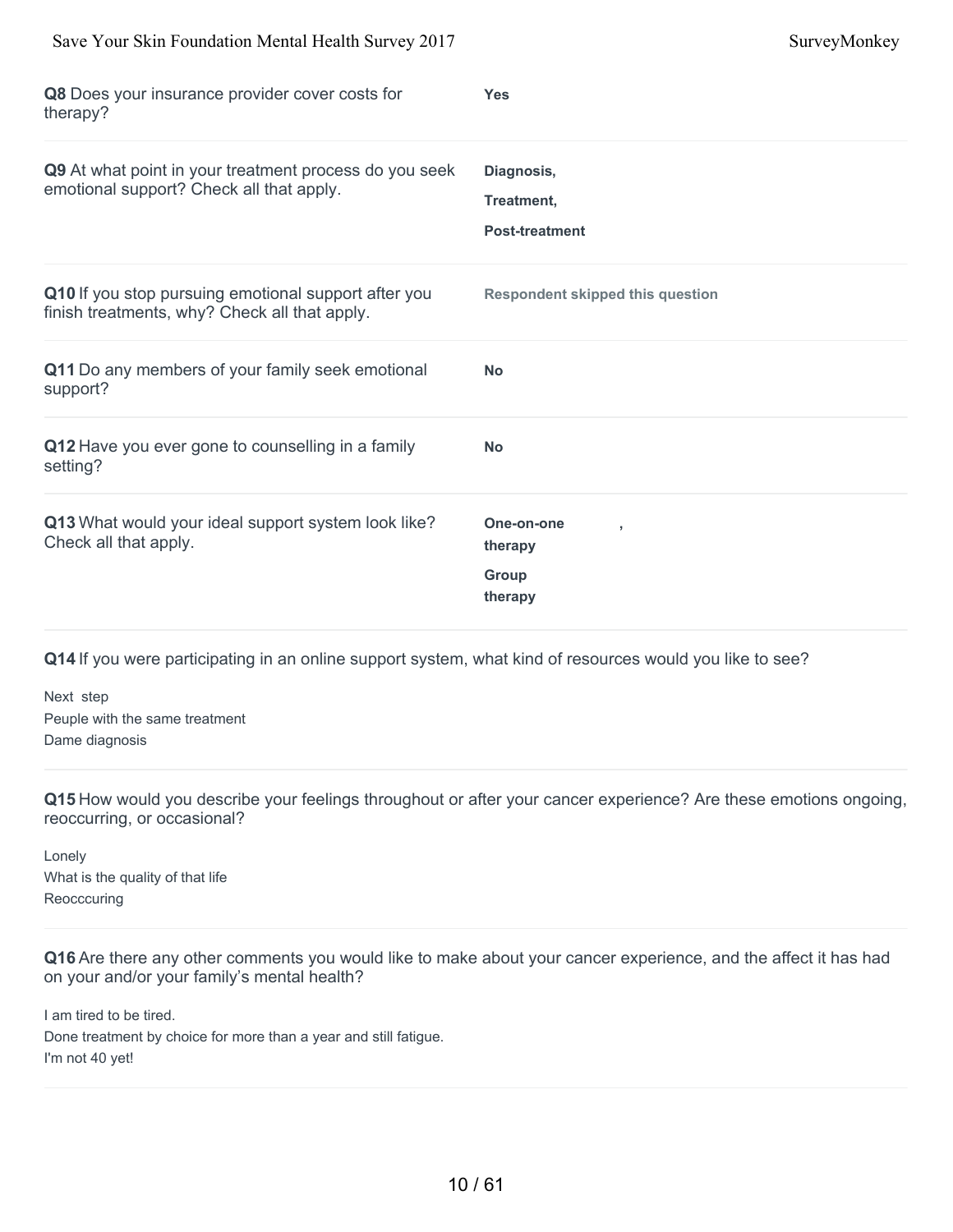| <b>Collector:</b><br><b>Started:</b><br><b>Last Modified:</b><br><b>Time Spent:</b><br><b>IP Address:</b> | Web Link 1 (Web Link)<br>Friday, August 25, 2017 10:08:59 PM<br>Friday, August 25, 2017 10:12:16 PM<br>00:03:16<br>142.161.55.13 |                                         |
|-----------------------------------------------------------------------------------------------------------|----------------------------------------------------------------------------------------------------------------------------------|-----------------------------------------|
| Page 1                                                                                                    |                                                                                                                                  |                                         |
| through your cancer experience?                                                                           | Q1 Do you seek emotional support to help you work                                                                                | <b>Yes</b>                              |
|                                                                                                           | Q2 What kind of support do you seek? Check all that                                                                              | Melanoma support group,                 |
| apply.                                                                                                    |                                                                                                                                  | One-on-one<br>therapy                   |
|                                                                                                           |                                                                                                                                  | Friends and/or family,                  |
|                                                                                                           |                                                                                                                                  | <b>Exercise</b>                         |
| Check all that apply.                                                                                     | Q3 If you have not sought emotional support, why not?                                                                            | <b>Respondent skipped this question</b> |
|                                                                                                           | Q4 If you have not been able to receive emotional<br>support, do you wish you could have?                                        | <b>Respondent skipped this question</b> |
|                                                                                                           | Q5 What kinds of subjects would you like to discuss in<br>an emotional support setting? Check all that apply.                    | <b>Respondent skipped this question</b> |
| location?                                                                                                 | Q6 Do you find that support is available to you in your                                                                          | <b>Yes</b>                              |
|                                                                                                           | Q7 Do you feel that your cancer care centre<br>provides/promotes access to support services?                                     | <b>Yes</b>                              |
| therapy?                                                                                                  | Q8 Does your insurance provider cover costs for                                                                                  | <b>Yes</b>                              |
| Q9 At what point in your treatment process do you seek<br>emotional support? Check all that apply.        |                                                                                                                                  | <b>Diagnosis</b>                        |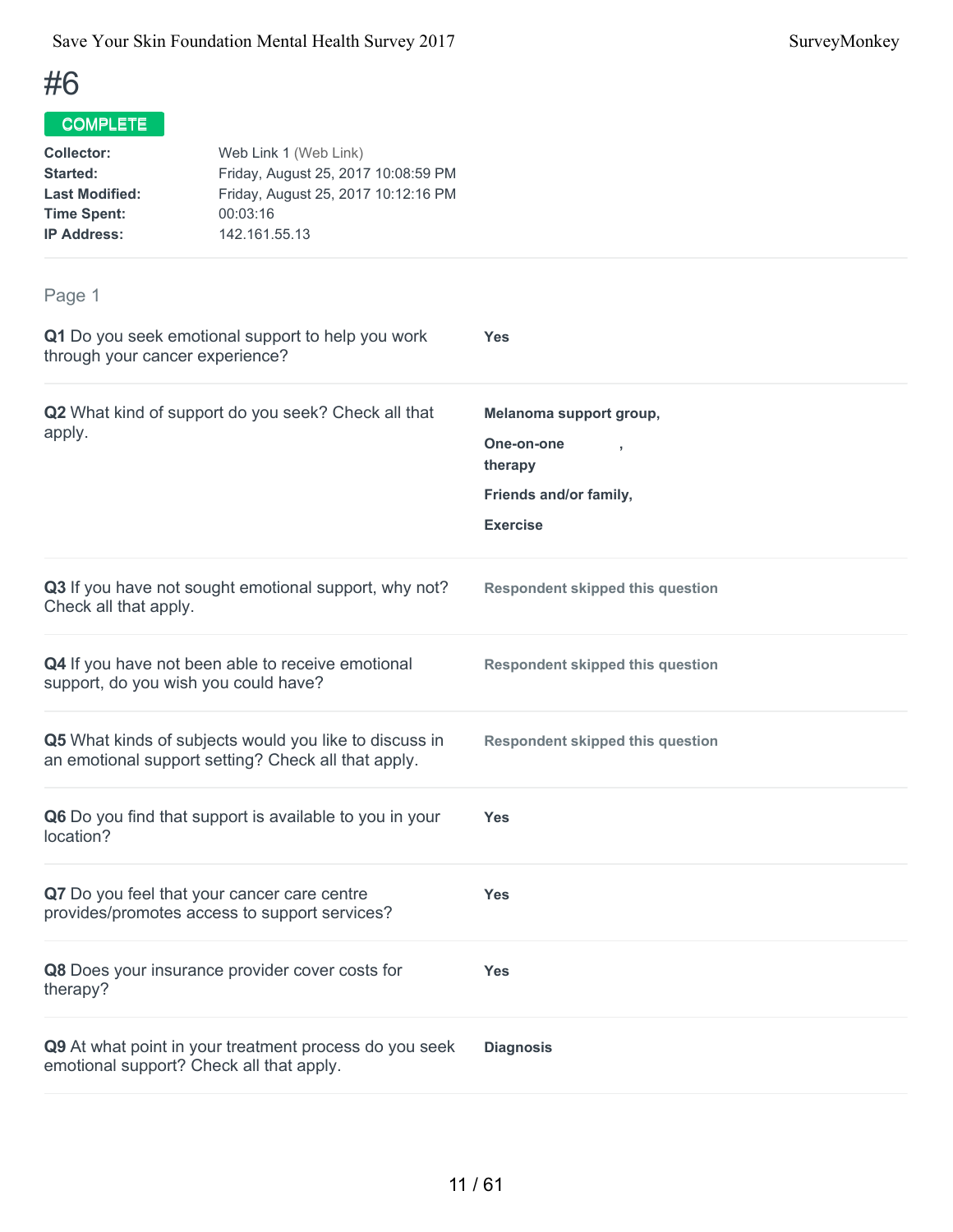| Q10 If you stop pursuing emotional support after you<br>finish treatments, why? Check all that apply.                                                             | <b>Respondent skipped this question</b> |
|-------------------------------------------------------------------------------------------------------------------------------------------------------------------|-----------------------------------------|
| Q11 Do any members of your family seek emotional<br>support?                                                                                                      | <b>Yes</b>                              |
| Q12 Have you ever gone to counselling in a family<br>setting?                                                                                                     | <b>No</b>                               |
| Q13 What would your ideal support system look like?<br>Check all that apply.                                                                                      | One-on-one<br>therapy                   |
|                                                                                                                                                                   | Group<br>٠<br>therapy                   |
|                                                                                                                                                                   | Online<br>ł,<br>therapy                 |
|                                                                                                                                                                   | <b>Friends and/or family</b>            |
| Q14 If you were participating in an online support<br>system, what kind of resources would you like to see?                                                       | <b>Respondent skipped this question</b> |
| Q15 How would you describe your feelings throughout or<br>after your cancer experience? Are these emotions<br>ongoing, reoccurring, or occasional?                | <b>Respondent skipped this question</b> |
| Q16 Are there any other comments you would like to<br>make about your cancer experience, and the affect it has<br>had on your and/or your family's mental health? | <b>Respondent skipped this question</b> |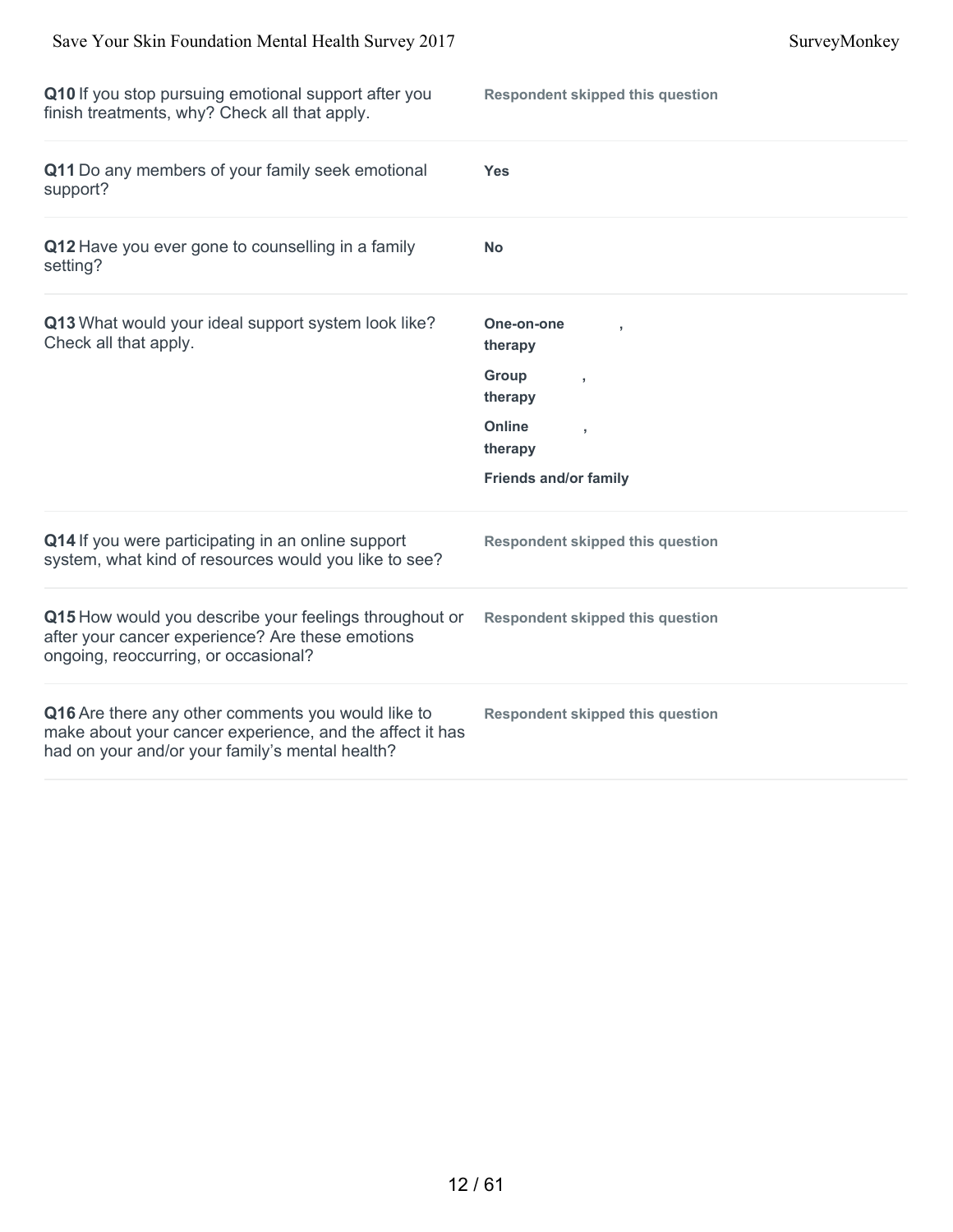| <b>Collector:</b><br>Started:<br><b>Last Modified:</b><br><b>Time Spent:</b><br><b>IP Address:</b> | Web Link 1 (Web Link)<br>Friday, August 25, 2017 11:21:32 PM<br>Friday, August 25, 2017 11:23:51 PM<br>00:02:19<br>108.172.83.19 |                                                |  |
|----------------------------------------------------------------------------------------------------|----------------------------------------------------------------------------------------------------------------------------------|------------------------------------------------|--|
| Page 1                                                                                             |                                                                                                                                  |                                                |  |
| through your cancer experience?                                                                    | Q1 Do you seek emotional support to help you work                                                                                | <b>No</b>                                      |  |
| apply.                                                                                             | Q2 What kind of support do you seek? Check all that                                                                              | Friends and/or family,<br><b>Exercise</b>      |  |
| Check all that apply.                                                                              | Q3 If you have not sought emotional support, why not?                                                                            | Nervous,<br>Didn't know it was<br>available    |  |
| support, do you wish you could have?                                                               | Q4 If you have not been able to receive emotional                                                                                | <b>Yes</b>                                     |  |
|                                                                                                    | Q5 What kinds of subjects would you like to discuss in<br>an emotional support setting? Check all that apply.                    | Fear,<br>Survivorship,<br><b>Next</b><br>steps |  |
| location?                                                                                          | Q6 Do you find that support is available to you in your                                                                          | No                                             |  |
|                                                                                                    | Q7 Do you feel that your cancer care centre<br>provides/promotes access to support services?                                     | No                                             |  |
| therapy?                                                                                           | Q8 Does your insurance provider cover costs for                                                                                  | <b>Yes</b>                                     |  |
| emotional support? Check all that apply.                                                           | Q9 At what point in your treatment process do you seek                                                                           | Diagnosis,<br><b>Post-treatment</b>            |  |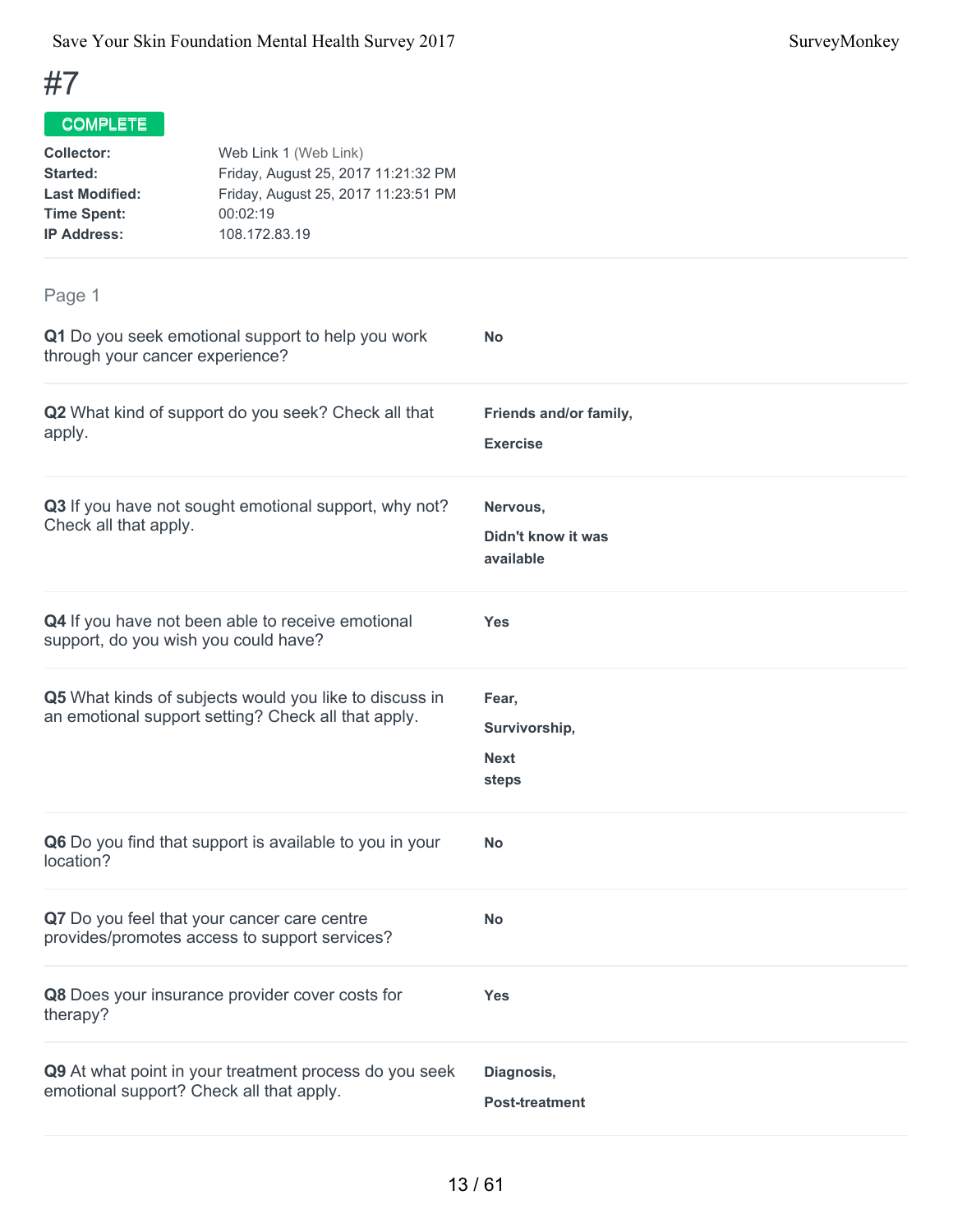| Q11 Do any members of your family seek emotional<br><b>No</b><br>support?<br>Q12 Have you ever gone to counselling in a family<br><b>No</b><br>setting?<br>Q13 What would your ideal support system look like?<br>One-on-one<br>Check all that apply.<br>therapy<br><b>Friends and/or family</b><br>Q14 If you were participating in an online support<br><b>Respondent skipped this question</b><br>system, what kind of resources would you like to see?<br>Q15 How would you describe your feelings throughout or<br><b>Respondent skipped this question</b><br>after your cancer experience? Are these emotions<br>ongoing, reoccurring, or occasional?<br>Q16 Are there any other comments you would like to<br><b>Respondent skipped this question</b><br>make about your cancer experience, and the affect it has<br>had on your and/or your family's mental health? | Q10 If you stop pursuing emotional support after you<br>finish treatments, why? Check all that apply. | Didn't seem necessary |
|-----------------------------------------------------------------------------------------------------------------------------------------------------------------------------------------------------------------------------------------------------------------------------------------------------------------------------------------------------------------------------------------------------------------------------------------------------------------------------------------------------------------------------------------------------------------------------------------------------------------------------------------------------------------------------------------------------------------------------------------------------------------------------------------------------------------------------------------------------------------------------|-------------------------------------------------------------------------------------------------------|-----------------------|
|                                                                                                                                                                                                                                                                                                                                                                                                                                                                                                                                                                                                                                                                                                                                                                                                                                                                             |                                                                                                       |                       |
|                                                                                                                                                                                                                                                                                                                                                                                                                                                                                                                                                                                                                                                                                                                                                                                                                                                                             |                                                                                                       |                       |
|                                                                                                                                                                                                                                                                                                                                                                                                                                                                                                                                                                                                                                                                                                                                                                                                                                                                             |                                                                                                       |                       |
|                                                                                                                                                                                                                                                                                                                                                                                                                                                                                                                                                                                                                                                                                                                                                                                                                                                                             |                                                                                                       |                       |
|                                                                                                                                                                                                                                                                                                                                                                                                                                                                                                                                                                                                                                                                                                                                                                                                                                                                             |                                                                                                       |                       |
|                                                                                                                                                                                                                                                                                                                                                                                                                                                                                                                                                                                                                                                                                                                                                                                                                                                                             |                                                                                                       |                       |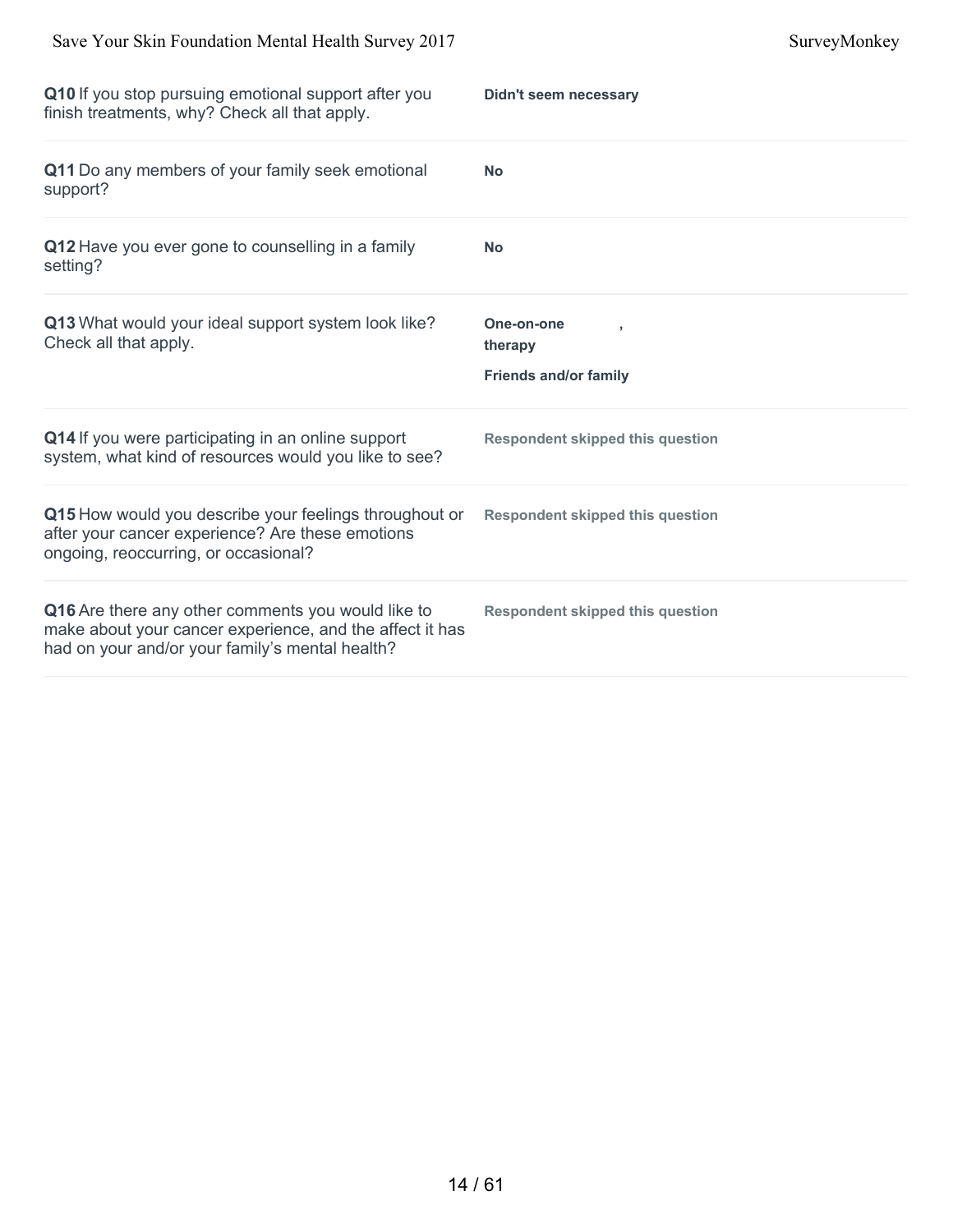| <b>Collector:</b><br><b>Started:</b><br><b>Last Modified:</b><br><b>Time Spent:</b><br><b>IP Address:</b> | Web Link 1 (Web Link)<br>Saturday, August 26, 2017 12:50:14 AM<br>Saturday, August 26, 2017 1:00:28 AM<br>00:10:13<br>154.20.178.148 |                                                                                                    |  |
|-----------------------------------------------------------------------------------------------------------|--------------------------------------------------------------------------------------------------------------------------------------|----------------------------------------------------------------------------------------------------|--|
| Page 1                                                                                                    |                                                                                                                                      |                                                                                                    |  |
| through your cancer experience?                                                                           | Q1 Do you seek emotional support to help you work                                                                                    | <b>Yes</b>                                                                                         |  |
| apply.                                                                                                    | Q2 What kind of support do you seek? Check all that                                                                                  | Melanoma support group,<br>One-on-one<br>$\overline{1}$<br>therapy<br><b>Friends and/or family</b> |  |
| Check all that apply.                                                                                     | Q3 If you have not sought emotional support, why not?                                                                                | <b>Respondent skipped this question</b>                                                            |  |
| support, do you wish you could have?                                                                      | Q4 If you have not been able to receive emotional                                                                                    | <b>Respondent skipped this question</b>                                                            |  |
|                                                                                                           | Q5 What kinds of subjects would you like to discuss in<br>an emotional support setting? Check all that apply.                        | Fear,<br>Survivorship,<br>Hope,<br>Living with cancer                                              |  |
| location?                                                                                                 | Q6 Do you find that support is available to you in your                                                                              | <b>Yes</b>                                                                                         |  |
|                                                                                                           | Q7 Do you feel that your cancer care centre<br>provides/promotes access to support services?                                         | <b>Yes</b>                                                                                         |  |
| therapy?                                                                                                  | Q8 Does your insurance provider cover costs for                                                                                      | <b>Yes</b>                                                                                         |  |
| emotional support? Check all that apply.                                                                  | Q9 At what point in your treatment process do you seek                                                                               | <b>Diagnosis</b>                                                                                   |  |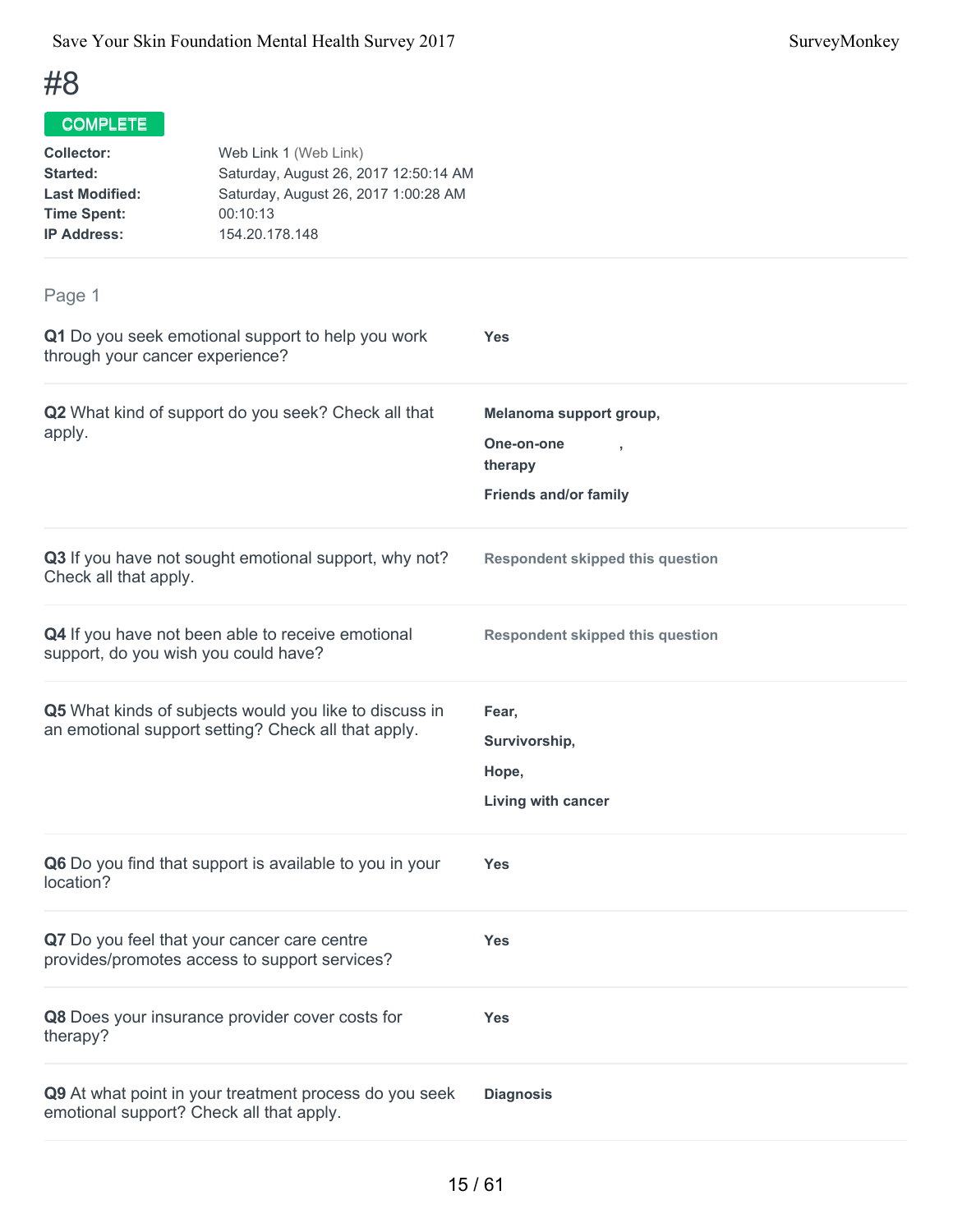| Q10 If you stop pursuing emotional support after you<br>finish treatments, why? Check all that apply. | <b>Respondent skipped this question</b>               |
|-------------------------------------------------------------------------------------------------------|-------------------------------------------------------|
| Q11 Do any members of your family seek emotional<br>support?                                          | <b>Yes</b>                                            |
| Q12 Have you ever gone to counselling in a family<br>setting?                                         | <b>No</b>                                             |
| Q13 What would your ideal support system look like?<br>Check all that apply.                          | One-on-one<br>therapy<br><b>Friends and/or family</b> |

?

**Q15** How would you describe your feelings throughout or after your cancer experience? Are these emotions ongoing, reoccurring, or occasional?

Scared, vulnerable, hopeful, thankful Currently less fearful but others ongoing

**Q16** Are there any other comments you would like to make about your cancer experience, and the affect it has had on your and/or your family's mental health?

It has completely and permanently changed our lives...both in extremely negative and positive ways. Ongoing feeling of vulnerability and concern but so thankful and appreciate for the most simple things in life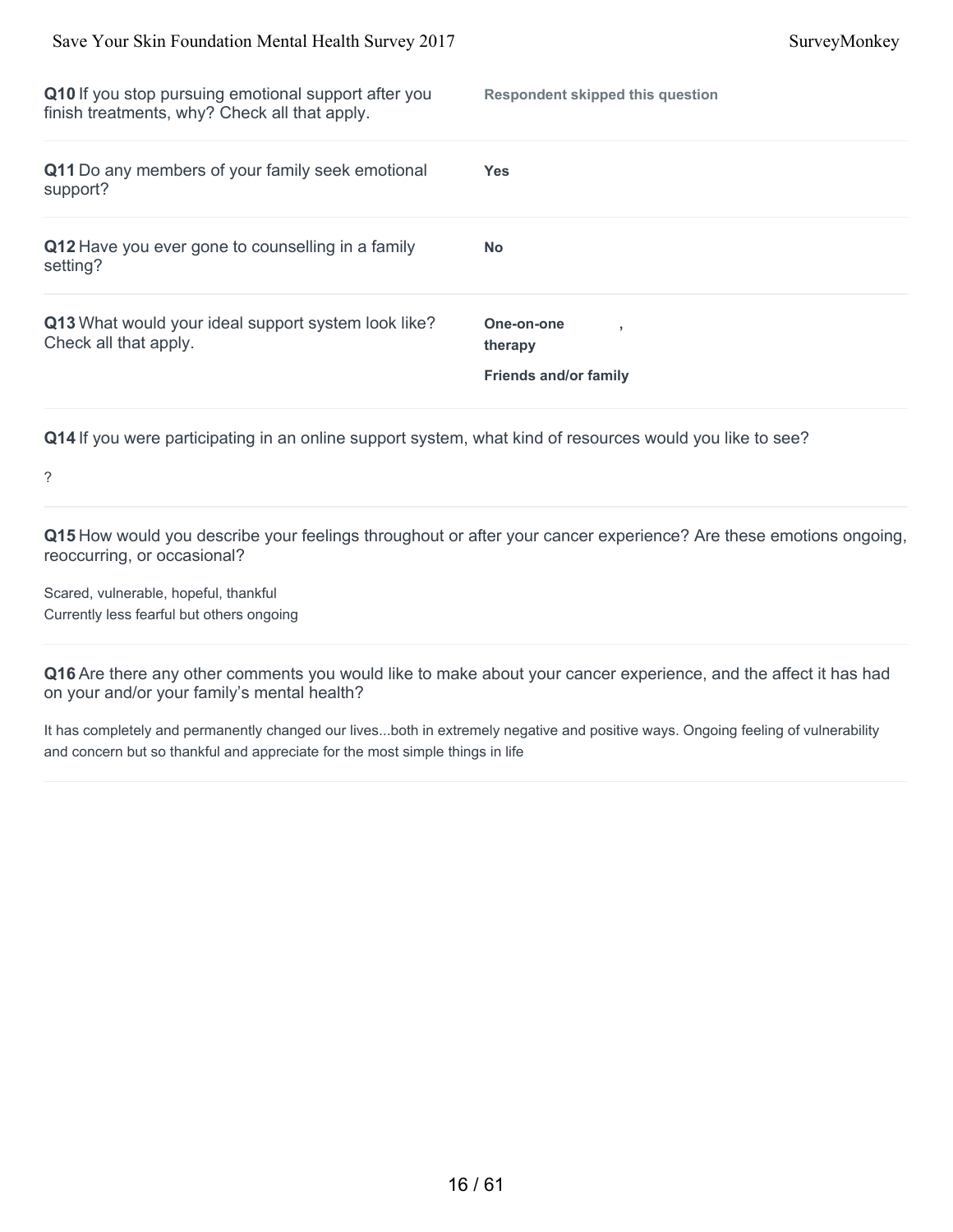## COMPLETE

| <b>Collector:</b>     | Web Link 1 (Web Link)                |
|-----------------------|--------------------------------------|
| Started:              | Saturday, August 26, 2017 2:33:16 PM |
| <b>Last Modified:</b> | Saturday, August 26, 2017 5:47:59 PM |
| <b>Time Spent:</b>    | 03:14:43                             |
| <b>IP Address:</b>    | 24.80.122.137                        |
|                       |                                      |

| Q1 Do you seek emotional support to help you work<br>through your cancer experience?                          | Other (please<br>specify):<br>I would like to seek but don't see much potential<br>anywhere                                                                                                                                                                                                                            |
|---------------------------------------------------------------------------------------------------------------|------------------------------------------------------------------------------------------------------------------------------------------------------------------------------------------------------------------------------------------------------------------------------------------------------------------------|
| Q2 What kind of support do you seek? Check all that                                                           | Exercise,                                                                                                                                                                                                                                                                                                              |
| apply.                                                                                                        | Friends and/or family,                                                                                                                                                                                                                                                                                                 |
|                                                                                                               | Melanoma support group,                                                                                                                                                                                                                                                                                                |
|                                                                                                               | Other (please<br>specify):                                                                                                                                                                                                                                                                                             |
|                                                                                                               | I make a point of at least walking - I'm largely isolated - no<br>family in the area, few friends are aging and have their own<br>problems - melanoma support groups do not seem readily<br>available                                                                                                                  |
| Q3 If you have not sought emotional support, why not?<br>Check all that apply.                                | Other (please<br>specify):<br>- my extended medical health insurance actually covers<br>physical and psych therapists to some extent but I don't see<br>professionals providing the support I need                                                                                                                     |
| Q4 If you have not been able to receive emotional<br>support, do you wish you could have?                     | <b>Yes</b>                                                                                                                                                                                                                                                                                                             |
| Q5 What kinds of subjects would you like to discuss in<br>an emotional support setting? Check all that apply. | Other (please<br>specify):<br>- empathizing about mediocre medical professionals -<br>comparing notes about various medical treatments - is it just<br>me that's being treated like a lesser life form;-) - attempt to<br>locate by competent / caring Health Care professionals by<br>'word of mouth' recommendations |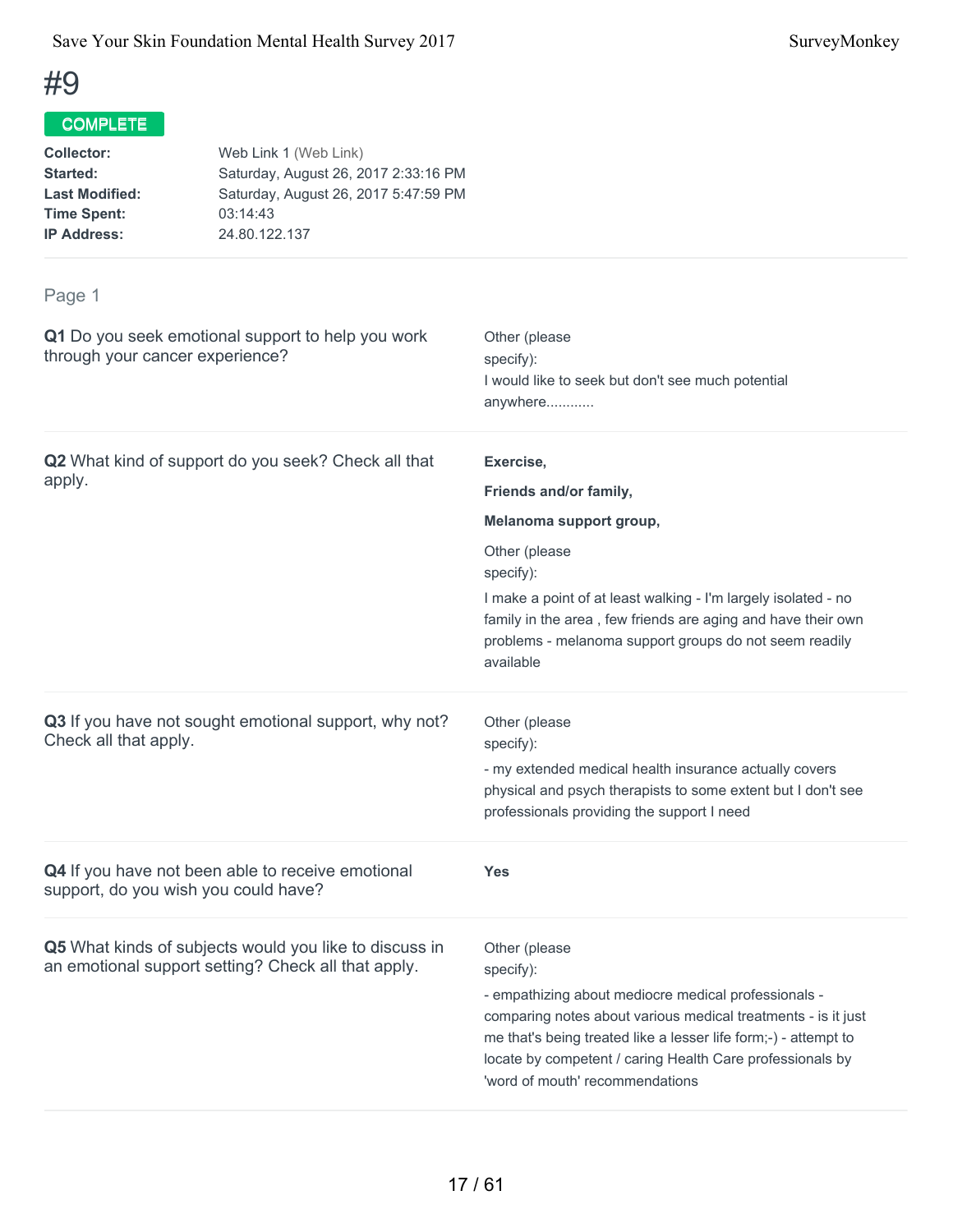| Q6 Do you find that support is available to you in your<br>location?                                  | Other (please<br>specify):<br>not the type I want / need - as<br>above                                                                                                                                                                                                                                                                                                                                          |
|-------------------------------------------------------------------------------------------------------|-----------------------------------------------------------------------------------------------------------------------------------------------------------------------------------------------------------------------------------------------------------------------------------------------------------------------------------------------------------------------------------------------------------------|
| Q7 Do you feel that your cancer care centre<br>provides/promotes access to support services?          | Other (please<br>specify):<br>absolutely not                                                                                                                                                                                                                                                                                                                                                                    |
| Q8 Does your insurance provider cover costs for<br>therapy?                                           | Yes                                                                                                                                                                                                                                                                                                                                                                                                             |
| Q9 At what point in your treatment process do you seek<br>emotional support? Check all that apply.    | Diagnosis,<br>Treatment,<br><b>Post-treatment</b>                                                                                                                                                                                                                                                                                                                                                               |
| Q10 If you stop pursuing emotional support after you<br>finish treatments, why? Check all that apply. | Please fill in<br>answers:<br>- same as stated above - also with cancer, it would appear<br>that treatment is never finished and with history of skin<br>cancer, it would appear that there should be regular follow<br>up examinations                                                                                                                                                                         |
| Q11 Do any members of your family seek emotional<br>support?                                          | <b>Respondent skipped this question</b>                                                                                                                                                                                                                                                                                                                                                                         |
| Q12 Have you ever gone to counselling in a family<br>setting?                                         | No                                                                                                                                                                                                                                                                                                                                                                                                              |
| Q13 What would your ideal support system look like?<br>Check all that apply.                          | Friends and/or family,<br>Other (please<br>specify):<br>- group discussions would be therapeutic but I wouldn't go<br>specifically to attempt receive emotional support from a<br>group - I also have a hearing impairment that might make it<br>tedious (for everyone) if I attempted to take part in a group<br>discussion - an online discussion group would be useful but I<br>have not come across one yet |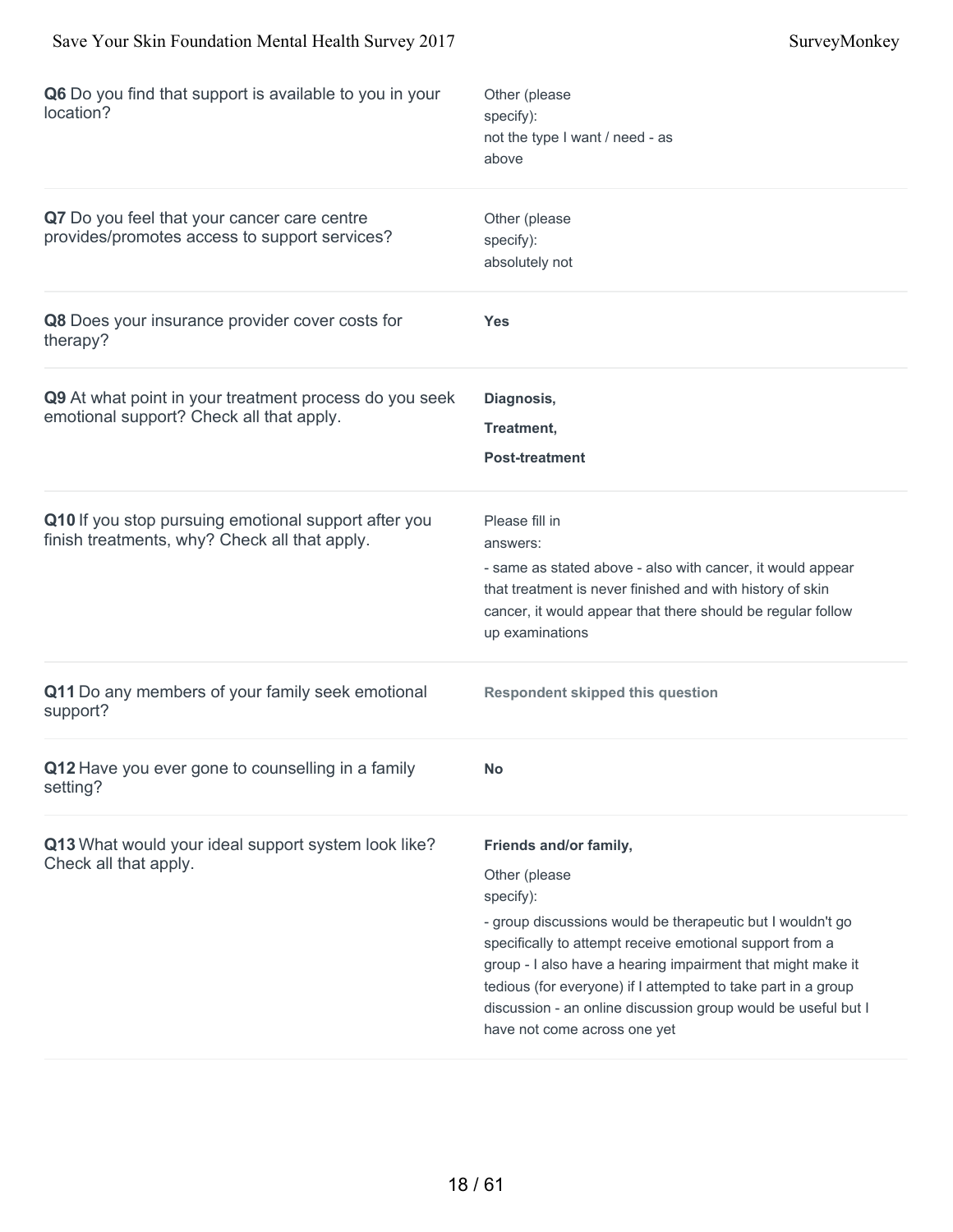#### Save Your Skin Foundation Mental Health Survey 2017 Survey Monkey

**Q14** If you were participating in an online support system, what kind of resources would you like to see?

- just a standard forum where topics are raised by individuals and folks comment on the topics - would be a good start

- I would have some concern about local health Pro's seeing comments that they feel reflect poorly on the medical profession (or themselves personally if they figure they recognize a commenter) - I keep running into MD's who do not seem to take critisism well and even appear to seek retribution

- same problem with a physical meeting discussion group or individual conversation in a certain geographical location - I would be concerned that a listener might be indiscrete and comments might get back to a Medical specialist or GP.........

**Q15** How would you describe your feelings throughout or after your cancer experience? Are these emotions ongoing, reoccurring, or occasional?

- I have been fortunate not to have had a hugely traumatic experience but continue to stew about the apparent poor quality work being undertaken by various professional health "caregivers" that I am forced to deal with - it 'makes my blood boil";-)

- I may complain yet to one of the local Health quality authorities, but once again I'm concerned that a specific complaint would get back to the Medical specialist involved, and I would be treated as an adversary.......

- I'm still stewing about the attitudes / competency of 2 seperate dermatologists that I had follow-up visits with a month ago

- stress along with trying to locate a new residence

- but maintaining some sense of humour;-)

**Q16** Are there any other comments you would like to make about your cancer experience, and the affect it has had on your and/or your family's mental health?

A face to face chat with someone active with Save Your Skin foundation in the Vancouver area would be very useful but the feeling that I get is that there is no-one readily available to have such a chat ( too busy perhaps?)

- the Vancouver area also seems to be developing little pockets of the 'Elite' (or pseudo elite;-) Is there anyone around S.Y.S that would be willing to have a (genuine) friendly chat with someone like me who rents a 550 sq ft condo and doesn't drive a BMW or Range Rover?;-))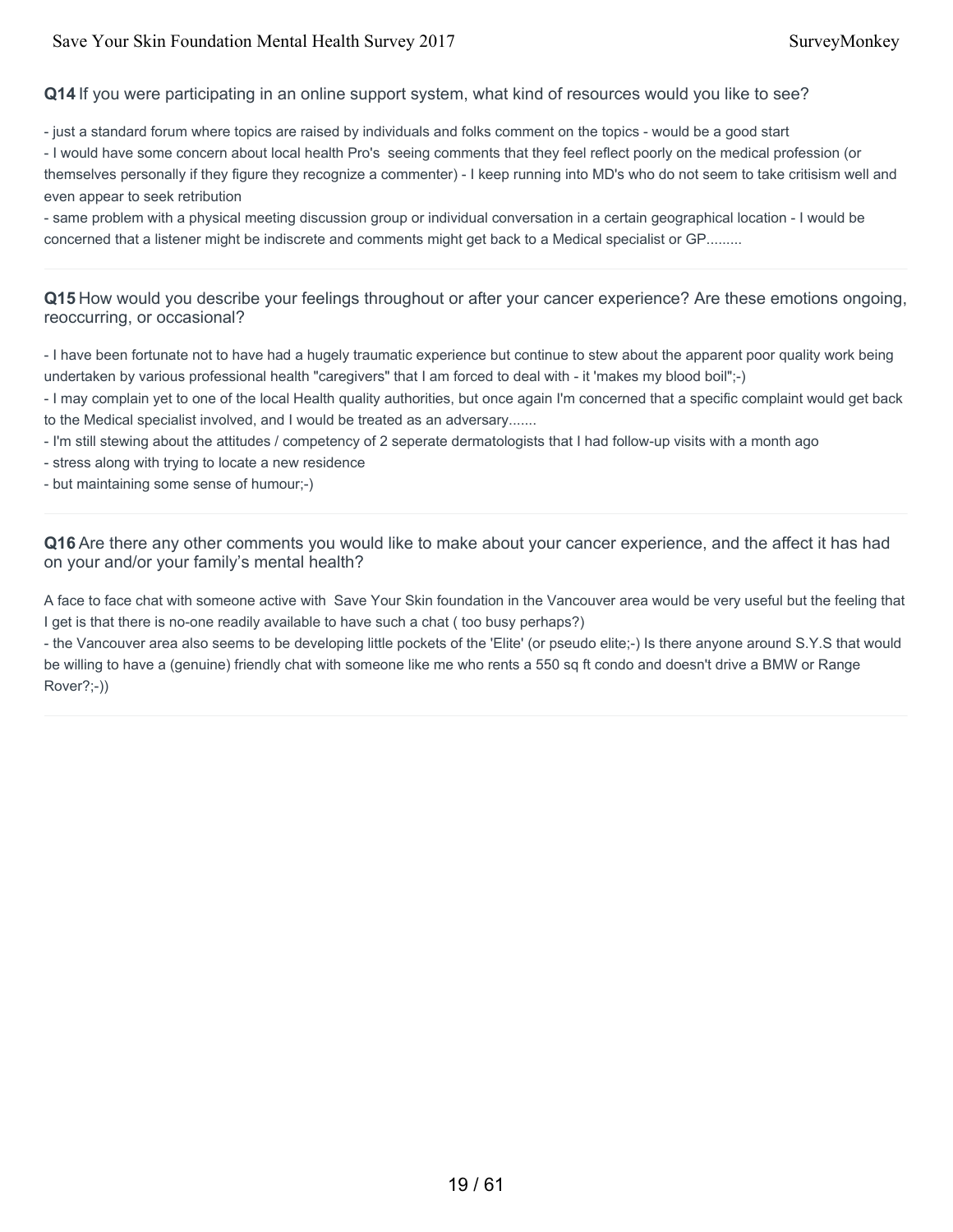| <b>Collector:</b><br>Started:<br><b>Last Modified:</b><br><b>Time Spent:</b><br><b>IP Address:</b> | Web Link 1 (Web Link)<br>Monday, August 28, 2017 8:15:22 PM<br>Monday, August 28, 2017 8:19:04 PM<br>00:03:41<br>207.151.35.19 |                                                                           |
|----------------------------------------------------------------------------------------------------|--------------------------------------------------------------------------------------------------------------------------------|---------------------------------------------------------------------------|
| Page 1                                                                                             |                                                                                                                                |                                                                           |
| through your cancer experience?                                                                    | Q1 Do you seek emotional support to help you work                                                                              | <b>Yes</b>                                                                |
| apply.                                                                                             | Q2 What kind of support do you seek? Check all that                                                                            | One-on-one<br>therapy                                                     |
|                                                                                                    |                                                                                                                                | <b>Exercise</b>                                                           |
| Check all that apply.                                                                              | Q3 If you have not sought emotional support, why not?                                                                          | <b>Not</b><br>interested                                                  |
|                                                                                                    | Q4 If you have not been able to receive emotional<br>support, do you wish you could have?                                      | <b>Yes</b>                                                                |
|                                                                                                    | Q5 What kinds of subjects would you like to discuss in<br>an emotional support setting? Check all that apply.                  | Fear,<br>Grief,<br>Family support,<br>Survivorship,<br>Living with cancer |
| location?                                                                                          | Q6 Do you find that support is available to you in your                                                                        | <b>No</b>                                                                 |
|                                                                                                    | Q7 Do you feel that your cancer care centre<br>provides/promotes access to support services?                                   | <b>No</b>                                                                 |
| therapy?                                                                                           | Q8 Does your insurance provider cover costs for                                                                                | <b>Yes</b>                                                                |
|                                                                                                    | Q9 At what point in your treatment process do you seek<br>emotional support? Check all that apply.                             | <b>Treatment</b>                                                          |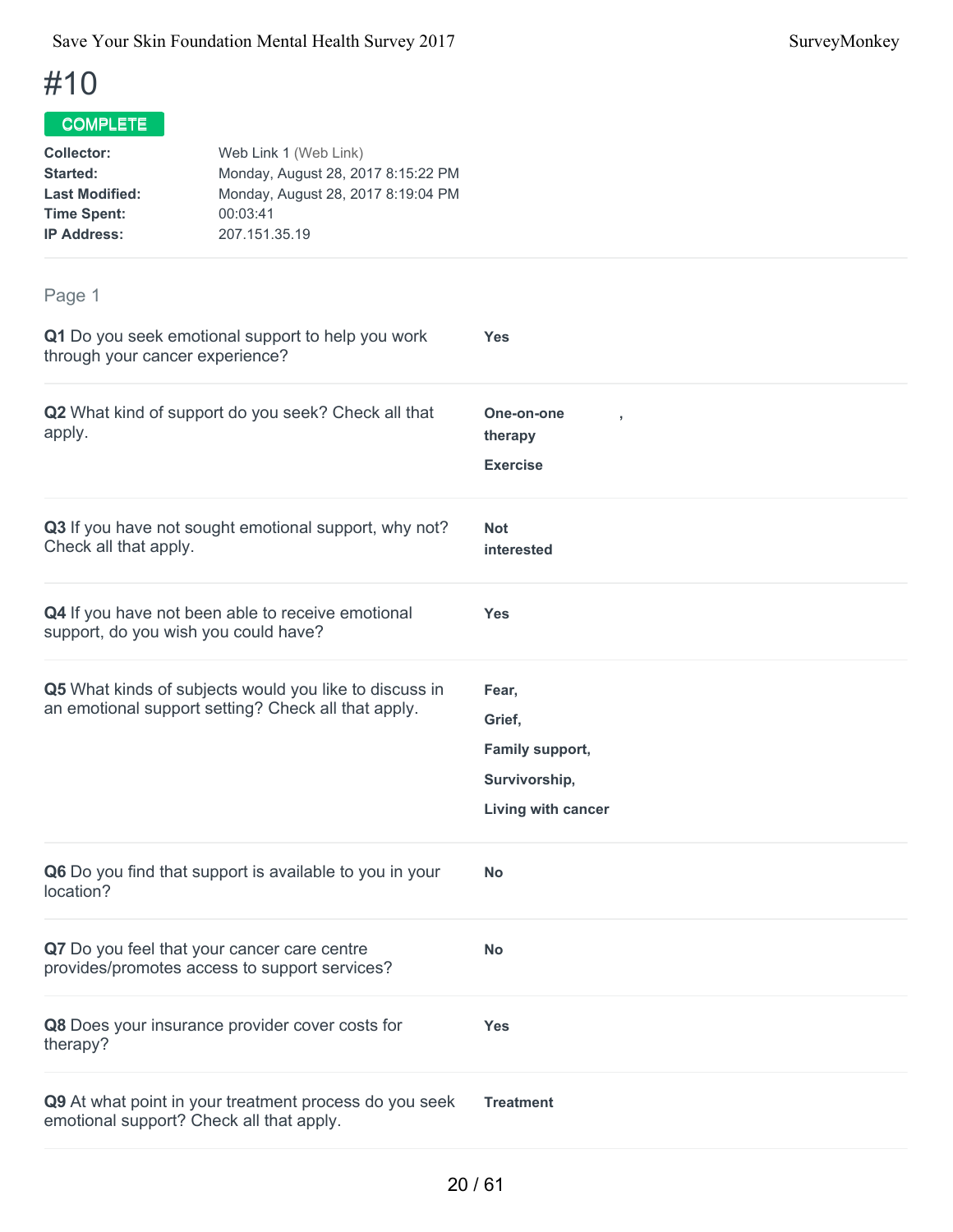| Q10 If you stop pursuing emotional support after you<br>finish treatments, why? Check all that apply. | Didn't seem necessary |
|-------------------------------------------------------------------------------------------------------|-----------------------|
| Q11 Do any members of your family seek emotional<br>support?                                          | <b>No</b>             |
| Q12 Have you ever gone to counselling in a family<br>setting?                                         | <b>No</b>             |
| Q13 What would your ideal support system look like?<br>Check all that apply.                          | Group<br>therapy      |

#### N/a

**Q15** How would you describe your feelings throughout or after your cancer experience? Are these emotions ongoing, reoccurring, or occasional?

#### **Reoccurring**

**Q16** Are there any other comments you would like to make about your cancer experience, and the affect it has had on your and/or your family's mental health?

Not all melanoma is related to the sun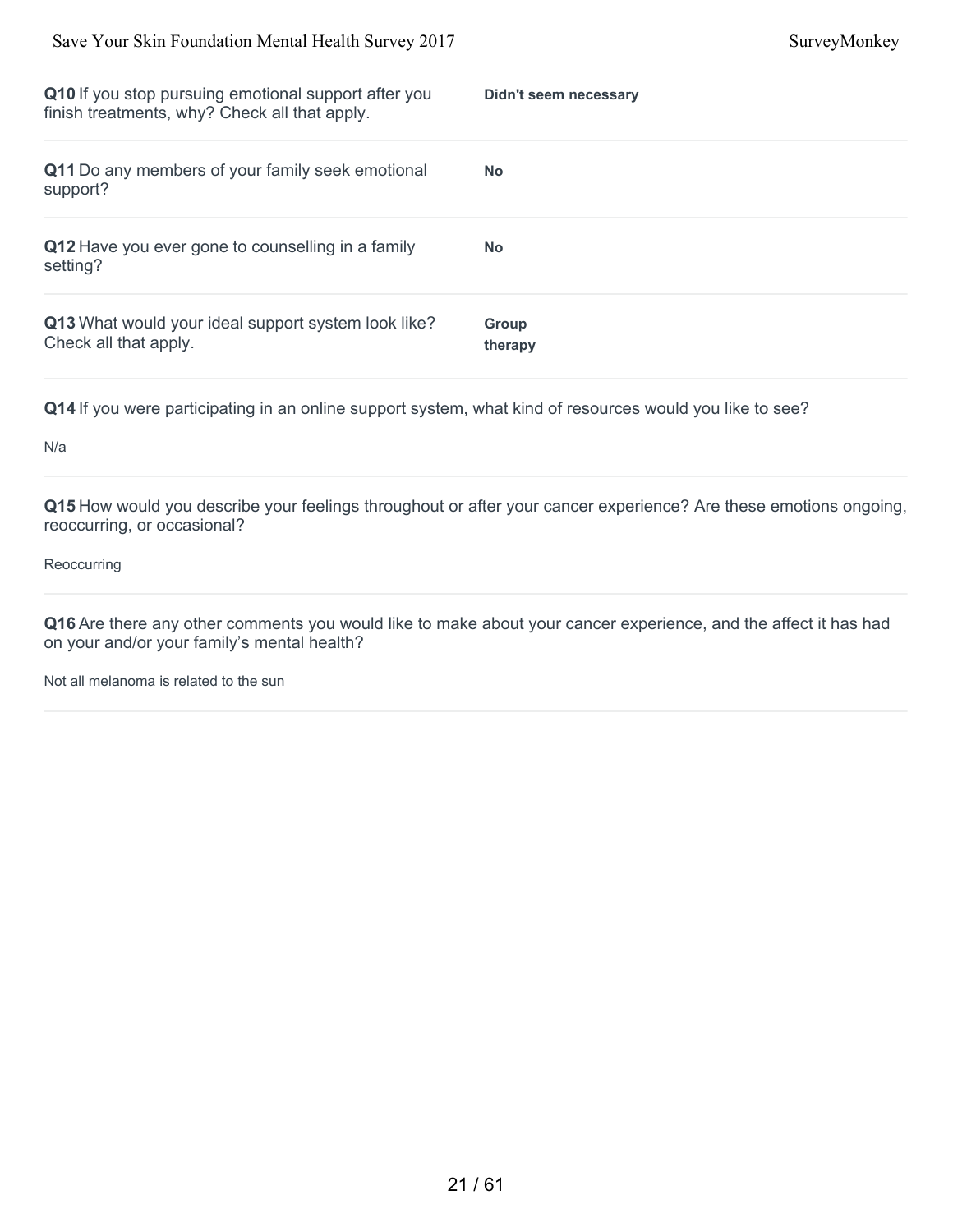## COMPLETE

| <b>Collector:</b>     | Web Link 1 (Web Link)               |
|-----------------------|-------------------------------------|
| Started:              | Tuesday, August 29, 2017 2:02:49 PM |
| <b>Last Modified:</b> | Tuesday, August 29, 2017 2:10:36 PM |
| <b>Time Spent:</b>    | 00:07:47                            |
| <b>IP Address:</b>    | 24.68.92.219                        |
|                       |                                     |

| Q1 Do you seek emotional support to help you work<br>through your cancer experience?                          | Yes,<br>Other (please<br>specify):<br>friends, co-workers (healthcare),<br>counselling |
|---------------------------------------------------------------------------------------------------------------|----------------------------------------------------------------------------------------|
| Q2 What kind of support do you seek? Check all that<br>apply.                                                 | One-on-one<br>therapy<br><b>Friends and/or family</b>                                  |
| Q3 If you have not sought emotional support, why not?<br>Check all that apply.                                | <b>Respondent skipped this question</b>                                                |
| Q4 If you have not been able to receive emotional<br>support, do you wish you could have?                     | <b>Respondent skipped this question</b>                                                |
| Q5 What kinds of subjects would you like to discuss in<br>an emotional support setting? Check all that apply. | Other (please<br>specify):<br>I received support for all of these subjects             |
| Q6 Do you find that support is available to you in your<br>location?                                          | Yes                                                                                    |
| Q7 Do you feel that your cancer care centre<br>provides/promotes access to support services?                  | Other (please<br>specify):<br>I don't know. I never went to a cancer care<br>centre.   |
| Q8 Does your insurance provider cover costs for<br>therapy?                                                   | <b>Yes</b>                                                                             |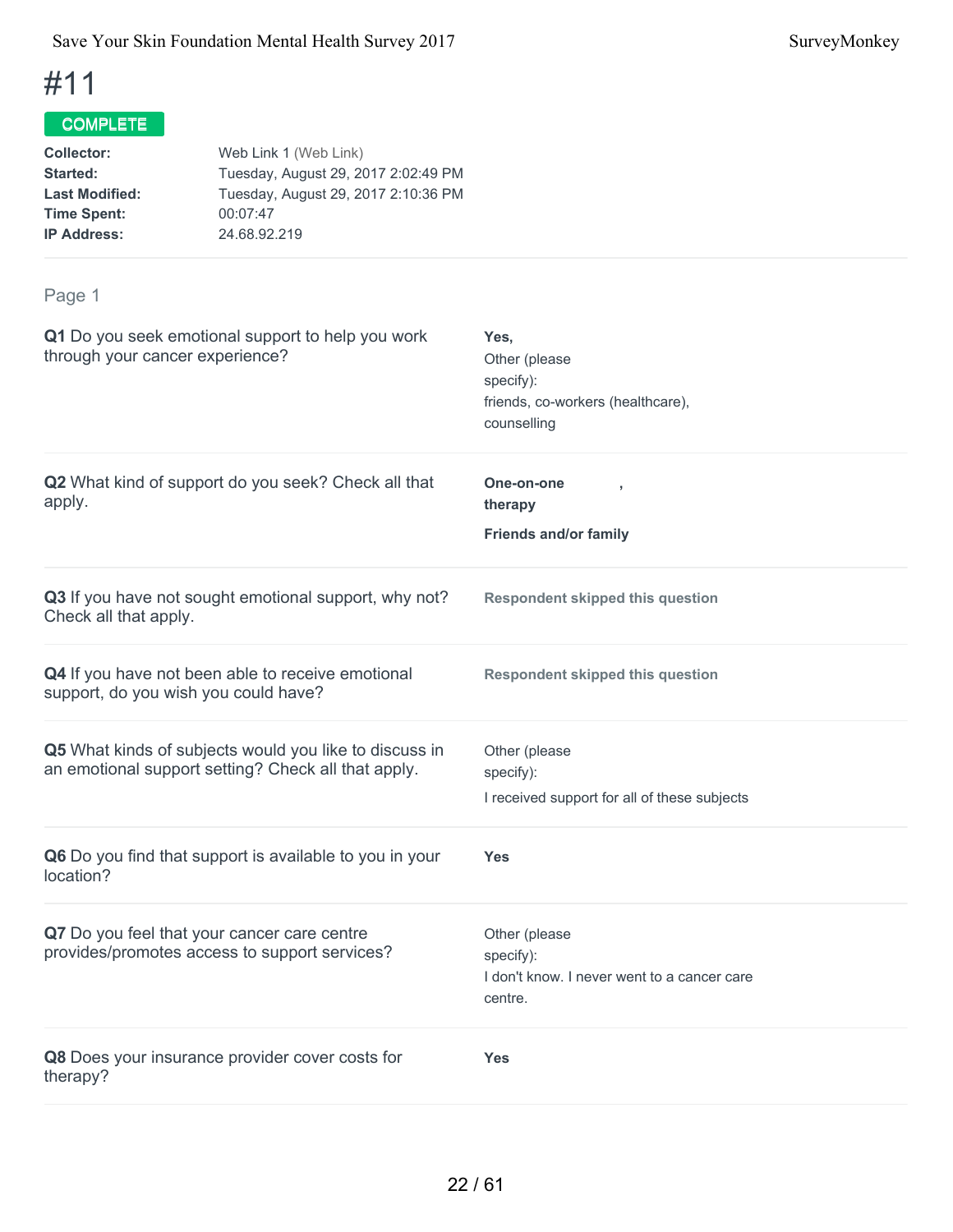| Q9 At what point in your treatment process do you seek<br>emotional support? Check all that apply.                                                                | <b>Diagnosis</b>                                                                                                 |
|-------------------------------------------------------------------------------------------------------------------------------------------------------------------|------------------------------------------------------------------------------------------------------------------|
| Q10 If you stop pursuing emotional support after you<br>finish treatments, why? Check all that apply.                                                             | <b>Didn't seem necessary</b>                                                                                     |
| Q11 Do any members of your family seek emotional<br>support?                                                                                                      | <b>No</b>                                                                                                        |
| Q12 Have you ever gone to counselling in a family<br>setting?                                                                                                     | <b>No</b>                                                                                                        |
| Q13 What would your ideal support system look like?<br>Check all that apply.                                                                                      | One-on-one<br>therapy                                                                                            |
|                                                                                                                                                                   | Group<br>therapy                                                                                                 |
|                                                                                                                                                                   | <b>Friends and/or family</b>                                                                                     |
| Q14 If you were participating in an online support<br>system, what kind of resources would you like to see?                                                       | <b>Respondent skipped this question</b>                                                                          |
| reoccurring, or occasional?                                                                                                                                       | Q15 How would you describe your feelings throughout or after your cancer experience? Are these emotions ongoing, |
| fluctuating between intense and manageable. reoccurring                                                                                                           |                                                                                                                  |
| Q16 Are there any other comments you would like to<br>make about your cancer experience, and the affect it has<br>had on your and/or your family's mental health? | <b>Respondent skipped this question</b>                                                                          |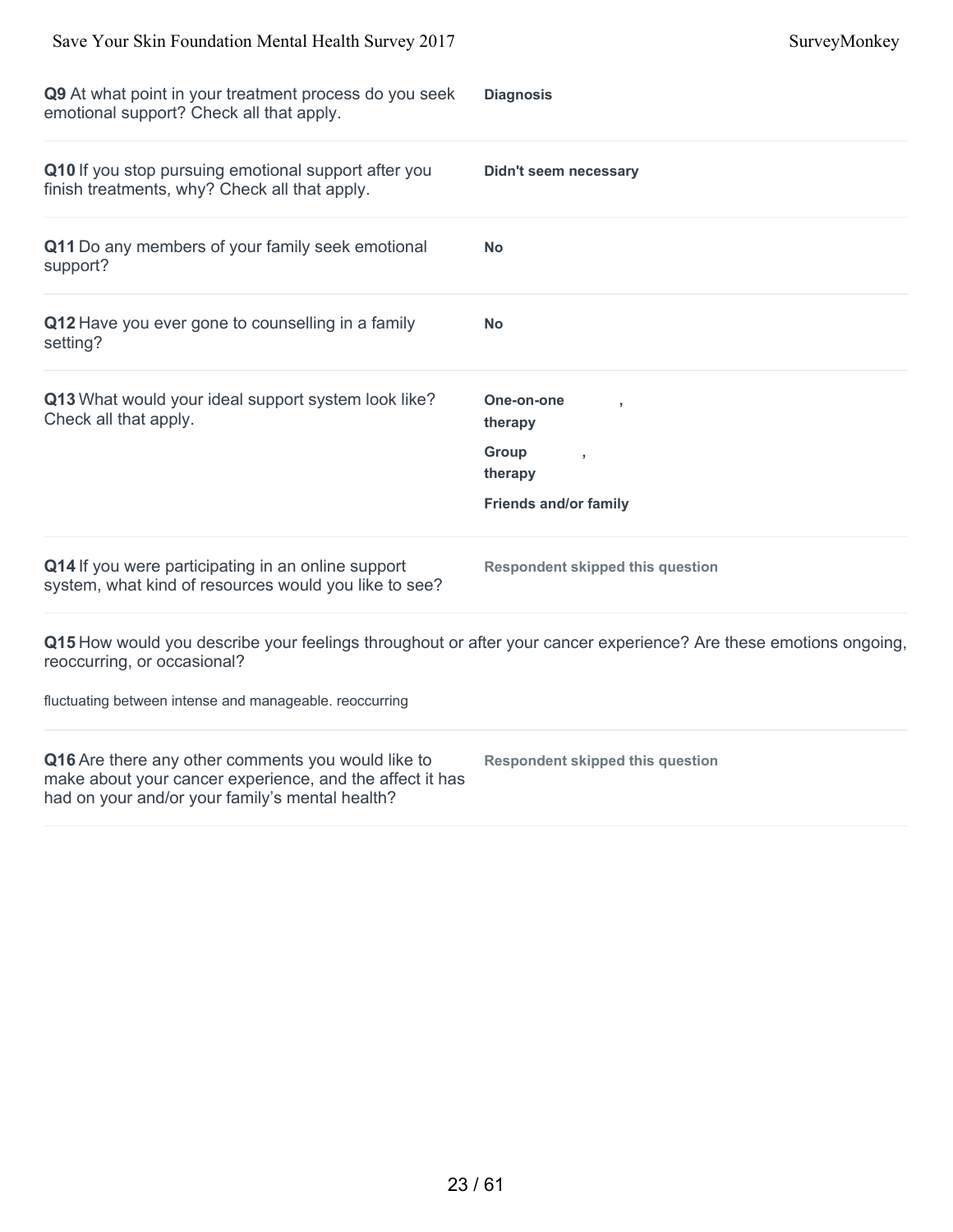| <b>Collector:</b><br>Started:<br><b>Last Modified:</b><br><b>Time Spent:</b><br><b>IP Address:</b> | Web Link 1 (Web Link)<br>Thursday, August 31, 2017 11:30:34 AM<br>Thursday, August 31, 2017 11:39:30 AM<br>00:08:56<br>50.68.125.214 |                                                                                                                           |
|----------------------------------------------------------------------------------------------------|--------------------------------------------------------------------------------------------------------------------------------------|---------------------------------------------------------------------------------------------------------------------------|
| Page 1                                                                                             |                                                                                                                                      |                                                                                                                           |
| through your cancer experience?                                                                    | Q1 Do you seek emotional support to help you work                                                                                    | <b>No</b>                                                                                                                 |
| apply.                                                                                             | Q2 What kind of support do you seek? Check all that                                                                                  | <b>Friends and/or family</b>                                                                                              |
| Check all that apply.                                                                              | Q3 If you have not sought emotional support, why not?                                                                                | Other (please<br>specify):<br>I feel comfortable with the current treatment plan. Not<br>worried about what might happen. |
|                                                                                                    | Q4 If you have not been able to receive emotional<br>support, do you wish you could have?                                            | <b>No</b>                                                                                                                 |
|                                                                                                    | Q5 What kinds of subjects would you like to discuss in<br>an emotional support setting? Check all that apply.                        | <b>Respondent skipped this question</b>                                                                                   |
| location?                                                                                          | Q6 Do you find that support is available to you in your                                                                              | Yes                                                                                                                       |
|                                                                                                    | Q7 Do you feel that your cancer care centre<br>provides/promotes access to support services?                                         | <b>Yes</b>                                                                                                                |
| therapy?                                                                                           | Q8 Does your insurance provider cover costs for                                                                                      | <b>Respondent skipped this question</b>                                                                                   |
|                                                                                                    | Q9 At what point in your treatment process do you seek<br>emotional support? Check all that apply.                                   | <b>Diagnosis</b>                                                                                                          |
|                                                                                                    | Q10 If you stop pursuing emotional support after you<br>finish treatments, why? Check all that apply.                                | <b>Didn't seem necessary</b>                                                                                              |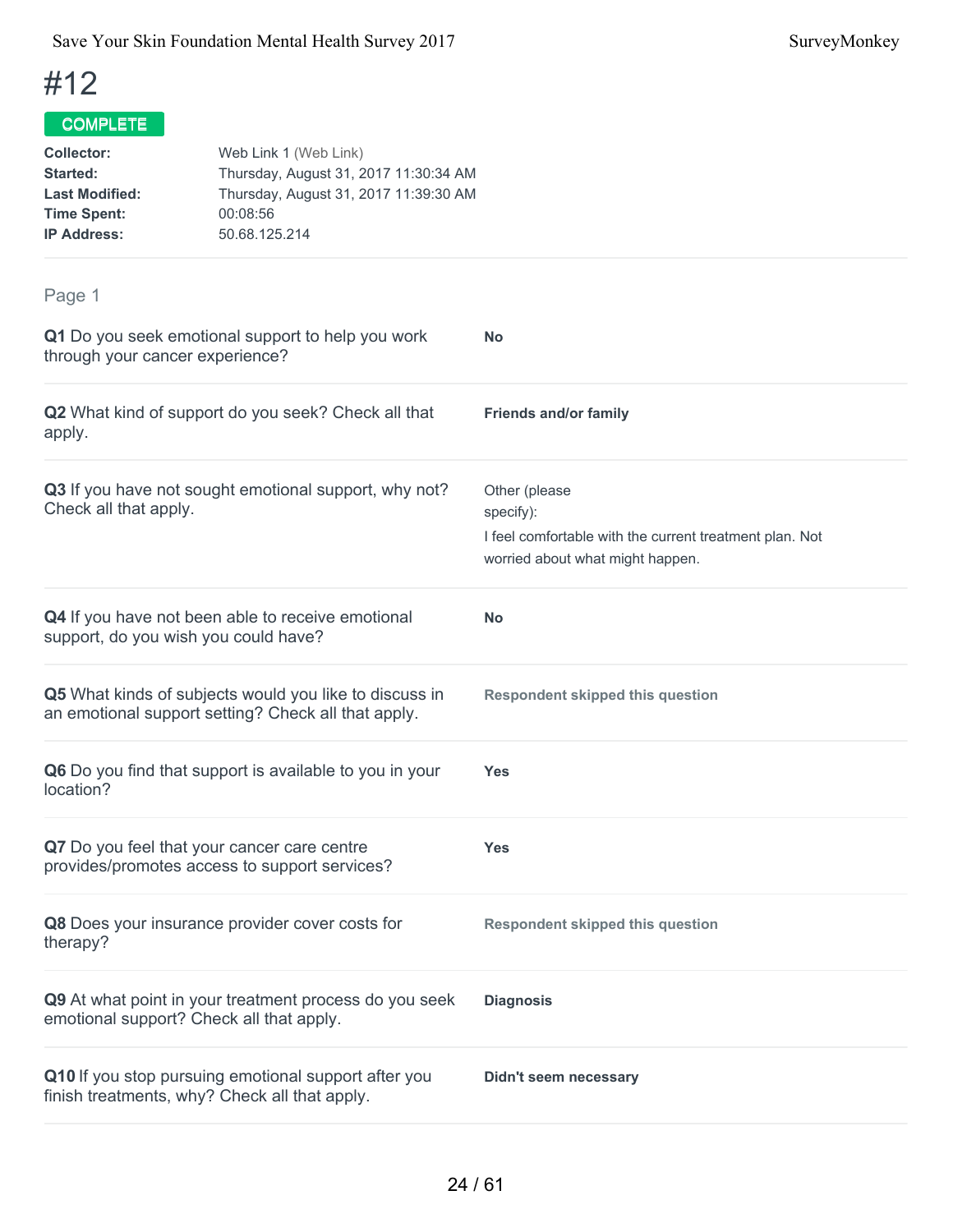| Save Your Skin Foundation Mental Health Survey 2017                                                                                                               | SurveyMonkey                                                                                                     |
|-------------------------------------------------------------------------------------------------------------------------------------------------------------------|------------------------------------------------------------------------------------------------------------------|
| Q11 Do any members of your family seek emotional<br>support?                                                                                                      | <b>Yes</b>                                                                                                       |
| Q12 Have you ever gone to counselling in a family<br>setting?                                                                                                     | <b>No</b>                                                                                                        |
| Q13 What would your ideal support system look like?<br>Check all that apply.                                                                                      | <b>Friends and/or family</b>                                                                                     |
| Q14 If you were participating in an online support<br>system, what kind of resources would you like to see?                                                       | <b>Respondent skipped this question</b>                                                                          |
| reoccurring, or occasional?<br>occasional anxiety around the MRI scan results.                                                                                    | Q15 How would you describe your feelings throughout or after your cancer experience? Are these emotions ongoing, |
| Q16 Are there any other comments you would like to<br>make about your cancer experience, and the affect it has<br>had on your and/or your family's mental health? | <b>Respondent skipped this question</b>                                                                          |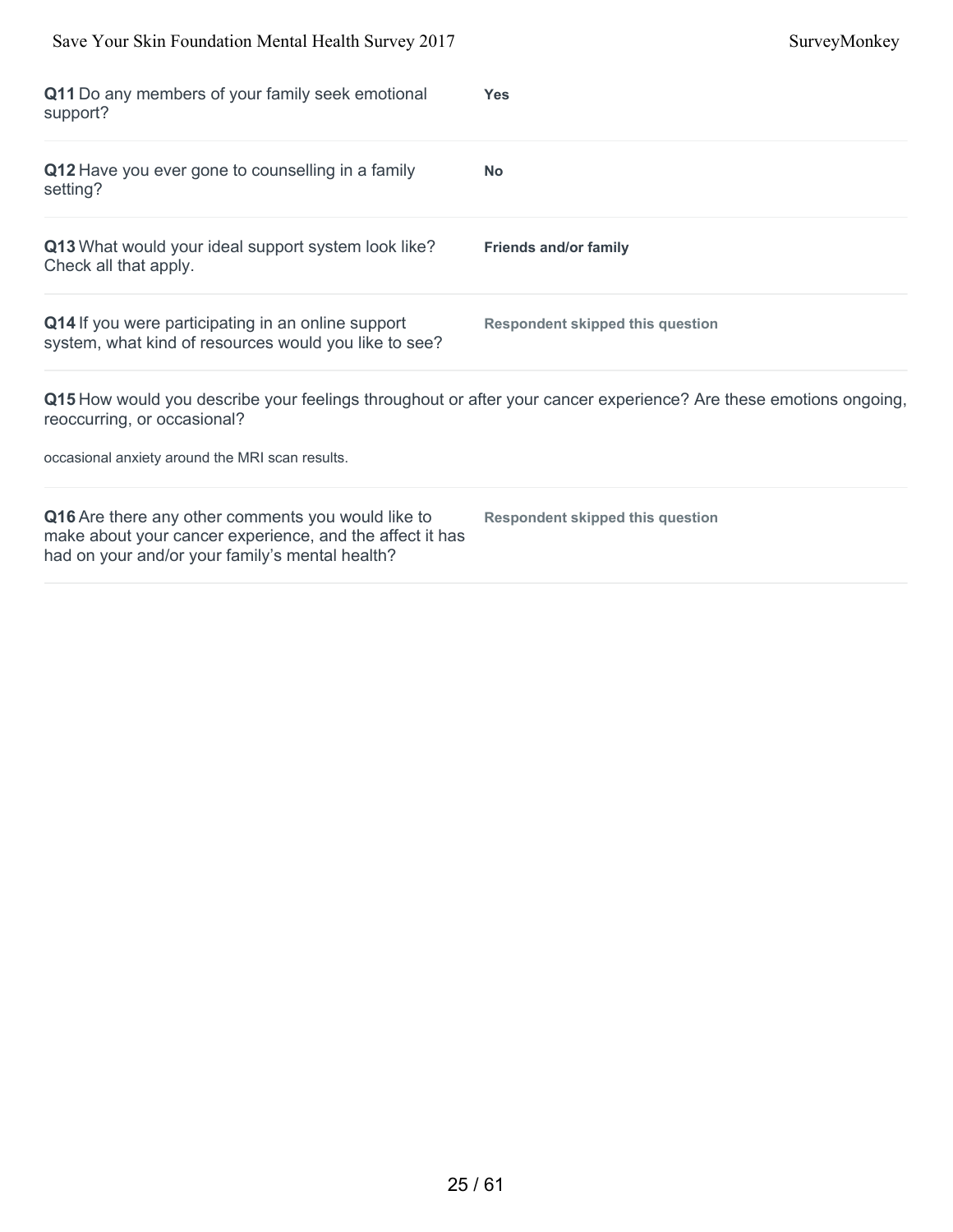| Web Link 1 (Web Link)<br>Friday, September 01, 2017 11:49:21 AM<br>Friday, September 01, 2017 11:53:48 AM<br>00:04:27<br>50.69.45.83 |                                                                                                                                                       |
|--------------------------------------------------------------------------------------------------------------------------------------|-------------------------------------------------------------------------------------------------------------------------------------------------------|
|                                                                                                                                      |                                                                                                                                                       |
| Q1 Do you seek emotional support to help you work<br>through your cancer experience?                                                 | <b>Yes</b>                                                                                                                                            |
| Q2 What kind of support do you seek? Check all that                                                                                  | Melanoma support group,<br>One-on-one<br>therapy<br><b>Friends and/or family</b>                                                                      |
| Q3 If you have not sought emotional support, why not?                                                                                | <b>Respondent skipped this question</b>                                                                                                               |
| Q4 If you have not been able to receive emotional<br>support, do you wish you could have?                                            | <b>Yes</b>                                                                                                                                            |
| Q5 What kinds of subjects would you like to discuss in<br>an emotional support setting? Check all that apply.                        | Fear,<br>Grief,<br>End-of-life planning,<br>Family support,<br>Survivorship,<br>Hope,<br><b>Next</b><br>$\overline{ }$<br>steps<br>Living with cancer |
|                                                                                                                                      |                                                                                                                                                       |

| Q6 Do you find that support is available to you in your | Yes.                                                            |
|---------------------------------------------------------|-----------------------------------------------------------------|
| location?                                               | Other (please)                                                  |
|                                                         | specify):                                                       |
|                                                         | But very hard to find, let alone get into. On the other hand it |
|                                                         | was readily available and offered up front in Alberta           |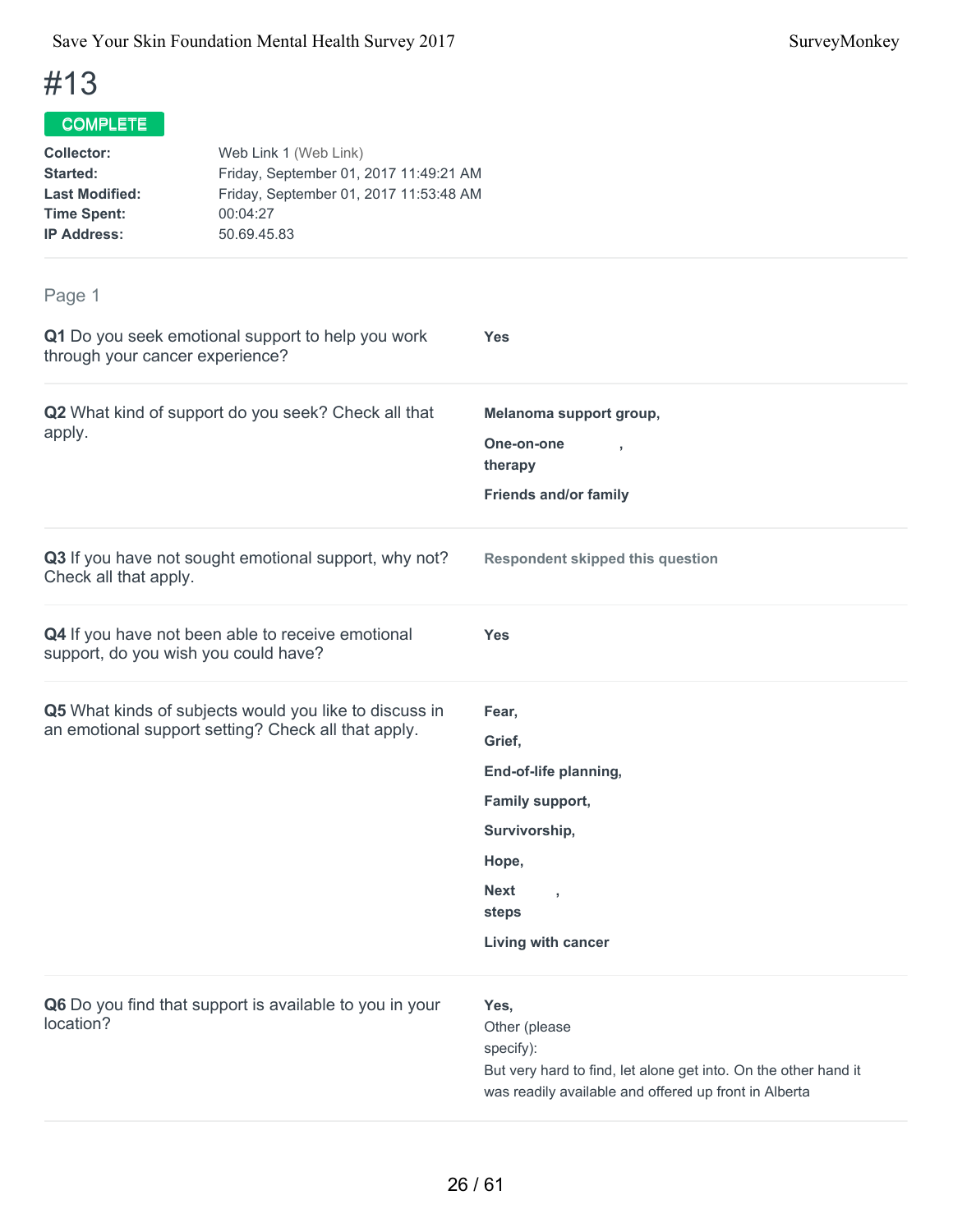| Q7 Do you feel that your cancer care centre<br>provides/promotes access to support services?                                                                      | <b>No</b>                                                                                                        |
|-------------------------------------------------------------------------------------------------------------------------------------------------------------------|------------------------------------------------------------------------------------------------------------------|
| Q8 Does your insurance provider cover costs for<br>therapy?                                                                                                       | No                                                                                                               |
| Q9 At what point in your treatment process do you seek<br>emotional support? Check all that apply.                                                                | Diagnosis,<br>Treatment,<br><b>Post-treatment</b>                                                                |
| Q10 If you stop pursuing emotional support after you<br>finish treatments, why? Check all that apply.                                                             | <b>Respondent skipped this question</b>                                                                          |
| Q11 Do any members of your family seek emotional<br>support?                                                                                                      | <b>Yes</b>                                                                                                       |
| Q12 Have you ever gone to counselling in a family<br>setting?                                                                                                     | No                                                                                                               |
| Q13 What would your ideal support system look like?<br>Check all that apply.                                                                                      | One-on-one<br>therapy                                                                                            |
| Q14 If you were participating in an online support<br>system, what kind of resources would you like to see?                                                       | <b>Respondent skipped this question</b>                                                                          |
| reoccurring, or occasional?                                                                                                                                       | Q15 How would you describe your feelings throughout or after your cancer experience? Are these emotions ongoing, |
| High anxiety. Getting a lot better now that I have been cancer free for a couple of years. I still continue my counselling                                        |                                                                                                                  |
| Q16 Are there any other comments you would like to<br>make about your cancer experience, and the affect it has<br>had on your and/or your family's mental health? | <b>Respondent skipped this question</b>                                                                          |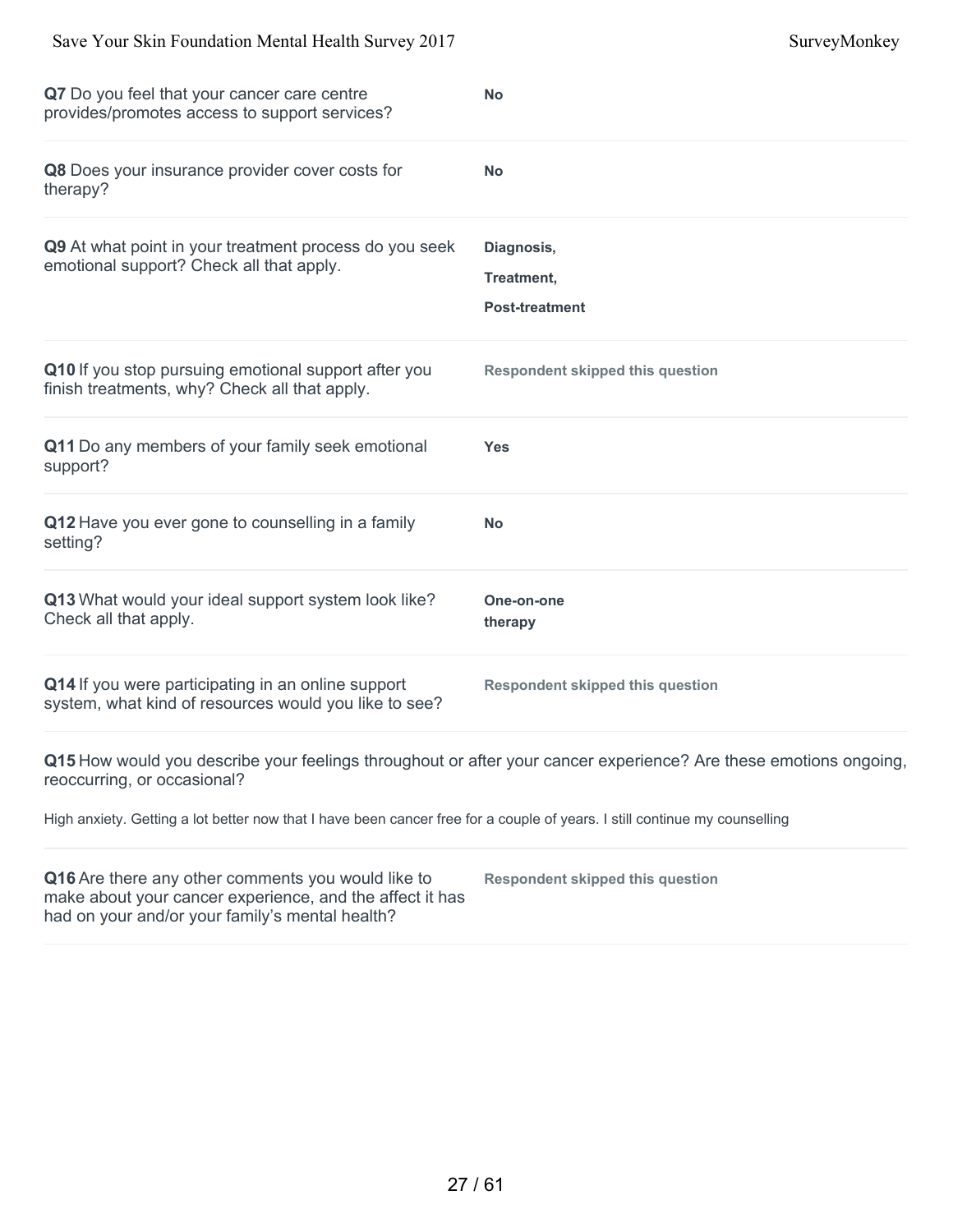## COMPLETE

| <b>Collector:</b>     | Web Link 1 (Web Link)                   |
|-----------------------|-----------------------------------------|
| Started:              | Tuesday, September 05, 2017 10:34:36 AM |
| <b>Last Modified:</b> | Tuesday, September 05, 2017 10:40:20 AM |
| <b>Time Spent:</b>    | 00:05:44                                |
| <b>IP Address:</b>    | 207.107.79.66                           |
|                       |                                         |

| Q1 Do you seek emotional support to help you work<br>through your cancer experience?                          | No                                                                                                                              |
|---------------------------------------------------------------------------------------------------------------|---------------------------------------------------------------------------------------------------------------------------------|
| Q2 What kind of support do you seek? Check all that<br>apply.                                                 | Melanoma support group,<br>Friends and/or family,<br><b>Exercise</b>                                                            |
| Q3 If you have not sought emotional support, why not?<br>Check all that apply.                                | Other (please<br>specify):<br>I didn't feel I needed it. I had wonderful support from my<br>family and friends.                 |
| Q4 If you have not been able to receive emotional<br>support, do you wish you could have?                     | Other (please<br>specify):<br>na                                                                                                |
| Q5 What kinds of subjects would you like to discuss in<br>an emotional support setting? Check all that apply. | Fear,<br>Survivorship,<br>Hope,<br>Living with cancer                                                                           |
| Q6 Do you find that support is available to you in your<br>location?                                          | Yes,<br>Other (please<br>specify):<br>However it is at the other end of the city and I found it difficult<br>to drive that far. |
| Q7 Do you feel that your cancer care centre<br>provides/promotes access to support services?                  | Yes                                                                                                                             |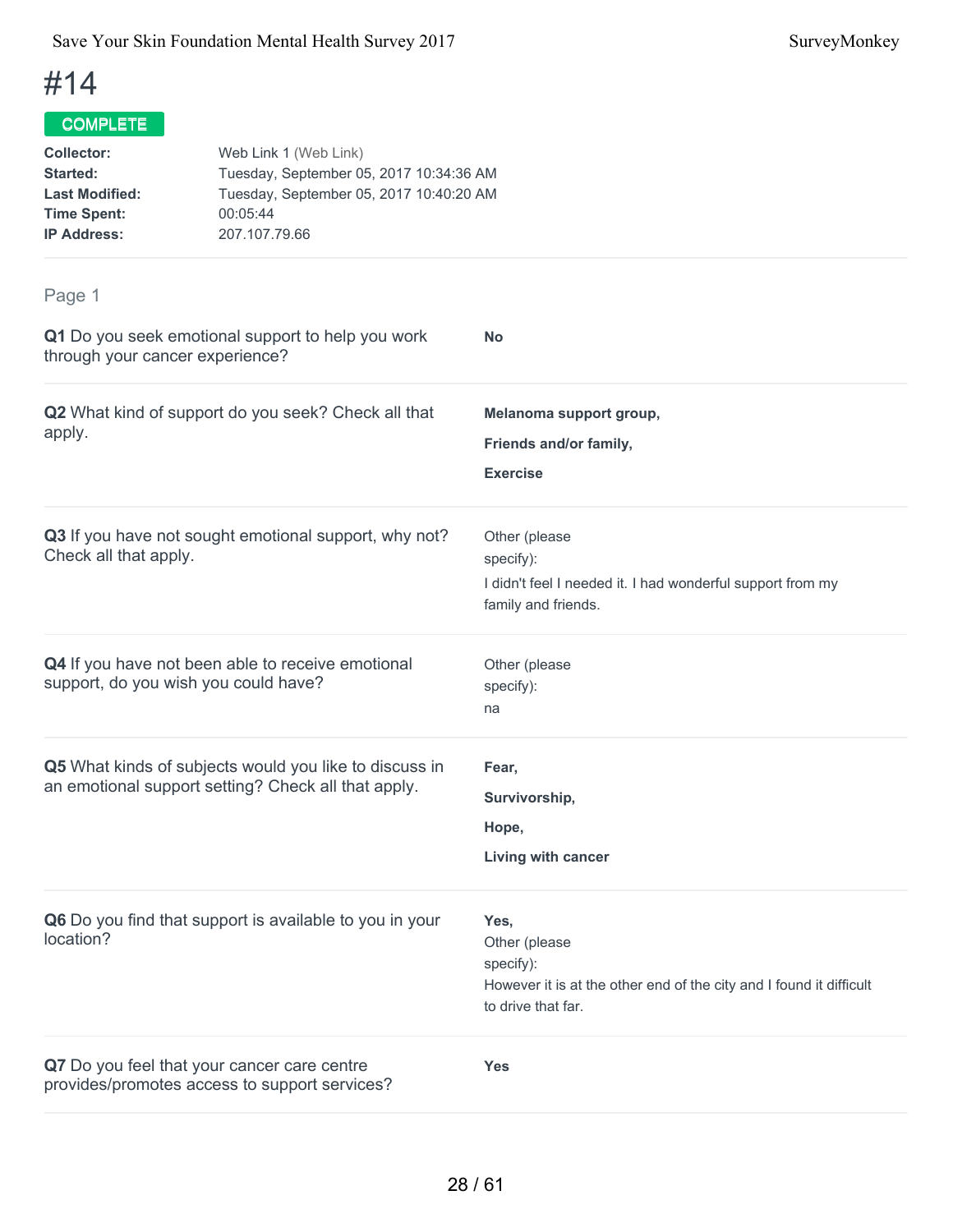| Save Your Skin Foundation Mental Health Survey 2017                                                   |                                                       | SurveyMonkey |
|-------------------------------------------------------------------------------------------------------|-------------------------------------------------------|--------------|
| Q8 Does your insurance provider cover costs for<br>therapy?                                           | <b>Yes</b>                                            |              |
| Q9 At what point in your treatment process do you seek<br>emotional support? Check all that apply.    | <b>Treatment</b>                                      |              |
| Q10 If you stop pursuing emotional support after you<br>finish treatments, why? Check all that apply. | <b>Didn't seem necessary</b>                          |              |
| Q11 Do any members of your family seek emotional<br>support?                                          | <b>No</b>                                             |              |
| Q12 Have you ever gone to counselling in a family<br>setting?                                         | <b>Yes</b>                                            |              |
| Q13 What would your ideal support system look like?<br>Check all that apply.                          | One-on-one<br>٠<br>therapy<br><b>Group</b><br>therapy |              |

Nutritional guidance, exercises.

**Q15** How would you describe your feelings throughout or after your cancer experience? Are these emotions ongoing, reoccurring, or occasional?

I was always anxious during treatment. Now that I am cancer free I am doing very well both emotionally and physically.

**Q16** Are there any other comments you would like to make about your cancer experience, and the affect it has had on your and/or your family's mental health?

I think my family took their cue from me and I felt I dealt very well during my treatment. It affected me more physically than mentally which was hard because I am used to being physically active.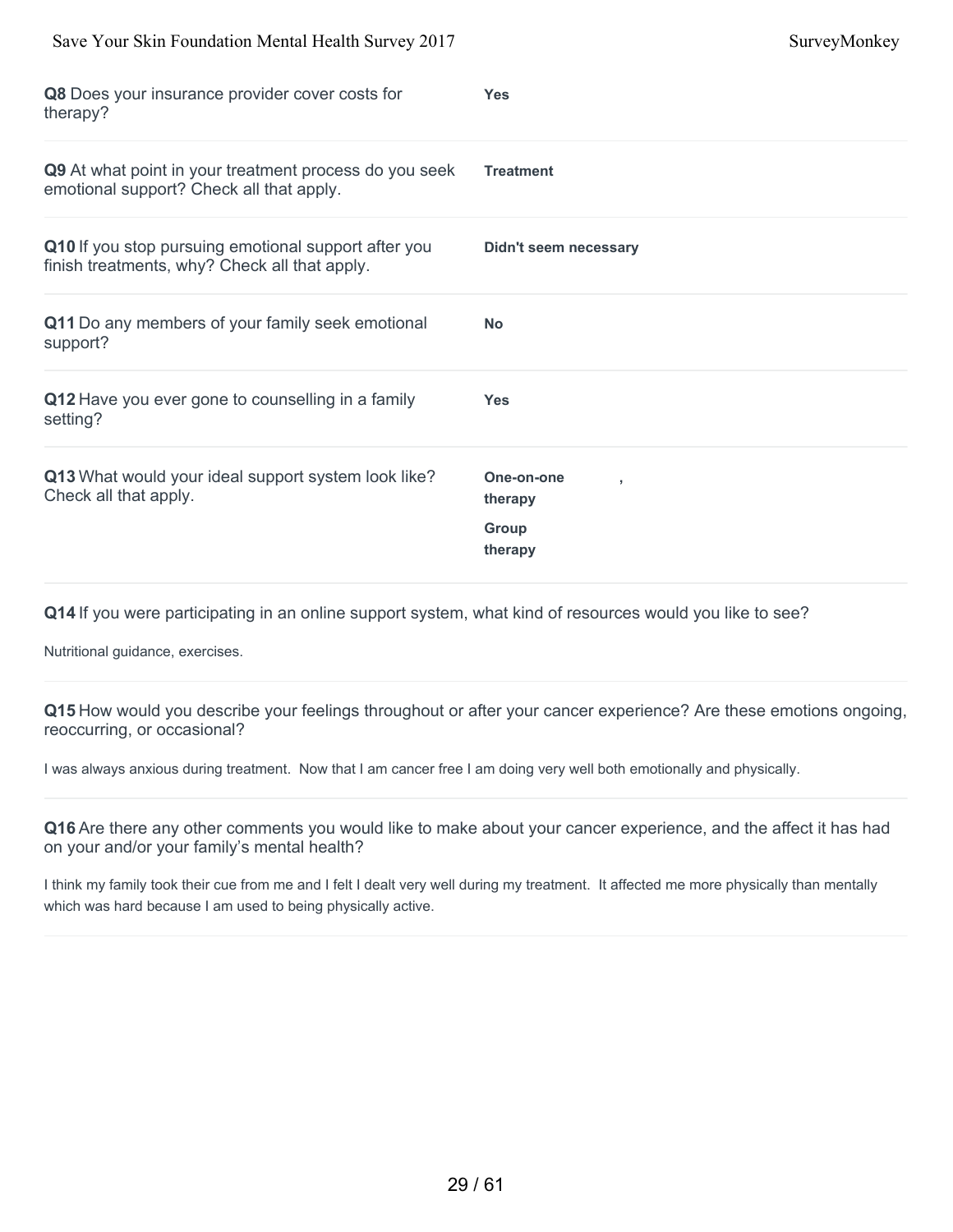## COMPLETE

| <b>Collector:</b>     | Web Link 1 (Web Link)                  |
|-----------------------|----------------------------------------|
| <b>Started:</b>       | Tuesday, September 05, 2017 3:03:37 PM |
| <b>Last Modified:</b> | Tuesday, September 05, 2017 3:10:23 PM |
| <b>Time Spent:</b>    | 00:06:45                               |
| <b>IP Address:</b>    | 23.233.70.143                          |
|                       |                                        |

| Q1 Do you seek emotional support to help you work<br>through your cancer experience?                          | Yes                                                                                                                                                                                     |
|---------------------------------------------------------------------------------------------------------------|-----------------------------------------------------------------------------------------------------------------------------------------------------------------------------------------|
| Q2 What kind of support do you seek? Check all that<br>apply.                                                 | One-on-one<br>therapy<br>Friends and/or family,<br><b>Exercise</b>                                                                                                                      |
| Q3 If you have not sought emotional support, why not?<br>Check all that apply.                                | <b>Difficult to</b><br>access                                                                                                                                                           |
| Q4 If you have not been able to receive emotional<br>support, do you wish you could have?                     | Other (please<br>specify):<br>N/A                                                                                                                                                       |
| Q5 What kinds of subjects would you like to discuss in<br>an emotional support setting? Check all that apply. | Fear,<br>Grief,<br>Survivorship,<br>Hope,<br><b>Next</b><br>$\overline{1}$<br>steps<br>Other (please<br>specify):<br>Family planning - can I/should I think about becoming<br>pregnant? |
| Q6 Do you find that support is available to you in your<br>location?                                          | Yes,<br>Other (please<br>specify):<br>Some youth groups but different types of cancers, with<br>different treatments and different prognoses.                                           |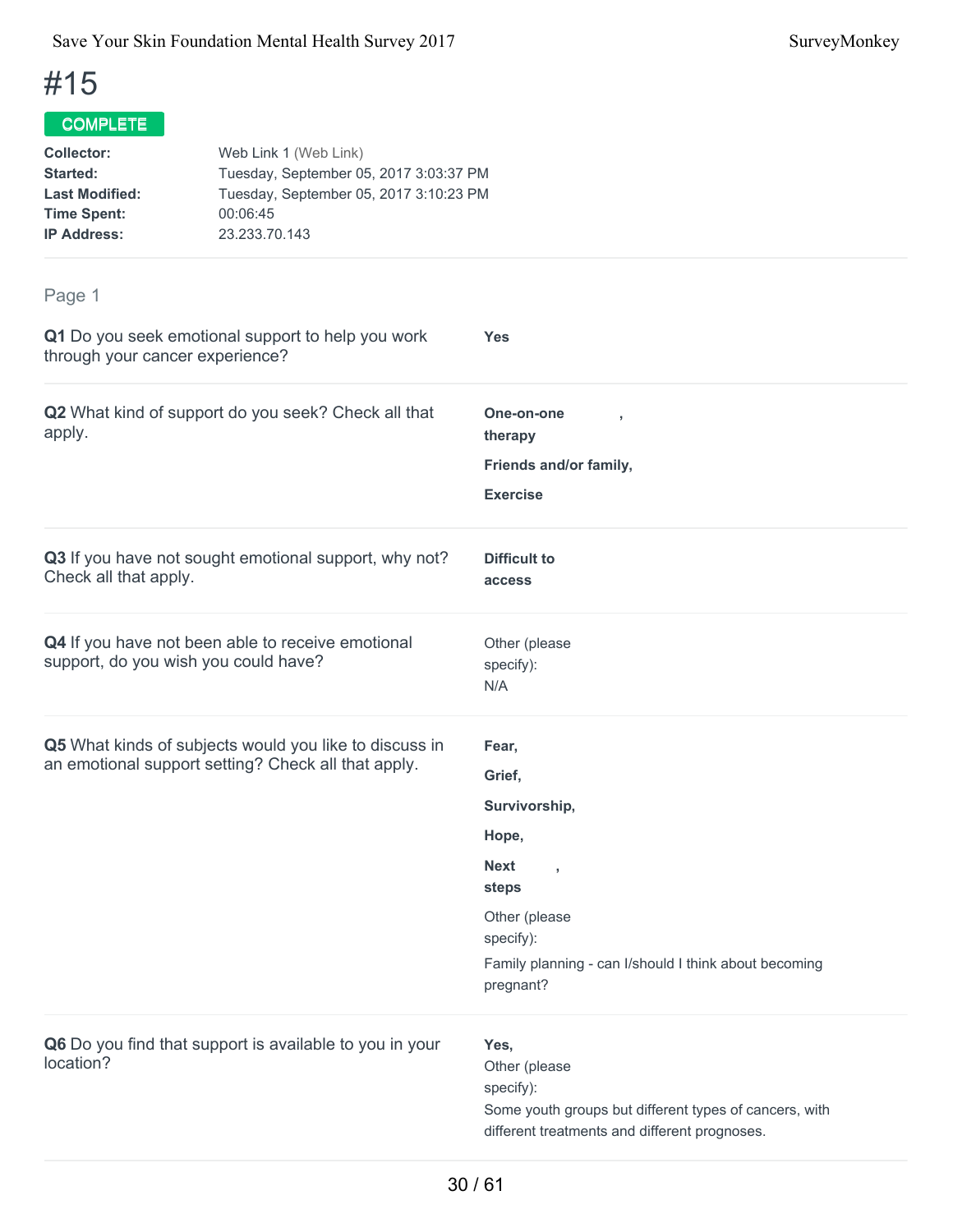| Q7 Do you feel that your cancer care centre<br>provides/promotes access to support services?          | <b>Yes</b>                                                                                                                                                                                     |
|-------------------------------------------------------------------------------------------------------|------------------------------------------------------------------------------------------------------------------------------------------------------------------------------------------------|
| Q8 Does your insurance provider cover costs for<br>therapy?                                           | <b>No</b>                                                                                                                                                                                      |
| Q9 At what point in your treatment process do you seek<br>emotional support? Check all that apply.    | Diagnosis,<br>Treatment,<br><b>Post-treatment</b>                                                                                                                                              |
| Q10 If you stop pursuing emotional support after you<br>finish treatments, why? Check all that apply. | Difficult to<br>access<br>Didn't seem necessary,<br>Please fill in<br>answers:<br>Trying to live a normal life - difficult to find the time. Guilt<br>attending group settings post-treatment. |
| Q11 Do any members of your family seek emotional<br>support?                                          | <b>No</b>                                                                                                                                                                                      |
| Q12 Have you ever gone to counselling in a family<br>setting?                                         | <b>No</b>                                                                                                                                                                                      |
| Q13 What would your ideal support system look like?<br>Check all that apply.                          | One-on-one<br>therapy                                                                                                                                                                          |

Connected to same gender and same age peers.

**Q15** How would you describe your feelings throughout or after your cancer experience? Are these emotions ongoing, reoccurring, or occasional?

Fear, depression - occasional

**Q16** Are there any other comments you would like to make about your cancer experience, and the affect it has had on your and/or your family's mental health?

Found online forums to be massively helpful in terms of what I could expect. Kathy was above and beyond available with SYSF and made me feel instantly connected, less isolated and hopeless than I had in months. I couldn't believe she had time to make a personal connection - it honestly meant so much to me. Really appreciate the work SYSF does!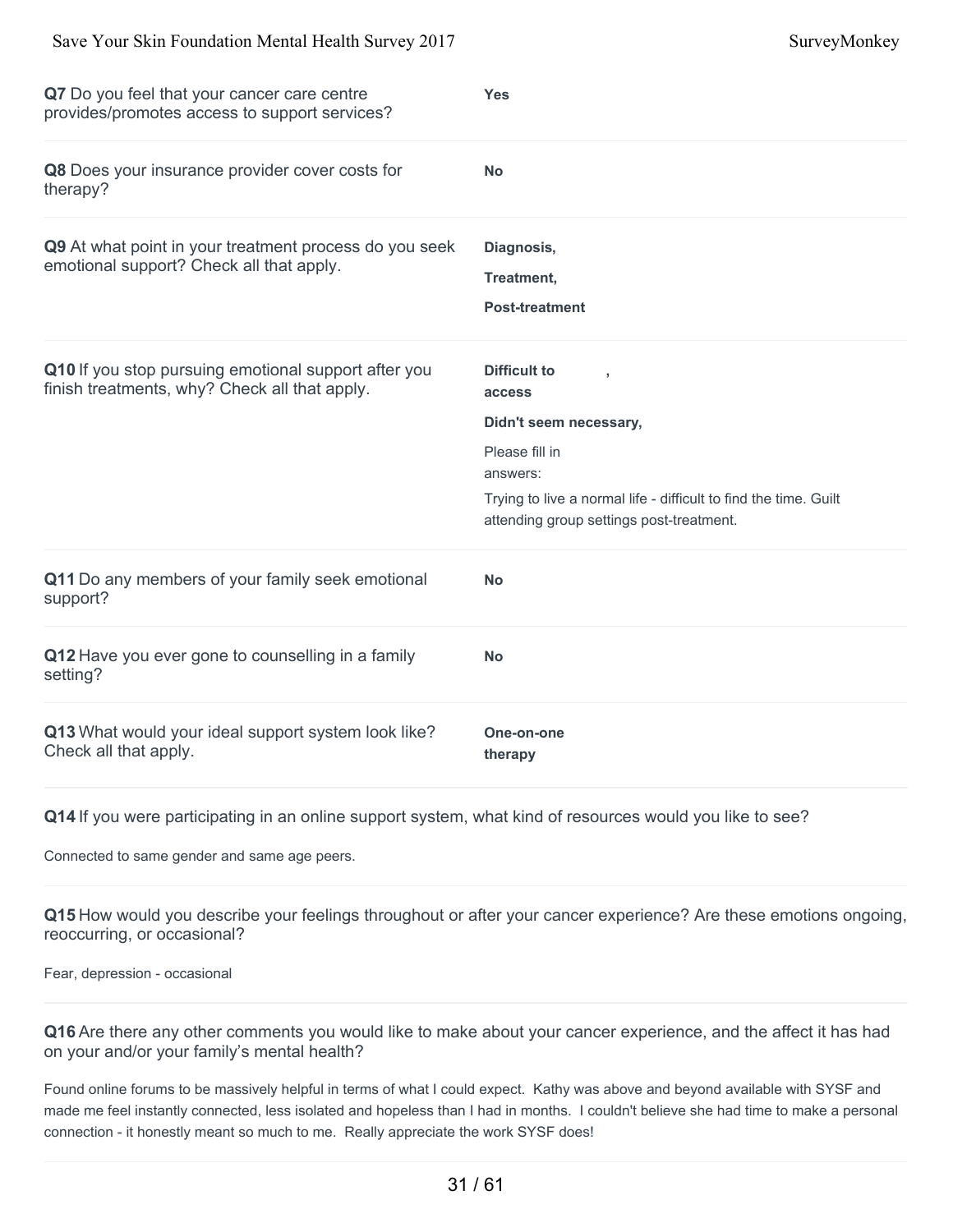#### **COMPLETE**

| Collector:<br>Web Link 1 (Web Link) |                                                                                  |                                         |  |
|-------------------------------------|----------------------------------------------------------------------------------|-----------------------------------------|--|
| Started:                            | Tuesday, September 12, 2017 3:38:11 PM<br>Tuesday, September 12, 2017 3:40:36 PM |                                         |  |
| <b>Last Modified:</b>               |                                                                                  |                                         |  |
| <b>Time Spent:</b>                  | 00:02:24                                                                         |                                         |  |
| <b>IP Address:</b>                  | 184.150.236.51                                                                   |                                         |  |
|                                     |                                                                                  |                                         |  |
| Page 1                              |                                                                                  |                                         |  |
| through your cancer experience?     | Q1 Do you seek emotional support to help you work                                | <b>Yes</b>                              |  |
| apply.                              | Q2 What kind of support do you seek? Check all that                              | One-on-one<br>$\overline{1}$<br>therapy |  |
|                                     |                                                                                  | <b>Friends and/or family</b>            |  |
|                                     | 03 If you have not sought emotional support why not?                             | Einancial difficultice                  |  |

**Q3** If you have not sought emotional support, why not? Check all that apply. **Financial difficulties Q4** If you have not been able to receive emotional support, do you wish you could have? **Yes Q5** What kinds of subjects would you like to discuss in an emotional support setting? Check all that apply. **Fear, Living with cancer Q6** Do you find that support is available to you in your location? **Yes Q7** Do you feel that your cancer care centre provides/promotes access to support services? **No Q8** Does your insurance provider cover costs for therapy? **Yes Q9** At what point in your treatment process do you seek emotional support? Check all that apply. **Treatment, Post-treatment Q10** If you stop pursuing emotional support after you finish treatments, why? Check all that apply. **Financial difficulties**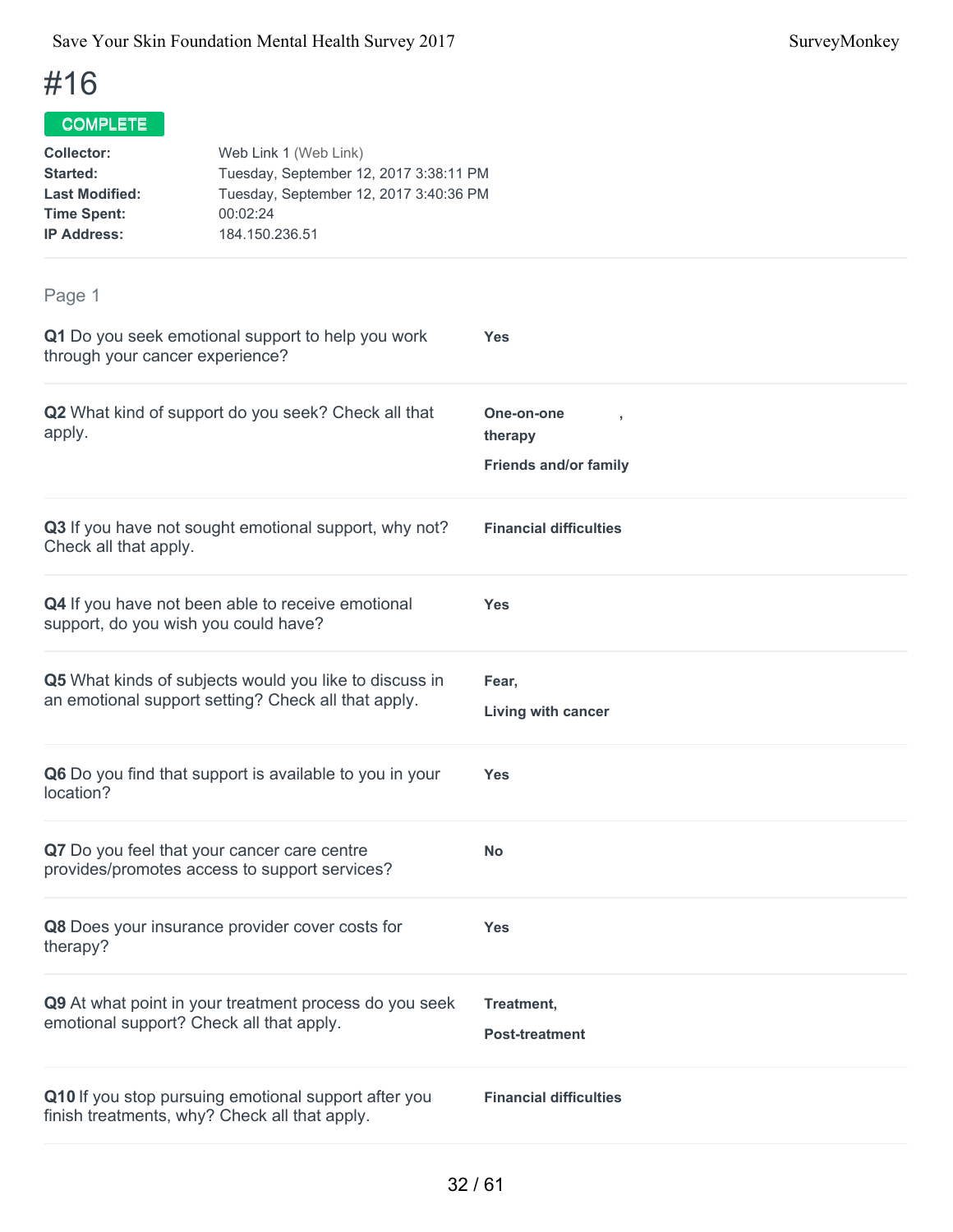| Save Your Skin Foundation Mental Health Survey 2017                                                                                                               |                                           | SurveyMonkey |
|-------------------------------------------------------------------------------------------------------------------------------------------------------------------|-------------------------------------------|--------------|
| Q11 Do any members of your family seek emotional<br>support?                                                                                                      | <b>No</b>                                 |              |
| Q12 Have you ever gone to counselling in a family<br>setting?                                                                                                     | <b>No</b>                                 |              |
| Q13 What would your ideal support system look like?<br>Check all that apply.                                                                                      | One-on-one<br>therapy<br>Group<br>therapy |              |
| Q14 If you were participating in an online support<br>system, what kind of resources would you like to see?                                                       | <b>Respondent skipped this question</b>   |              |
| Q15 How would you describe your feelings throughout or<br>after your cancer experience? Are these emotions<br>ongoing, reoccurring, or occasional?                | <b>Respondent skipped this question</b>   |              |
| Q16 Are there any other comments you would like to<br>make about your cancer experience, and the affect it has<br>had on your and/or your family's mental health? | <b>Respondent skipped this question</b>   |              |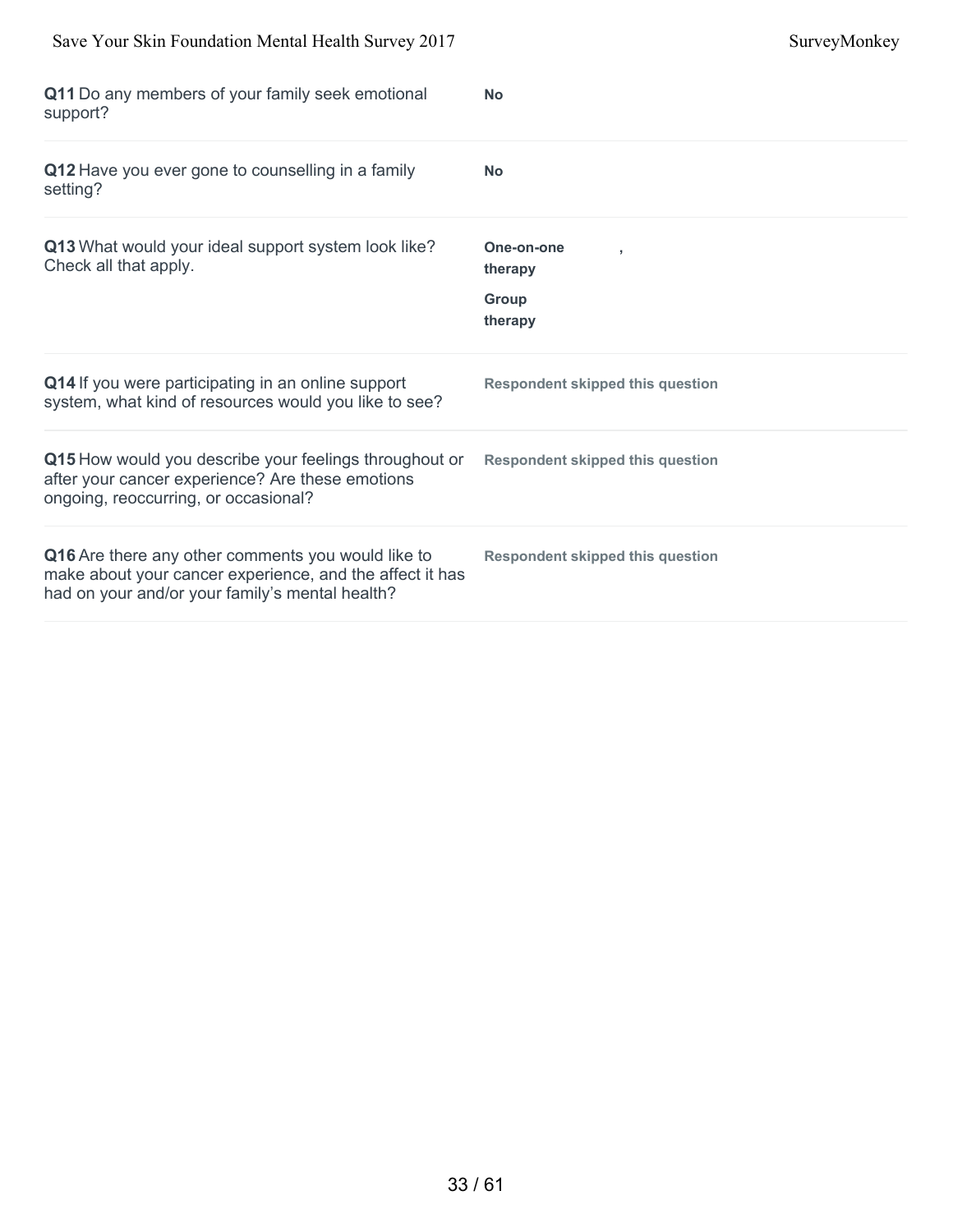## COMPLETE

| <b>Collector:</b>     | Web Link 1 (Web Link)                  |
|-----------------------|----------------------------------------|
| <b>Started:</b>       | Tuesday, September 12, 2017 4:21:40 PM |
| <b>Last Modified:</b> | Tuesday, September 12, 2017 4:37:46 PM |
| <b>Time Spent:</b>    | 00:16:05                               |
| <b>IP Address:</b>    | 142.165.85.189                         |
|                       |                                        |

| Q1 Do you seek emotional support to help you work<br>through your cancer experience?                          | <b>No</b>                                                                                                                              |
|---------------------------------------------------------------------------------------------------------------|----------------------------------------------------------------------------------------------------------------------------------------|
| Q2 What kind of support do you seek? Check all that<br>apply.                                                 | Friends and/or family,<br>Exercise,<br>Other (please<br>specify):<br>Save Your Skin Foundation - Kathy Barnard                         |
| Q3 If you have not sought emotional support, why not?<br>Check all that apply.                                | Didn't know it was<br>available<br>Other (please<br>specify):<br>Was not aware emotional help was available -- only the<br><b>SYSF</b> |
| Q4 If you have not been able to receive emotional<br>support, do you wish you could have?                     | No,<br>Other (please<br>specify):<br>Family and family physician and SYSF was enough for<br>me                                         |
| Q5 What kinds of subjects would you like to discuss in<br>an emotional support setting? Check all that apply. | Survivorship,<br>Hope,<br><b>Next</b><br>steps                                                                                         |
| Q6 Do you find that support is available to you in your<br>location?                                          | <b>Yes</b>                                                                                                                             |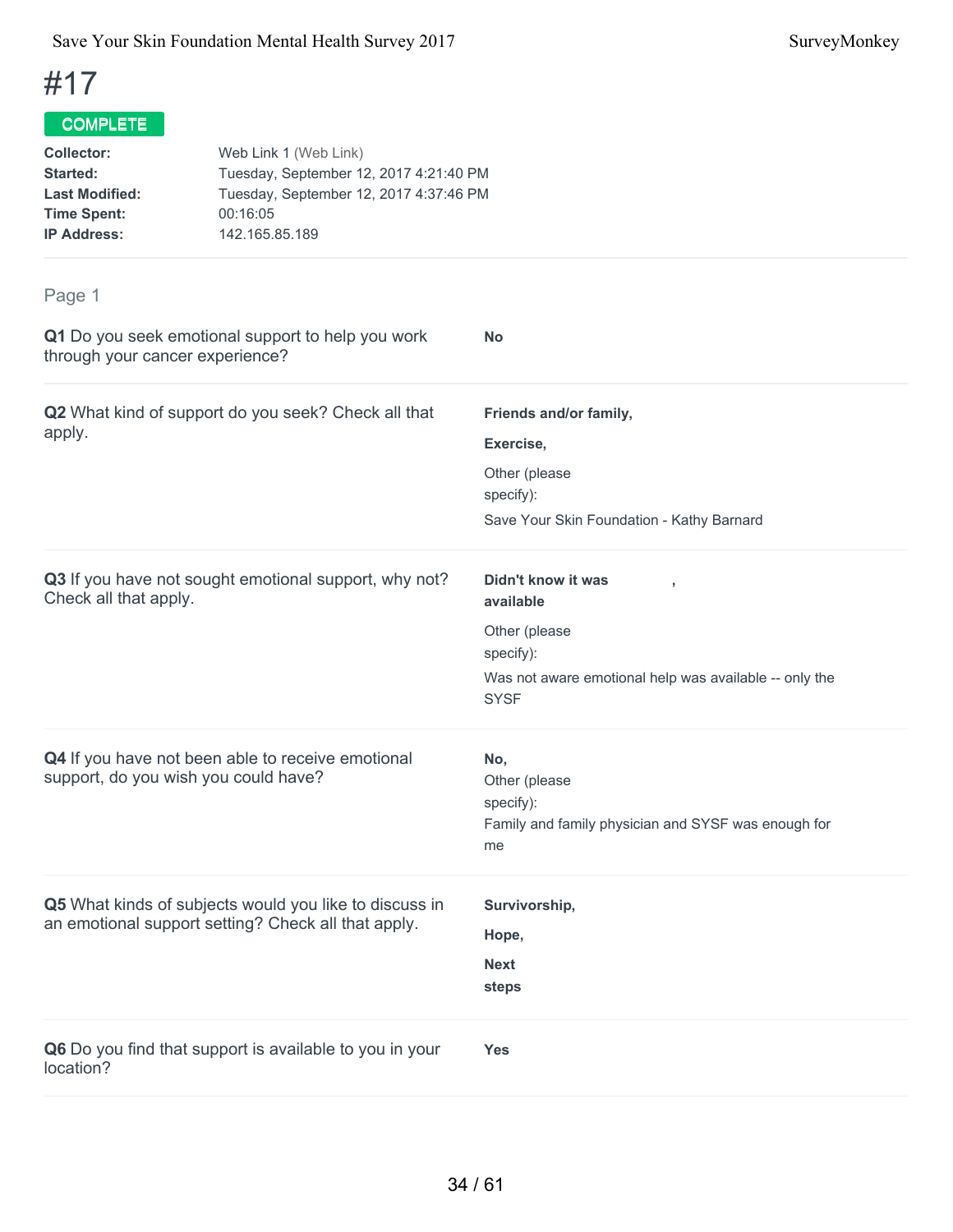| Q7 Do you feel that your cancer care centre<br>provides/promotes access to support services?          | <b>Yes</b>                                       |
|-------------------------------------------------------------------------------------------------------|--------------------------------------------------|
| Q8 Does your insurance provider cover costs for<br>therapy?                                           | <b>No</b>                                        |
| Q9 At what point in your treatment process do you seek<br>emotional support? Check all that apply.    | Diagnosis,<br><b>Treatment</b>                   |
| Q10 If you stop pursuing emotional support after you<br>finish treatments, why? Check all that apply. | <b>Didn't seem necessary</b>                     |
| Q11 Do any members of your family seek emotional<br>support?                                          | <b>No</b>                                        |
| Q12 Have you ever gone to counselling in a family<br>setting?                                         | <b>No</b>                                        |
| Q13 What would your ideal support system look like?<br>Check all that apply.                          | Group<br>٠<br>therapy<br><b>Online</b><br>×      |
|                                                                                                       | therapy                                          |
|                                                                                                       | Friends and/or family,                           |
|                                                                                                       | Other (please<br>specify):                       |
|                                                                                                       | To continue to have access to SYSF in the future |

Updates on treatment and access to treatment

**Q15** How would you describe your feelings throughout or after your cancer experience? Are these emotions ongoing, reoccurring, or occasional?

**Occational** 

**Q16** Are there any other comments you would like to make about your cancer experience, and the affect it has had on your and/or your family's mental health?

Was very fortunate to find out about the SYSF from my son in BC. Whenever I go to my dermatologist or onocologist's offices I never see any literature about the SYSF. This should be made available in all cancer clinics, family doctors and onocoligist offices. The SYSF has certainly helped me the most.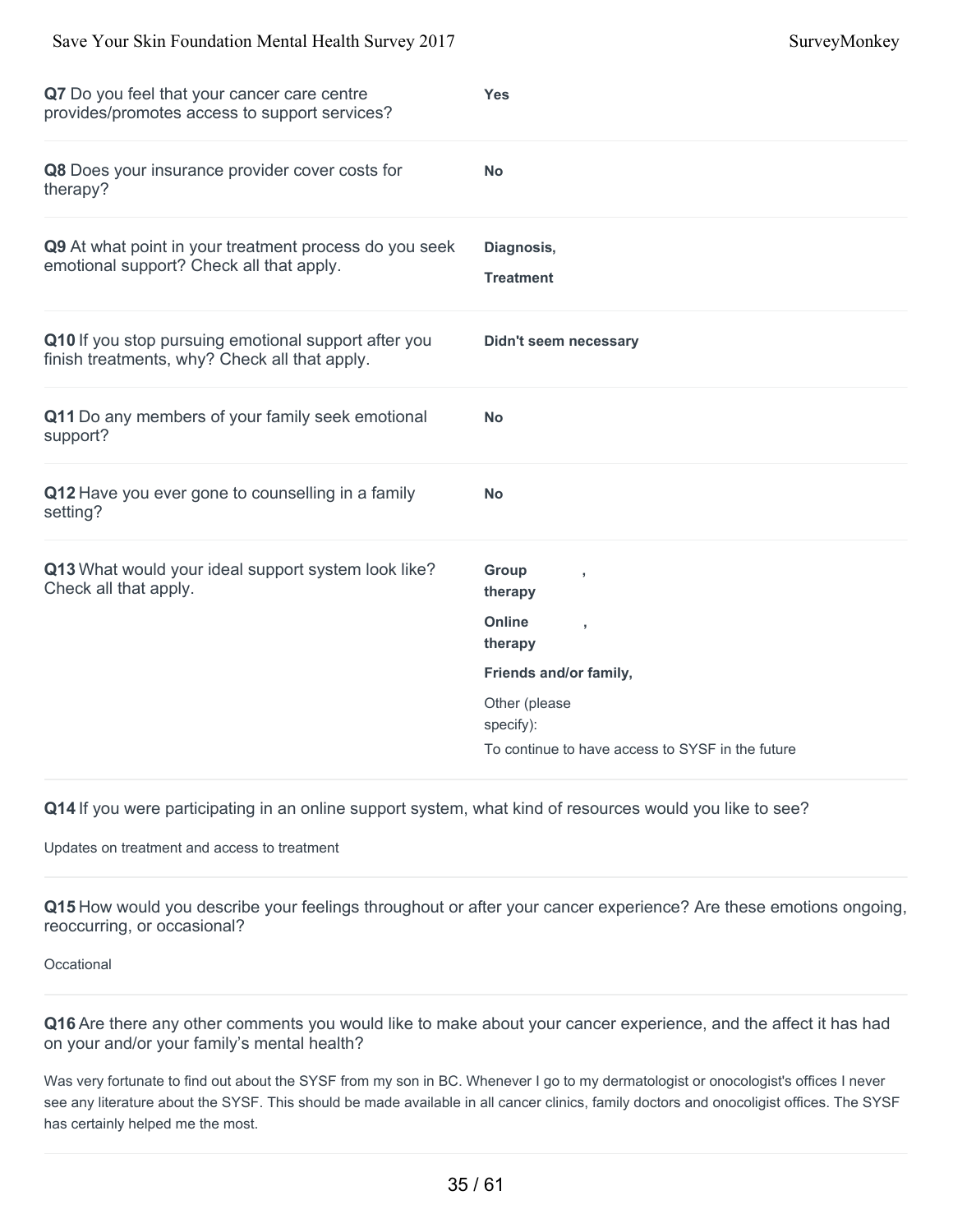| Collector:<br>Started:<br><b>Last Modified:</b><br><b>Time Spent:</b><br><b>IP Address:</b> | Web Link 1 (Web Link)<br>Tuesday, September 12, 2017 4:39:07 PM<br>Tuesday, September 12, 2017 4:42:36 PM<br>00:03:28<br>207.229.166.78 |
|---------------------------------------------------------------------------------------------|-----------------------------------------------------------------------------------------------------------------------------------------|
| Page 1                                                                                      | Q1 Do you seek emotional support to help you work<br><b>Yes</b>                                                                         |
| through your cancer experience?                                                             |                                                                                                                                         |

| Q2 What kind of support do you seek? Check all that<br>apply.                                                 | One-on-one<br>therapy                                                |
|---------------------------------------------------------------------------------------------------------------|----------------------------------------------------------------------|
| Q3 If you have not sought emotional support, why not?<br>Check all that apply.                                | <b>Respondent skipped this question</b>                              |
| Q4 If you have not been able to receive emotional<br>support, do you wish you could have?                     | <b>Yes</b>                                                           |
| Q5 What kinds of subjects would you like to discuss in<br>an emotional support setting? Check all that apply. | Fear,<br>End-of-life planning,<br>Hope,<br><b>Next</b><br>×<br>steps |
|                                                                                                               | Living with cancer                                                   |
| Q6 Do you find that support is available to you in your<br>location?                                          | <b>Yes</b>                                                           |
| Q7 Do you feel that your cancer care centre<br>provides/promotes access to support services?                  | <b>Yes</b>                                                           |
| Q8 Does your insurance provider cover costs for<br>therapy?                                                   | <b>No</b>                                                            |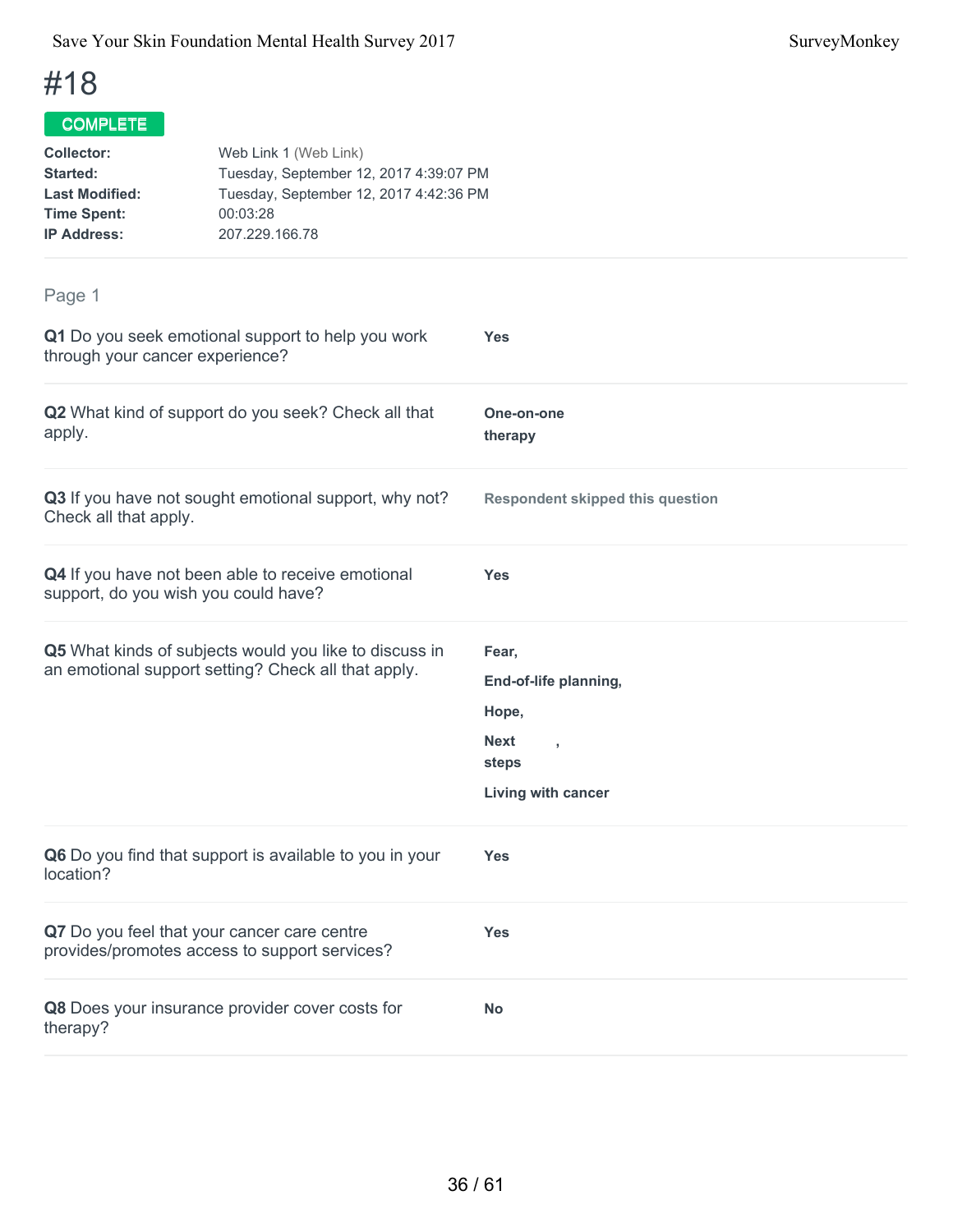| Q9 At what point in your treatment process do you seek<br>emotional support? Check all that apply.                                                 | Diagnosis,<br>Treatment,<br><b>Post-treatment</b>               |
|----------------------------------------------------------------------------------------------------------------------------------------------------|-----------------------------------------------------------------|
| Q10 If you stop pursuing emotional support after you<br>finish treatments, why? Check all that apply.                                              | <b>Financial difficulties,</b><br><b>Difficult to</b><br>access |
| Q11 Do any members of your family seek emotional<br>support?                                                                                       | <b>Yes</b>                                                      |
| Q12 Have you ever gone to counselling in a family<br>setting?                                                                                      | <b>No</b>                                                       |
| Q13 What would your ideal support system look like?<br>Check all that apply.                                                                       | One-on-one<br>therapy<br><b>Friends and/or family</b>           |
| Q14 If you were participating in an online support<br>system, what kind of resources would you like to see?                                        | <b>Respondent skipped this question</b>                         |
| Q15 How would you describe your feelings throughout or<br>after your cancer experience? Are these emotions<br>ongoing, reoccurring, or occasional? | <b>Respondent skipped this question</b>                         |
| Q16 Are there any other comments you would like to<br>make about your cancer experience, and the affect it has                                     | <b>Respondent skipped this question</b>                         |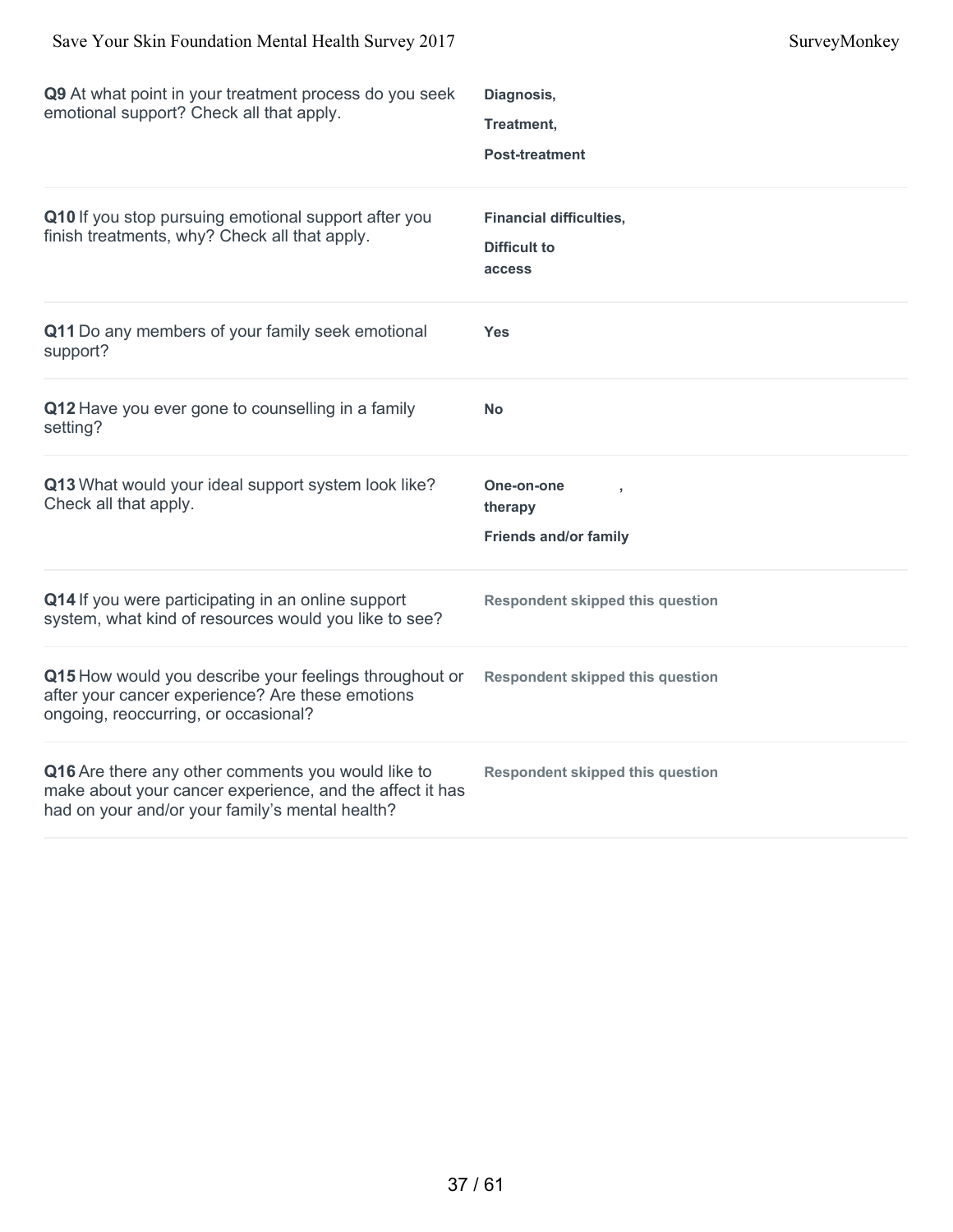| <b>Collector:</b><br><b>Started:</b><br><b>Last Modified:</b><br><b>Time Spent:</b><br><b>IP Address:</b> | Web Link 1 (Web Link)<br>Tuesday, September 12, 2017 4:52:42 PM<br>Tuesday, September 12, 2017 4:56:20 PM<br>00:03:38<br>184.69.105.22 |                                                |  |
|-----------------------------------------------------------------------------------------------------------|----------------------------------------------------------------------------------------------------------------------------------------|------------------------------------------------|--|
| Page 1                                                                                                    |                                                                                                                                        |                                                |  |
| through your cancer experience?                                                                           | Q1 Do you seek emotional support to help you work                                                                                      | <b>Yes</b>                                     |  |
| apply.                                                                                                    | Q2 What kind of support do you seek? Check all that                                                                                    | <b>Friends and/or family</b>                   |  |
| Check all that apply.                                                                                     | Q3 If you have not sought emotional support, why not?                                                                                  | Not<br>interested                              |  |
|                                                                                                           | Q4 If you have not been able to receive emotional<br>support, do you wish you could have?                                              | <b>No</b>                                      |  |
|                                                                                                           | Q5 What kinds of subjects would you like to discuss in<br>an emotional support setting? Check all that apply.                          | Other (please<br>specify):<br>N/A              |  |
| location?                                                                                                 | Q6 Do you find that support is available to you in your                                                                                | <b>Yes</b>                                     |  |
|                                                                                                           | Q7 Do you feel that your cancer care centre<br>provides/promotes access to support services?                                           | Yes                                            |  |
| therapy?                                                                                                  | Q8 Does your insurance provider cover costs for                                                                                        | <b>Yes</b>                                     |  |
|                                                                                                           | Q9 At what point in your treatment process do you seek<br>emotional support? Check all that apply.                                     | <b>Respondent skipped this question</b>        |  |
| Q10 If you stop pursuing emotional support after you<br>finish treatments, why? Check all that apply.     |                                                                                                                                        | Please fill in<br>answers:<br>I have my family |  |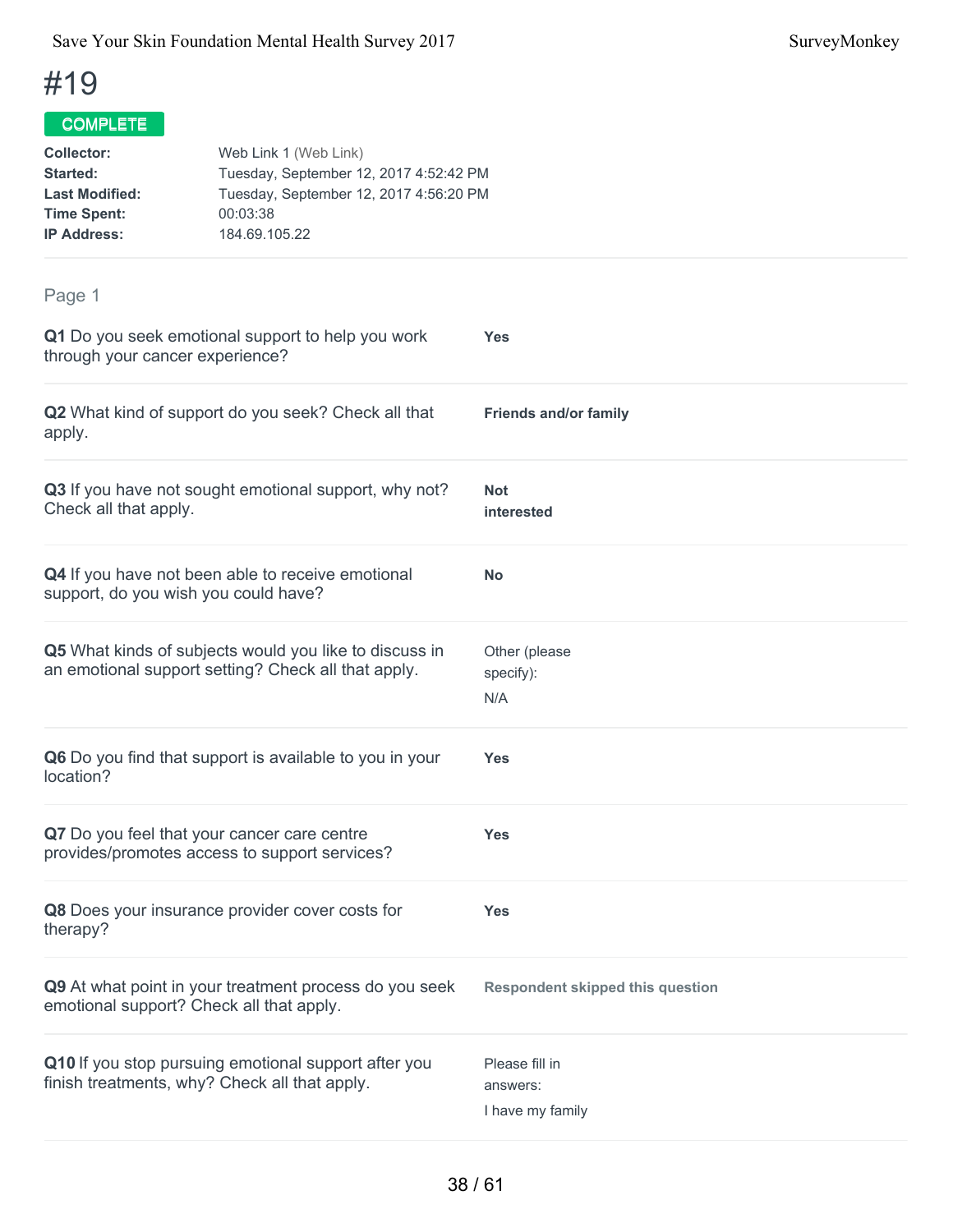| Save Your Skin Foundation Mental Health Survey 2017                                                                                             |                                         | SurveyMonkey |
|-------------------------------------------------------------------------------------------------------------------------------------------------|-----------------------------------------|--------------|
| Q11 Do any members of your family seek emotional<br>support?                                                                                    | <b>Respondent skipped this question</b> |              |
| Q12 Have you ever gone to counselling in a family<br>setting?                                                                                   | <b>Respondent skipped this question</b> |              |
| Q13 What would your ideal support system look like?<br>Check all that apply.                                                                    | <b>Friends and/or family</b>            |              |
| Q14 If you were participating in an online support<br>system, what kind of resources would you like to see?                                     | <b>Respondent skipped this question</b> |              |
| Q15 How would you describe your feelings throughout or after your cancer experience? Are these emotions ongoing,<br>reoccurring, or occasional? |                                         |              |

Ongoing

**Q16** Are there any other comments you would like to make about your cancer experience, and the affect it has had on your and/or your family's mental health?

My cancer experience has made me aware of how there are so many people that have it worse than me. Secondly it has made me realize how fortunate I personally am to have such a great wife, kids , family and friends.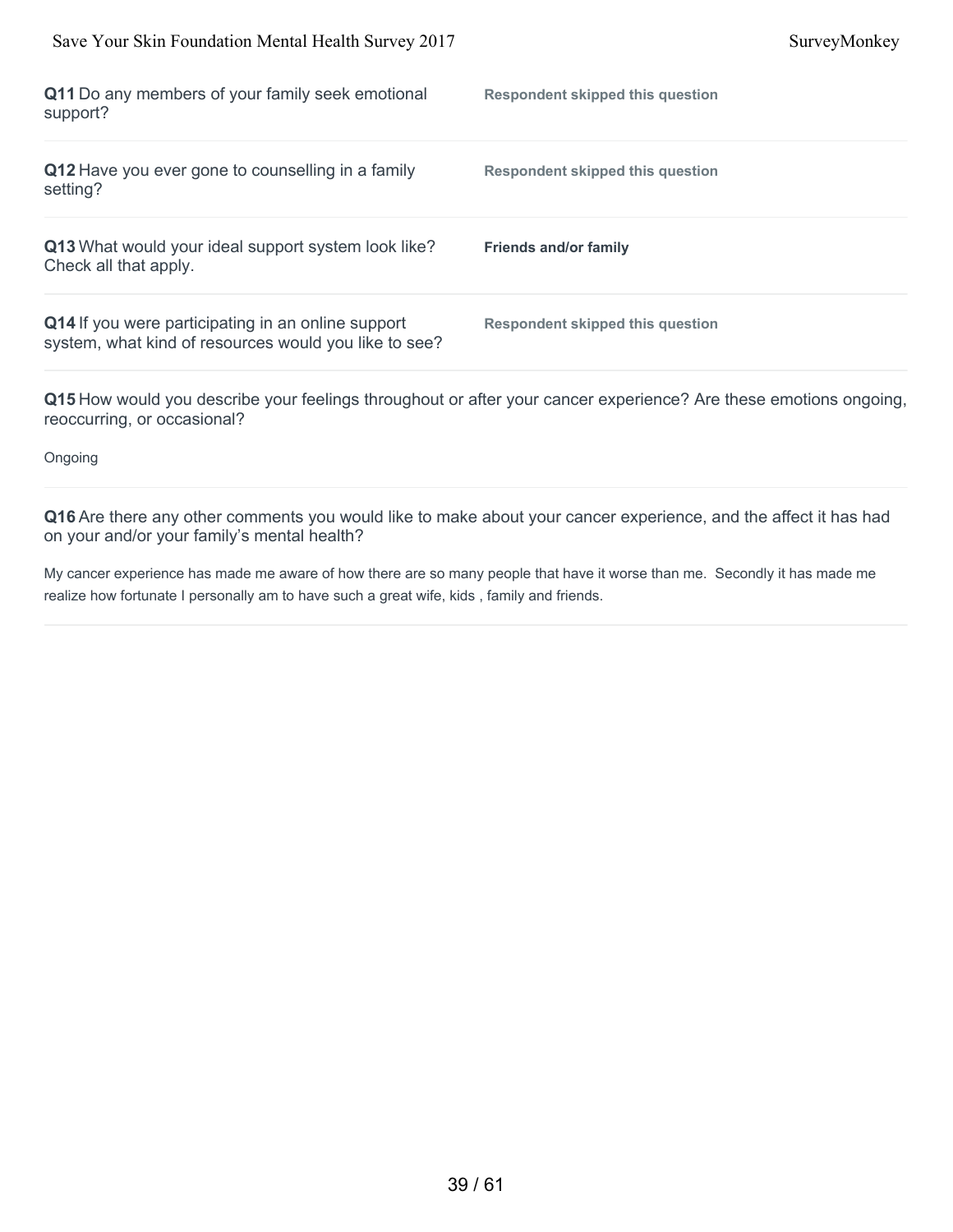## COMPLETE

| <b>Collector:</b>     | Web Link 1 (Web Link)                  |
|-----------------------|----------------------------------------|
| Started:              | Tuesday, September 12, 2017 5:13:36 PM |
| <b>Last Modified:</b> | Tuesday, September 12, 2017 5:19:35 PM |
| <b>Time Spent:</b>    | 00:05:58                               |
| <b>IP Address:</b>    | 154.20.239.102                         |
|                       |                                        |

| Q1 Do you seek emotional support to help you work<br>through your cancer experience?                          | Other (please<br>specify):<br>I did. I am presently a<br>survivor.                                            |
|---------------------------------------------------------------------------------------------------------------|---------------------------------------------------------------------------------------------------------------|
| Q2 What kind of support do you seek? Check all that<br>apply.                                                 | Melanoma support group,<br>Other (please<br>specify):<br>I did, as before I am a survivor.                    |
| Q3 If you have not sought emotional support, why not?<br>Check all that apply.                                | Other (please<br>specify):<br>Doesn't apply.                                                                  |
| Q4 If you have not been able to receive emotional<br>support, do you wish you could have?                     | Other (please<br>specify):<br>Doesn't apply.                                                                  |
| Q5 What kinds of subjects would you like to discuss in<br>an emotional support setting? Check all that apply. | Fear,<br>Grief,<br>End-of-life planning,<br>Family support,<br>Survivorship,<br>Hope,<br><b>Next</b><br>steps |
| Q6 Do you find that support is available to you in your<br>location?                                          | <b>Yes</b>                                                                                                    |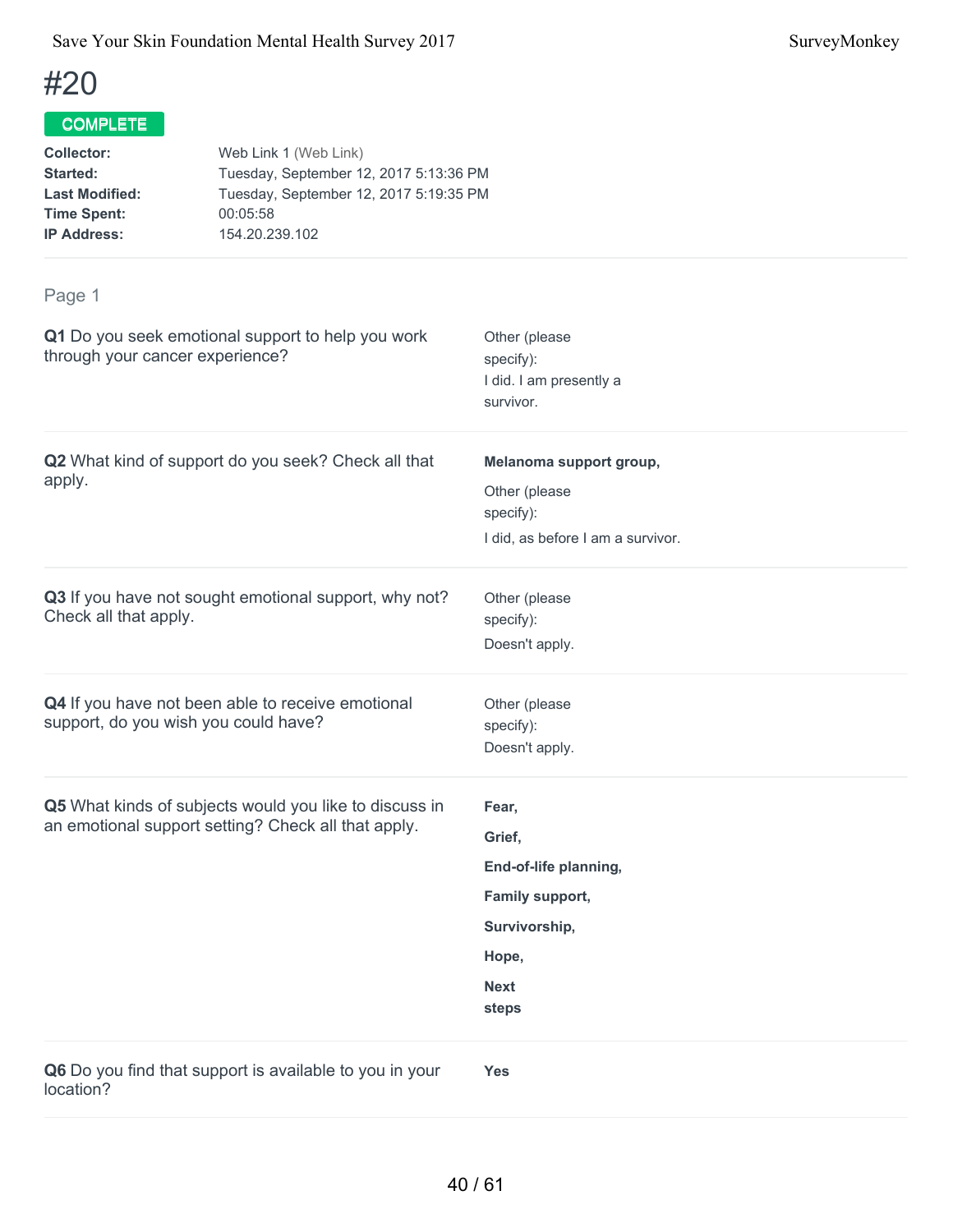| $\beta$ ave Tour DKIII I oundation intenda Ticann Burvey 2017                                         | <b>SUI VUYIVIUIINU Y</b>     |
|-------------------------------------------------------------------------------------------------------|------------------------------|
| Q7 Do you feel that your cancer care centre<br>provides/promotes access to support services?          | <b>Yes</b>                   |
| Q8 Does your insurance provider cover costs for<br>therapy?                                           | <b>Yes</b>                   |
| Q9 At what point in your treatment process do you seek<br>emotional support? Check all that apply.    | <b>Treatment</b>             |
| Q10 If you stop pursuing emotional support after you<br>finish treatments, why? Check all that apply. | <b>Didn't seem necessary</b> |
| Q11 Do any members of your family seek emotional<br>support?                                          | <b>No</b>                    |
| Q12 Have you ever gone to counselling in a family<br>setting?                                         | <b>No</b>                    |
| Q13 What would your ideal support system look like?<br>Check all that apply.                          | <b>Group</b><br>therapy      |

Save Your Skin Foundation Mental Health Survey 2017 SurveyMonkey

**Q14** If you were participating in an online support system, what kind of resources would you like to see?

Doesn't apply.

**Q15** How would you describe your feelings throughout or after your cancer experience? Are these emotions ongoing, reoccurring, or occasional?

As noted before, fear, anxiety which continues to a lesser degree. I am monitored regularly by a melanoma and soon an oncologist.

**Q16** Are there any other comments you would like to make about your cancer experience, and the affect it has had on your and/or your family's mental health?

I am grateful for all the Cancer Centre offers. I availed myself of what was available and appropriate.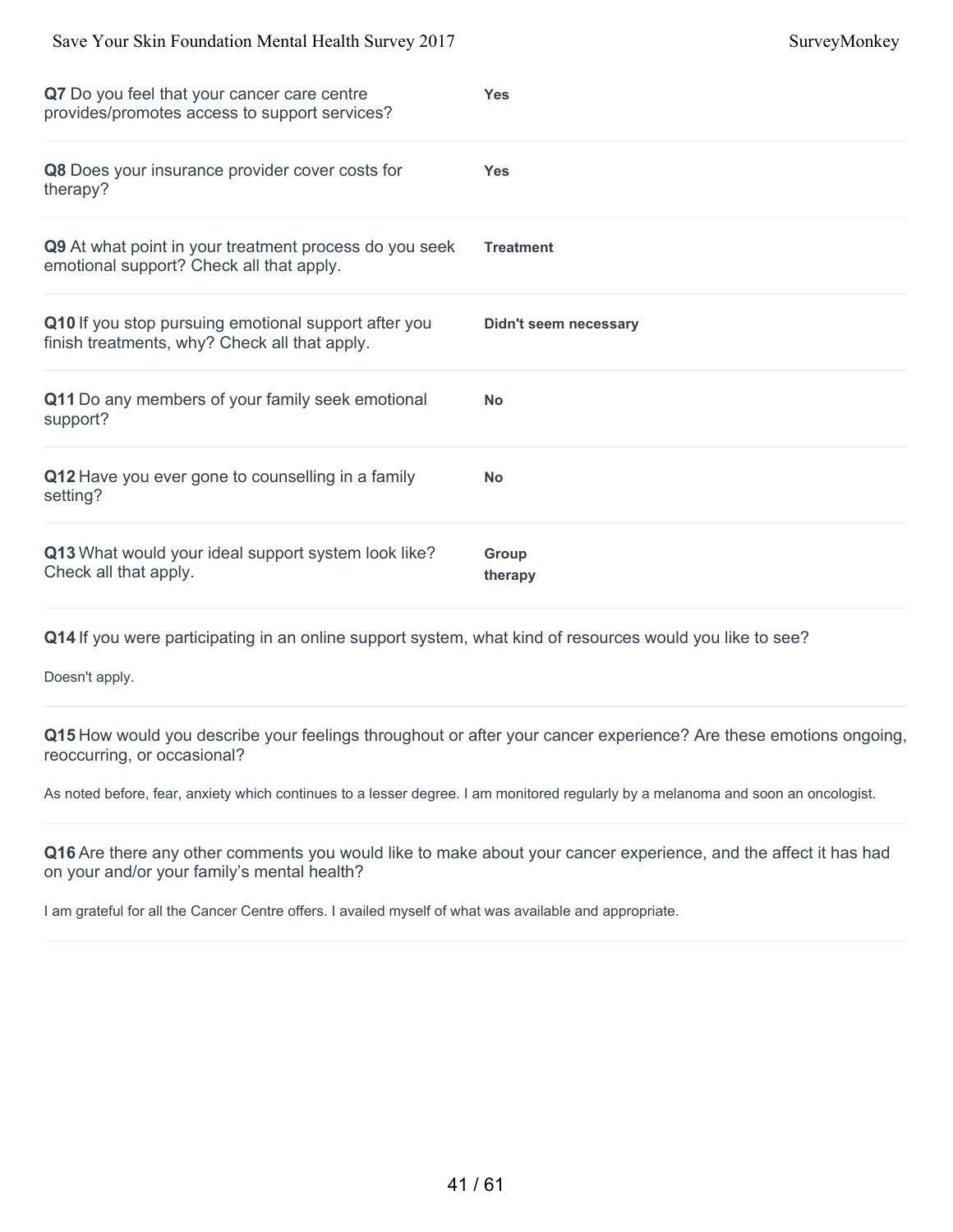## COMPLETE

| <b>Collector:</b>     | Web Link 1 (Web Link)                  |
|-----------------------|----------------------------------------|
| Started:              | Tuesday, September 12, 2017 5:24:15 PM |
| <b>Last Modified:</b> | Tuesday, September 12, 2017 5:34:36 PM |
| <b>Time Spent:</b>    | 00:10:21                               |
| <b>IP Address:</b>    | 74.57.89.182                           |
|                       |                                        |

| Q1 Do you seek emotional support to help you work<br>through your cancer experience?                          | Other (please<br>specify):<br>I wanted to but did not and still don't have any meaningful<br>support around me. Seeing a psychologist at the hospital is<br>really not helpful as it constantly reminds me of my condition |
|---------------------------------------------------------------------------------------------------------------|----------------------------------------------------------------------------------------------------------------------------------------------------------------------------------------------------------------------------|
| Q2 What kind of support do you seek? Check all that<br>apply.                                                 | Melanoma support group,<br>One-on-one<br>therapy<br>Friends and/or family,<br><b>Exercise</b>                                                                                                                              |
| Q3 If you have not sought emotional support, why not?<br>Check all that apply.                                | <b>Financial difficulties,</b><br>Other (please<br>specify):<br>see my first answer                                                                                                                                        |
| Q4 If you have not been able to receive emotional<br>support, do you wish you could have?                     | <b>Yes</b>                                                                                                                                                                                                                 |
| Q5 What kinds of subjects would you like to discuss in<br>an emotional support setting? Check all that apply. | Fear,<br>Grief,<br>End-of-life planning,<br>Family support,<br>Survivorship,<br>Hope,<br><b>Next</b><br>$\overline{1}$<br>steps<br>Living with cancer                                                                      |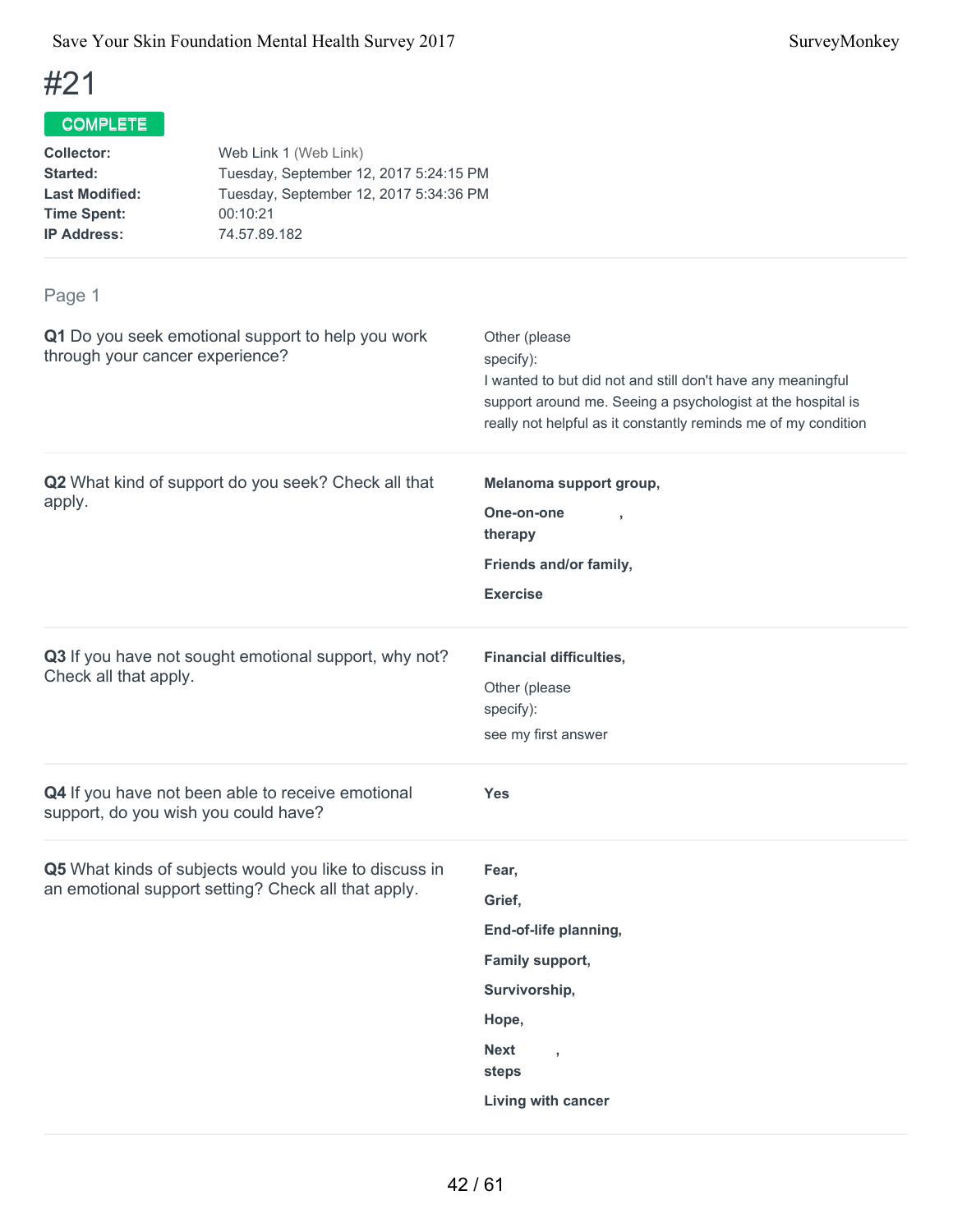| Q6 Do you find that support is available to you in your<br>location?                                  | Other (please<br>specify):<br>not really                                                    |
|-------------------------------------------------------------------------------------------------------|---------------------------------------------------------------------------------------------|
| Q7 Do you feel that your cancer care centre<br>provides/promotes access to support services?          | <b>Yes</b>                                                                                  |
| Q8 Does your insurance provider cover costs for<br>therapy?                                           | No,<br>Other (please<br>specify):<br>don't have<br>insurance!                               |
| Q9 At what point in your treatment process do you seek<br>emotional support? Check all that apply.    | Diagnosis,<br>Treatment,<br><b>Post-treatment</b>                                           |
| Q10 If you stop pursuing emotional support after you<br>finish treatments, why? Check all that apply. | Please fill in<br>answers:<br>there is no end to the support for me                         |
| Q11 Do any members of your family seek emotional<br>support?                                          | <b>No</b>                                                                                   |
| Q12 Have you ever gone to counselling in a family<br>setting?                                         | <b>Yes</b>                                                                                  |
| Q13 What would your ideal support system look like?<br>Check all that apply.                          | One-on-one<br>therapy<br>Group<br>$\overline{1}$<br>therapy<br><b>Friends and/or family</b> |

not at all interested in online support

**Q15** How would you describe your feelings throughout or after your cancer experience? Are these emotions ongoing, reoccurring, or occasional?

Every second of the day, the fire of fear, of death and of disbelief is ever present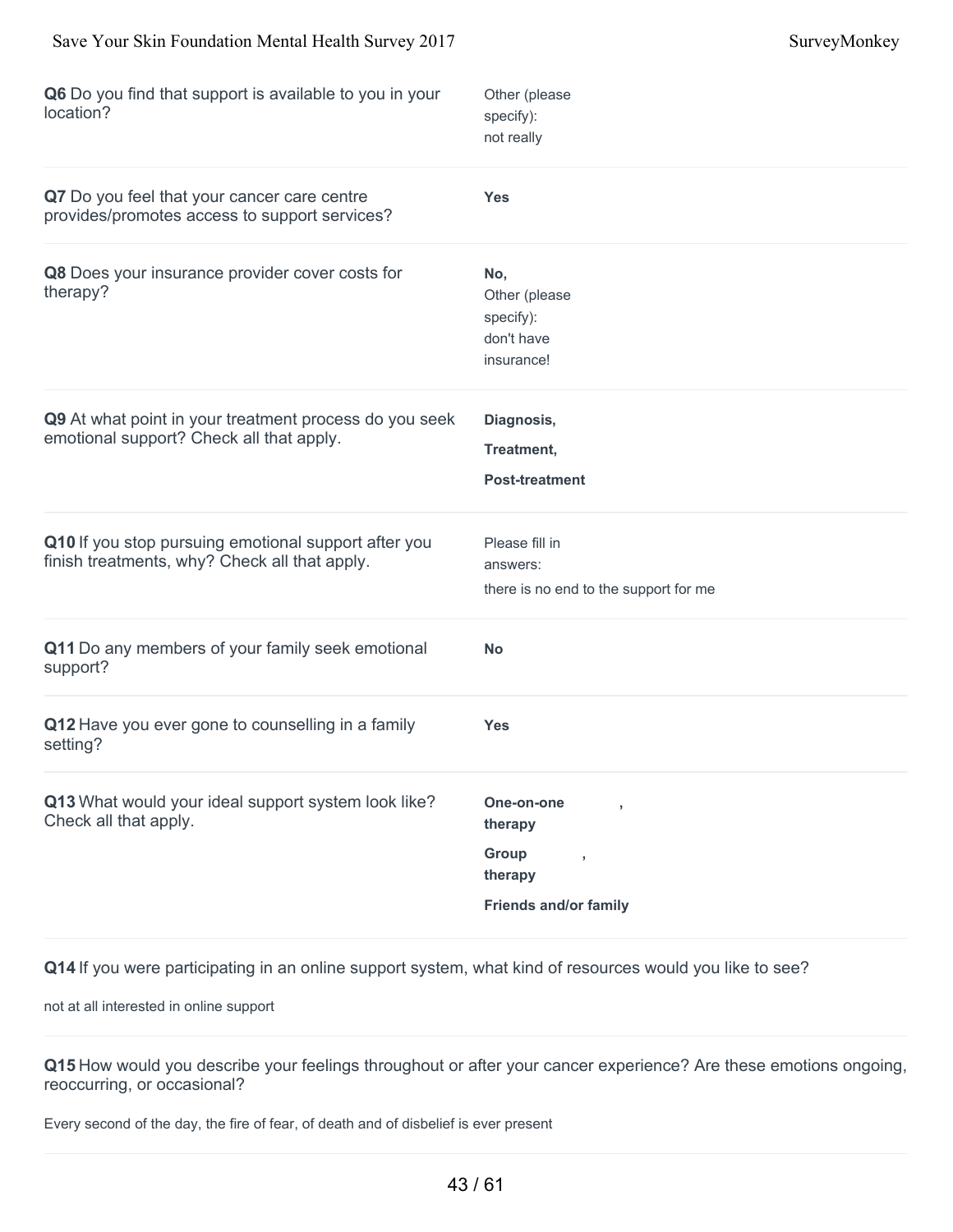**Q16** Are there any other comments you would like to make about your cancer experience, and the affect it has had on your and/or your family's mental health?

This has shattered all my ties with family, friends, spouse and daughter. When you are faced with your passing, there is no escape. You flip and so do people around you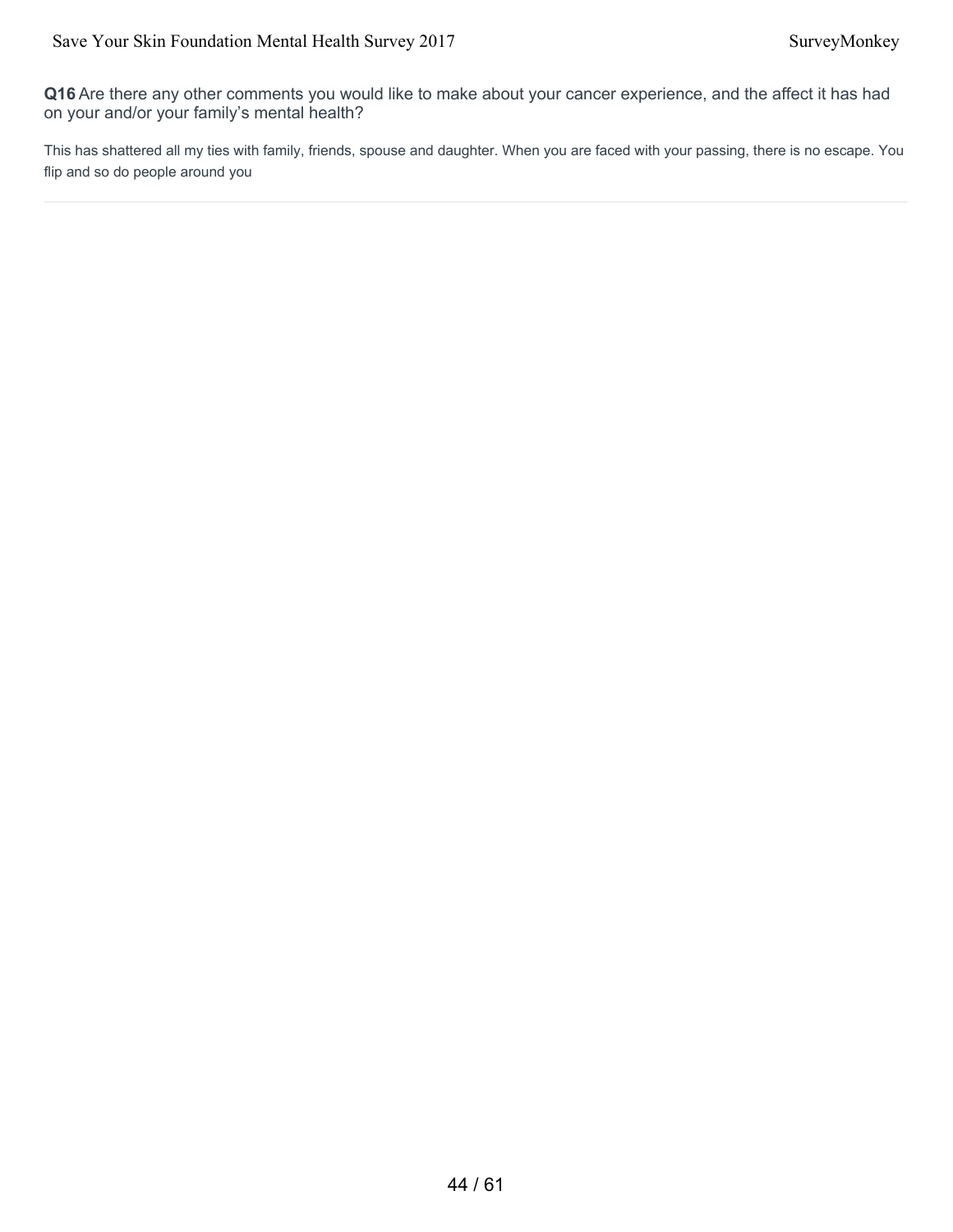| <b>Collector:</b><br><b>Started:</b><br><b>Last Modified:</b><br><b>Time Spent:</b><br><b>IP Address:</b> | Web Link 1 (Web Link)<br>Tuesday, September 12, 2017 7:46:11 PM<br>Tuesday, September 12, 2017 7:52:59 PM<br>00:06:48<br>206.174.223.181 |                                               |
|-----------------------------------------------------------------------------------------------------------|------------------------------------------------------------------------------------------------------------------------------------------|-----------------------------------------------|
| Page 1                                                                                                    |                                                                                                                                          |                                               |
| through your cancer experience?                                                                           | Q1 Do you seek emotional support to help you work                                                                                        | No                                            |
| apply.                                                                                                    | Q2 What kind of support do you seek? Check all that                                                                                      | <b>Friends and/or family</b>                  |
| Check all that apply.                                                                                     | Q3 If you have not sought emotional support, why not?                                                                                    | <b>Respondent skipped this question</b>       |
| support, do you wish you could have?                                                                      | Q4 If you have not been able to receive emotional                                                                                        | <b>Respondent skipped this question</b>       |
|                                                                                                           | Q5 What kinds of subjects would you like to discuss in<br>an emotional support setting? Check all that apply.                            | Fear,<br>Next<br>steps                        |
| location?                                                                                                 | Q6 Do you find that support is available to you in your                                                                                  | <b>No</b>                                     |
| Q7 Do you feel that your cancer care centre                                                               | provides/promotes access to support services?                                                                                            | Other (please<br>specify):<br>I didn't<br>ask |
| therapy?                                                                                                  | Q8 Does your insurance provider cover costs for                                                                                          | <b>No</b>                                     |
| emotional support? Check all that apply.                                                                  | Q9 At what point in your treatment process do you seek                                                                                   | <b>Diagnosis</b>                              |
| finish treatments, why? Check all that apply.                                                             | Q10 If you stop pursuing emotional support after you                                                                                     | <b>Respondent skipped this question</b>       |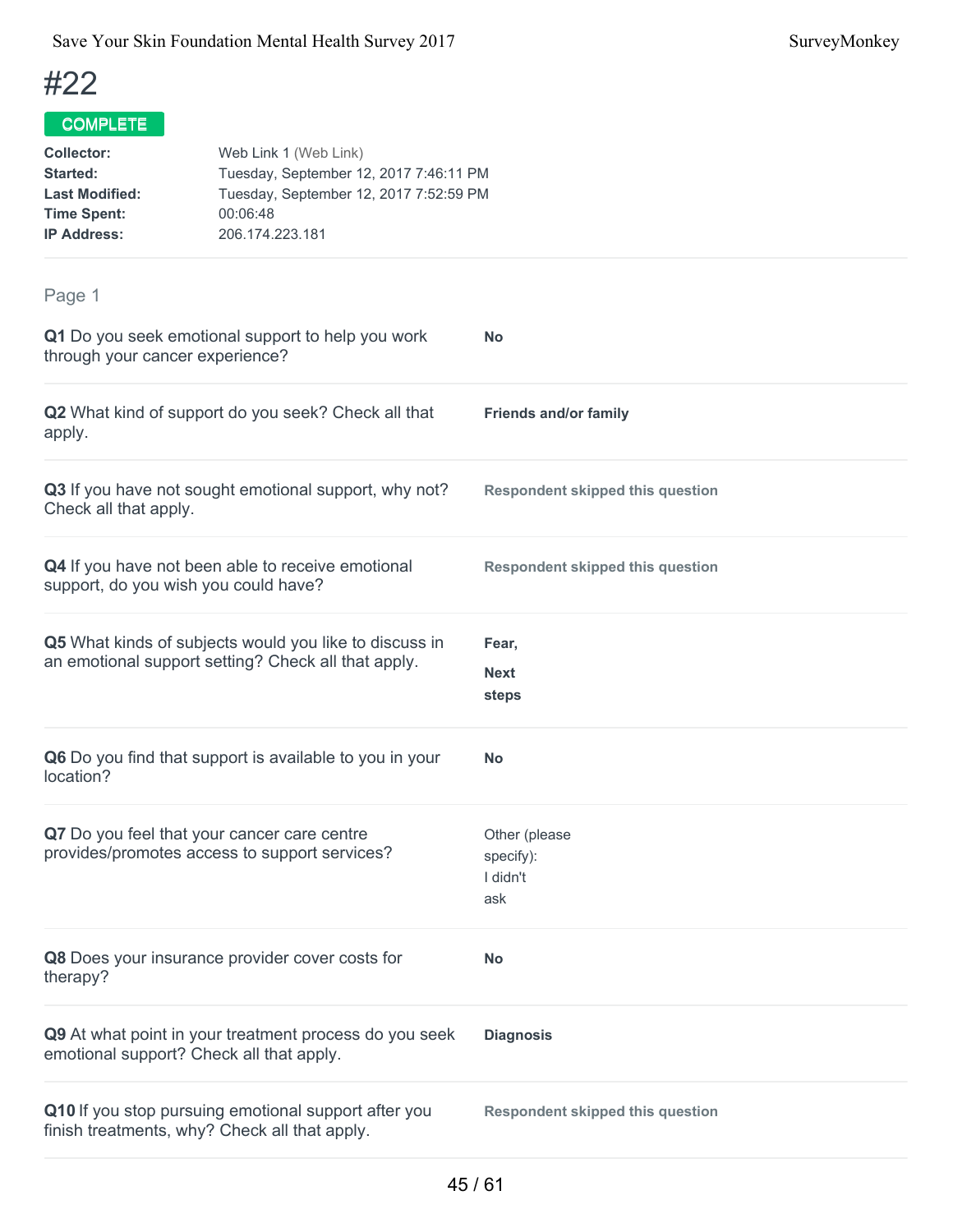| Save Your Skin Foundation Mental Health Survey 2017                          |                              | SurveyMonkey |
|------------------------------------------------------------------------------|------------------------------|--------------|
| Q11 Do any members of your family seek emotional<br>support?                 | <b>No</b>                    |              |
| Q12 Have you ever gone to counselling in a family<br>setting?                | <b>No</b>                    |              |
| Q13 What would your ideal support system look like?<br>Check all that apply. | <b>Friends and/or family</b> |              |
|                                                                              |                              |              |

Once diagnosed , what is the next step. What is the best treatment

**Q15** How would you describe your feelings throughout or after your cancer experience? Are these emotions ongoing, reoccurring, or occasional?

Up and down. Ok then sad, ok then scared.

**Q16** Are there any other comments you would like to make about your cancer experience, and the affect it has had on your and/or your family's mental health?

Talk to your family about what your treatment plans are. What you are going to go through next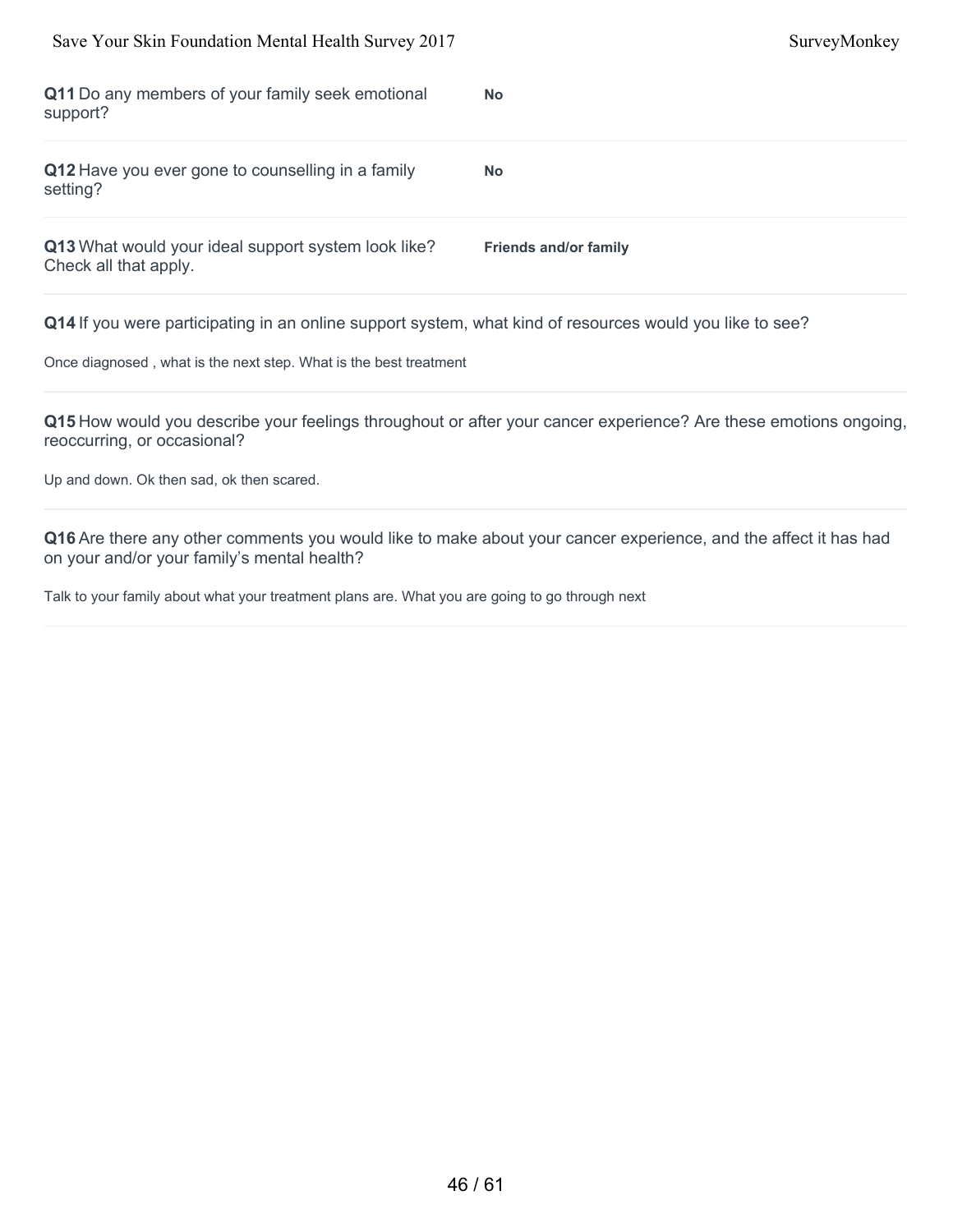## COMPLETE

| <b>Collector:</b>     | Web Link 1 (Web Link)                   |
|-----------------------|-----------------------------------------|
| Started:              | Tuesday, September 12, 2017 9:50:39 PM  |
| <b>Last Modified:</b> | Tuesday, September 12, 2017 10:06:48 PM |
| <b>Time Spent:</b>    | 00:16:09                                |
| <b>IP Address:</b>    | 50.65.154.133                           |
|                       |                                         |

| Q1 Do you seek emotional support to help you work<br>through your cancer experience?                          | No,<br>Other (please<br>specify):<br>Although the nurses did help me out by finding a chemo<br>buddy to share the experience with. And we parted ways<br>when chemotherapy was finished. |
|---------------------------------------------------------------------------------------------------------------|------------------------------------------------------------------------------------------------------------------------------------------------------------------------------------------|
| Q2 What kind of support do you seek? Check all that<br>apply.                                                 | <b>Respondent skipped this question</b>                                                                                                                                                  |
| Q3 If you have not sought emotional support, why not?<br>Check all that apply.                                | <b>Not</b><br>interested                                                                                                                                                                 |
|                                                                                                               | Nervous,                                                                                                                                                                                 |
|                                                                                                               | <b>Difficult to</b><br>$\overline{1}$<br>access                                                                                                                                          |
|                                                                                                               | Other (please<br>specify):                                                                                                                                                               |
|                                                                                                               | People will die from their diagnosis and that is scary, so it<br>was hard to seek supprt from a patient base support group.                                                              |
| Q4 If you have not been able to receive emotional<br>support, do you wish you could have?                     | Yes.<br>Other (please<br>specify):<br>But the diagnosis is hard to face, even as a<br>survivor.                                                                                          |
| Q5 What kinds of subjects would you like to discuss in<br>an emotional support setting? Check all that apply. | <b>Respondent skipped this question</b>                                                                                                                                                  |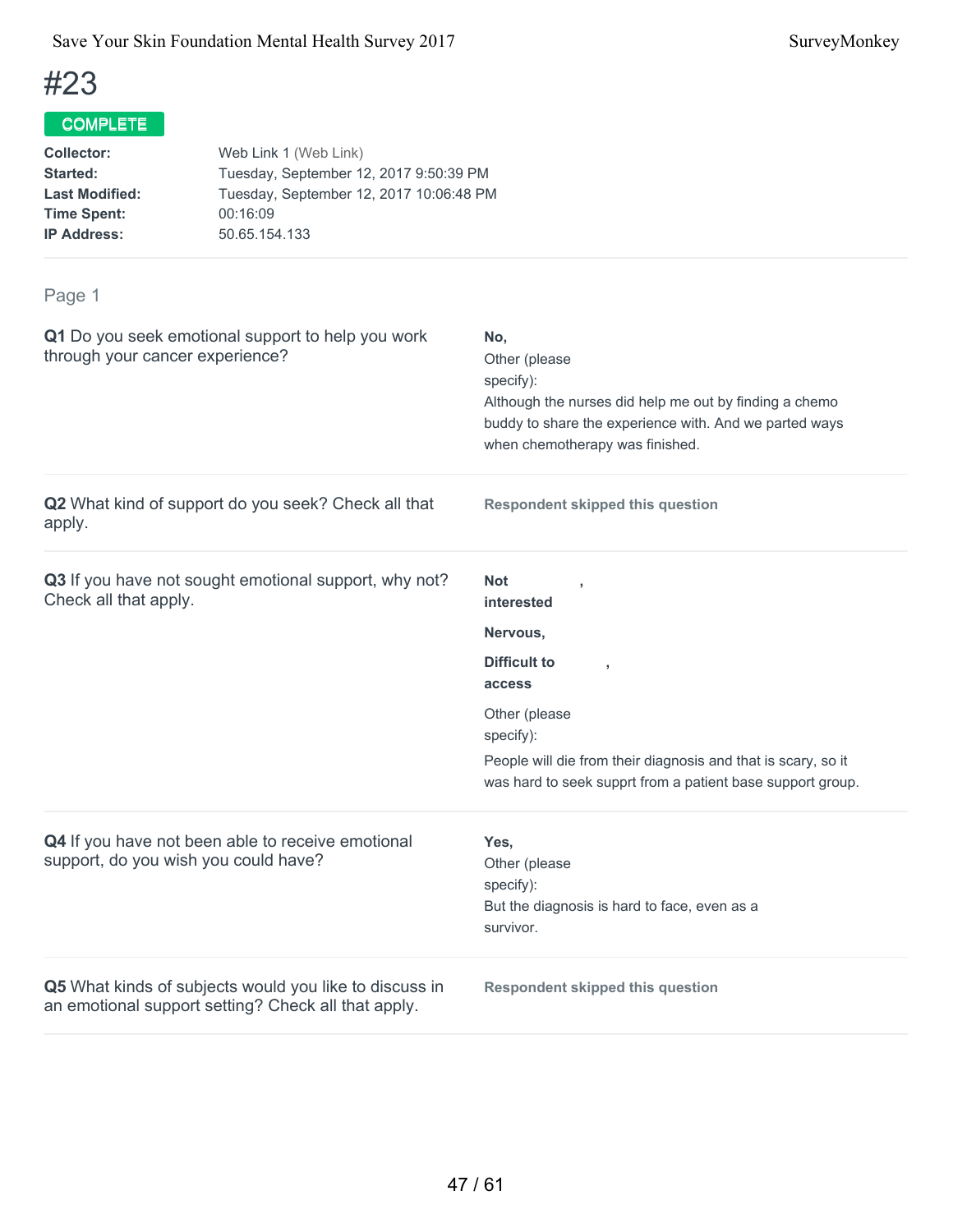| Q6 Do you find that support is available to you in your<br>location?                                  | No,<br>Other (please<br>specify):<br>I have not sought support so I have no<br>idea.                                                                   |
|-------------------------------------------------------------------------------------------------------|--------------------------------------------------------------------------------------------------------------------------------------------------------|
| Q7 Do you feel that your cancer care centre<br>provides/promotes access to support services?          | No                                                                                                                                                     |
| Q8 Does your insurance provider cover costs for<br>therapy?                                           | <b>Yes</b>                                                                                                                                             |
| Q9 At what point in your treatment process do you seek<br>emotional support? Check all that apply.    | Diagnosis,<br>Treatment,<br><b>Post-treatment</b>                                                                                                      |
| Q10 If you stop pursuing emotional support after you<br>finish treatments, why? Check all that apply. | <b>Difficult to</b><br>access<br>Didn't seem necessary,<br>Please fill in<br>answers:<br>Unaware of where support would be.                            |
| Q11 Do any members of your family seek emotional<br>support?                                          | <b>No</b>                                                                                                                                              |
| Q12 Have you ever gone to counselling in a family<br>setting?                                         | No                                                                                                                                                     |
| Q13 What would your ideal support system look like?<br>Check all that apply.                          | One-on-one<br>therapy<br>Group<br>$\overline{\phantom{a}}$<br>therapy<br>Online<br>$\overline{\phantom{a}}$<br>therapy<br><b>Friends and/or family</b> |

Confidential access to resources, including scientific research about diagnosis and treatments with outcomes as well as selfhealing materials.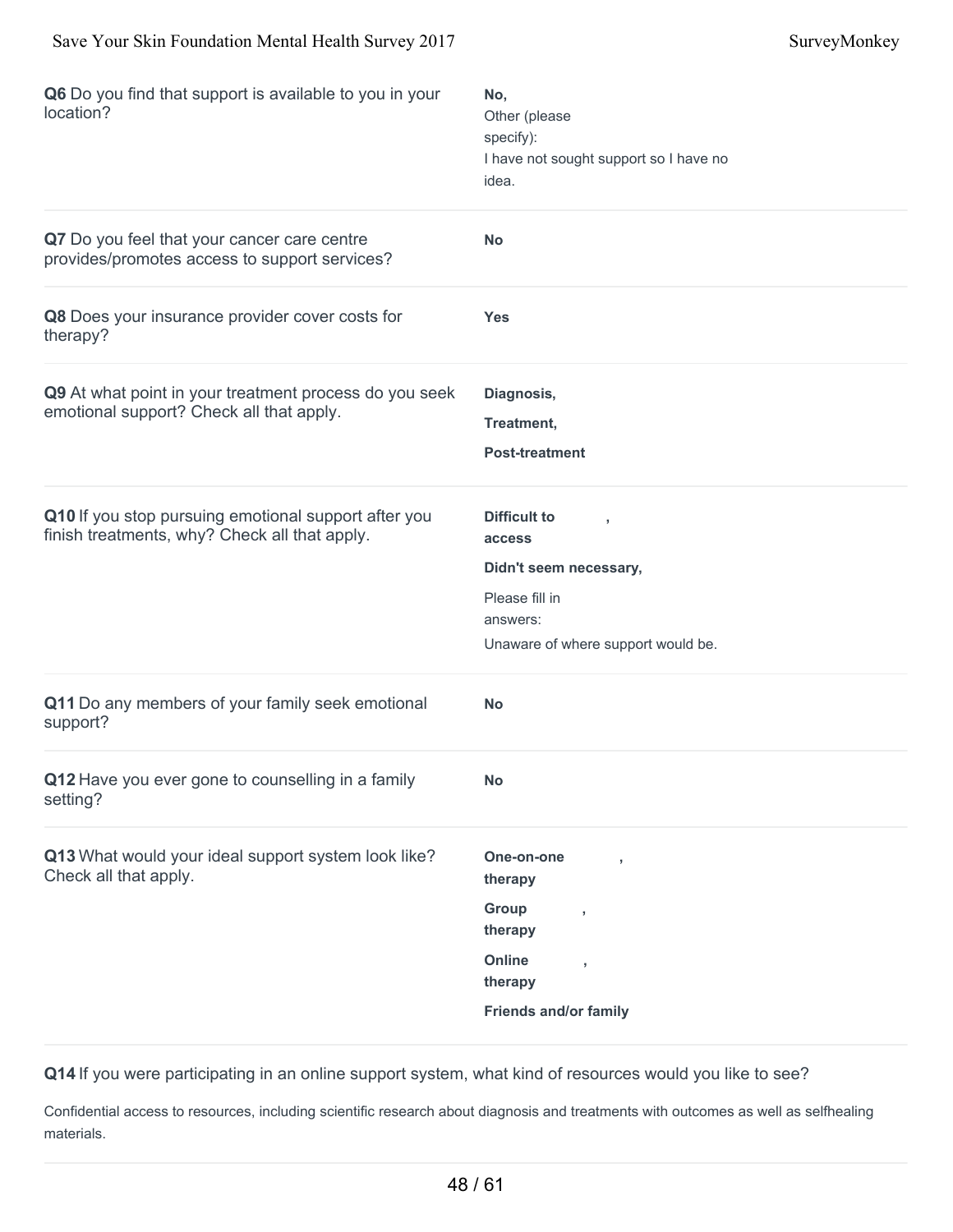**Q15** How would you describe your feelings throughout or after your cancer experience? Are these emotions ongoing, reoccurring, or occasional?

Shame - ongoing; fear and grief - occassional; curious about other people's experience -ongoing

**Q16** Are there any other comments you would like to make about your cancer experience, and the affect it has had on your and/or your family's mental health?

Medical staff including medical specialists and nursing staff were fantastic at the cancer centers. There was a clonic day that they brought all of the specialists together to visit patients on a case by case basis.

I tried to work fulltime through my cancer diagnosis and treatment - it was not very successful and very guilt inducing.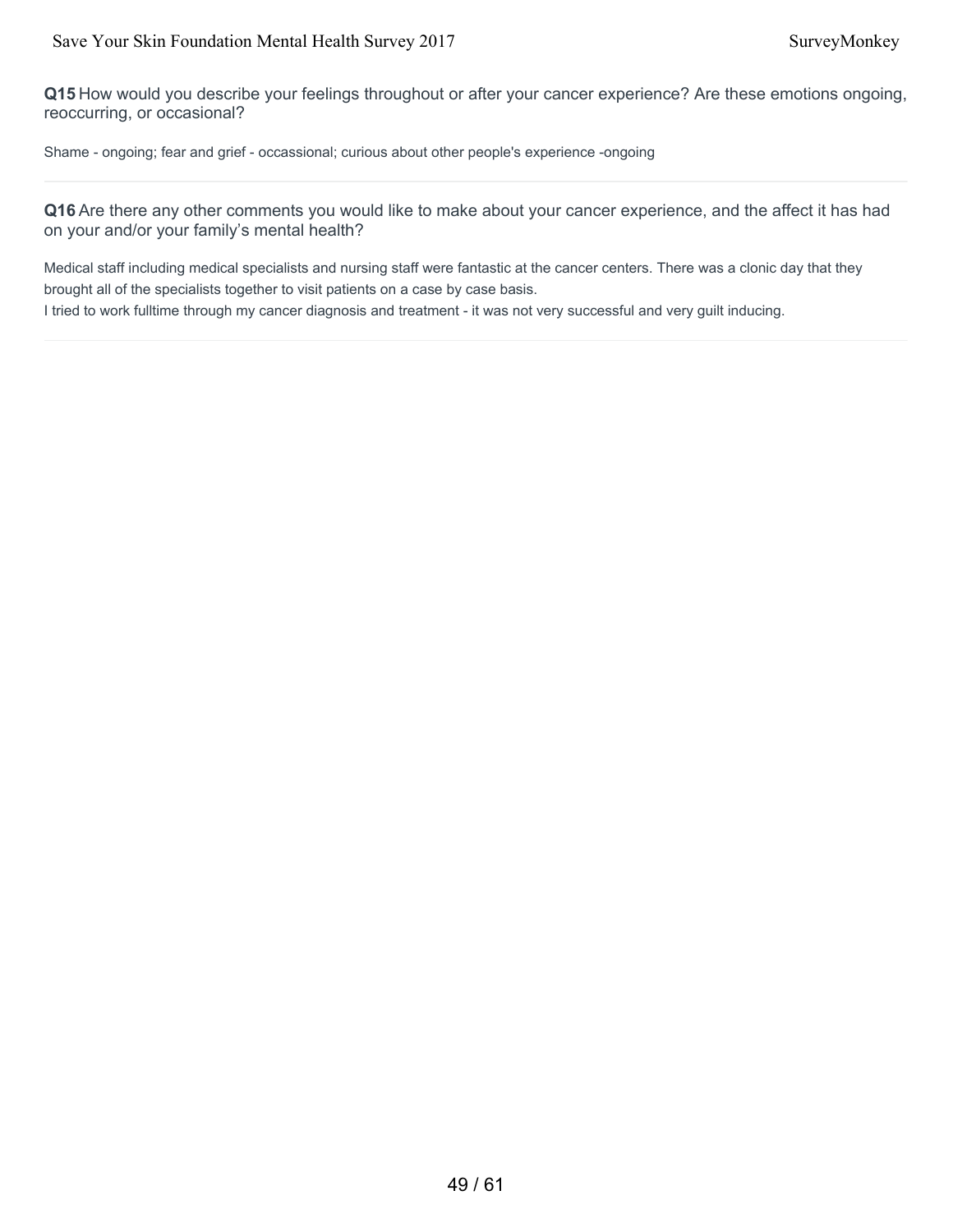## COMPLETE

| <b>Collector:</b>     | Web Link 1 (Web Link)                    |
|-----------------------|------------------------------------------|
| Started:              | Wednesday, September 13, 2017 8:18:50 AM |
| <b>Last Modified:</b> | Wednesday, September 13, 2017 8:22:33 AM |
| <b>Time Spent:</b>    | 00:03:43                                 |
| <b>IP Address:</b>    | 52.124.10.121                            |
|                       |                                          |

| Q1 Do you seek emotional support to help you work<br>through your cancer experience?                          | <b>No</b>                                                            |
|---------------------------------------------------------------------------------------------------------------|----------------------------------------------------------------------|
| Q2 What kind of support do you seek? Check all that<br>apply.                                                 | Melanoma support group,<br>Friends and/or family,<br><b>Exercise</b> |
| Q3 If you have not sought emotional support, why not?<br>Check all that apply.                                | Didn't know it was<br>available                                      |
| Q4 If you have not been able to receive emotional<br>support, do you wish you could have?                     | <b>No</b>                                                            |
| Q5 What kinds of subjects would you like to discuss in<br>an emotional support setting? Check all that apply. | Family support,<br>Survivorship,<br>Hope,<br>Living with cancer      |
| Q6 Do you find that support is available to you in your<br>location?                                          | Yes                                                                  |
| Q7 Do you feel that your cancer care centre<br>provides/promotes access to support services?                  | <b>Yes</b>                                                           |
| Q8 Does your insurance provider cover costs for<br>therapy?                                                   | <b>No</b>                                                            |
| Q9 At what point in your treatment process do you seek<br>emotional support? Check all that apply.            | <b>Treatment</b>                                                     |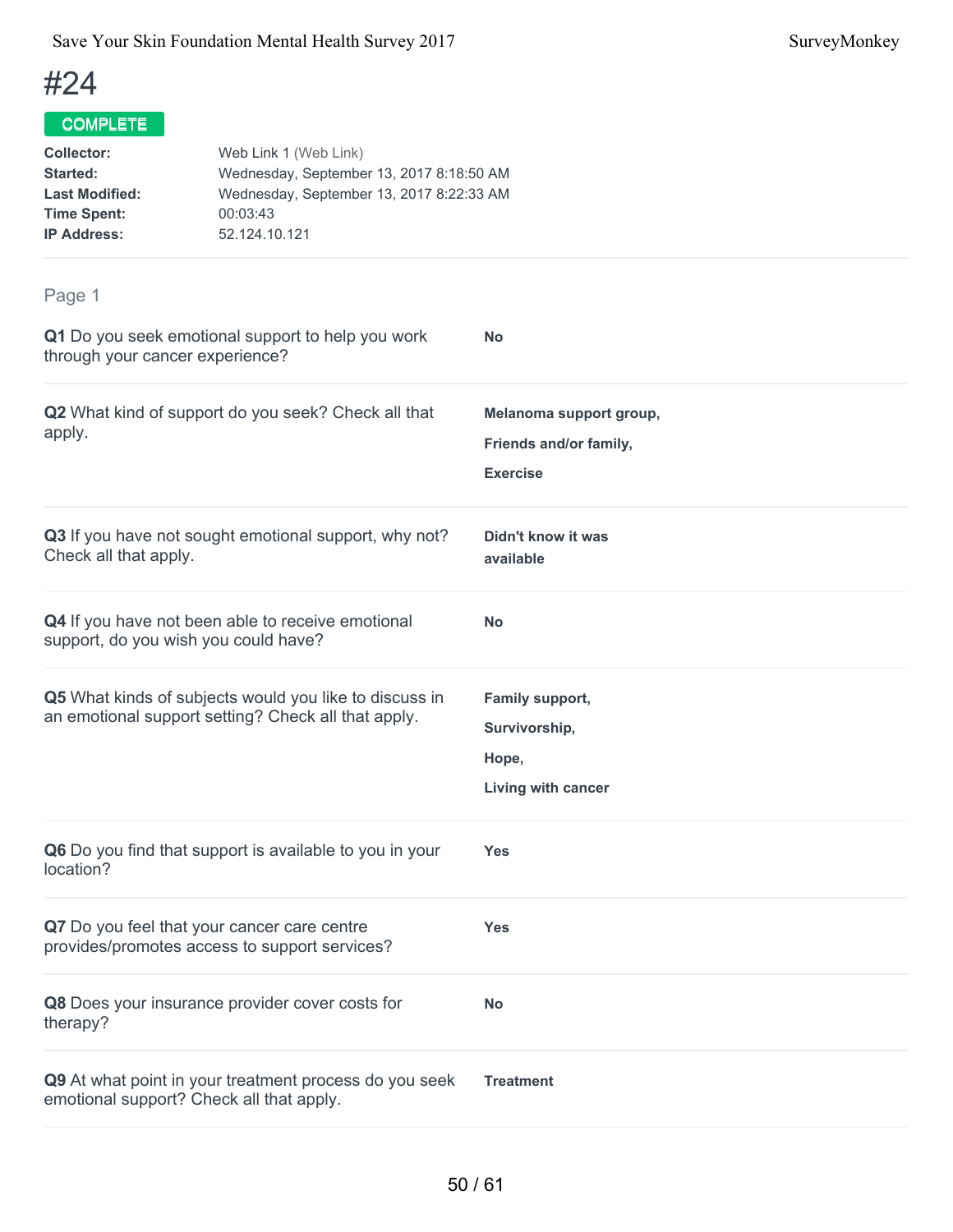| Q10 If you stop pursuing emotional support after you<br>finish treatments, why? Check all that apply.                                                             | Didn't seem necessary                   |
|-------------------------------------------------------------------------------------------------------------------------------------------------------------------|-----------------------------------------|
| Q11 Do any members of your family seek emotional<br>support?                                                                                                      | <b>No</b>                               |
| Q12 Have you ever gone to counselling in a family<br>setting?                                                                                                     | <b>No</b>                               |
| Q13 What would your ideal support system look like?<br>Check all that apply.                                                                                      | One-on-one<br>therapy                   |
| Q14 If you were participating in an online support<br>system, what kind of resources would you like to see?                                                       | <b>Respondent skipped this question</b> |
| Q15 How would you describe your feelings throughout or<br>after your cancer experience? Are these emotions<br>ongoing, reoccurring, or occasional?                | <b>Respondent skipped this question</b> |
| Q16 Are there any other comments you would like to<br>make about your cancer experience, and the affect it has<br>had on your and/or your family's mental health? | <b>Respondent skipped this question</b> |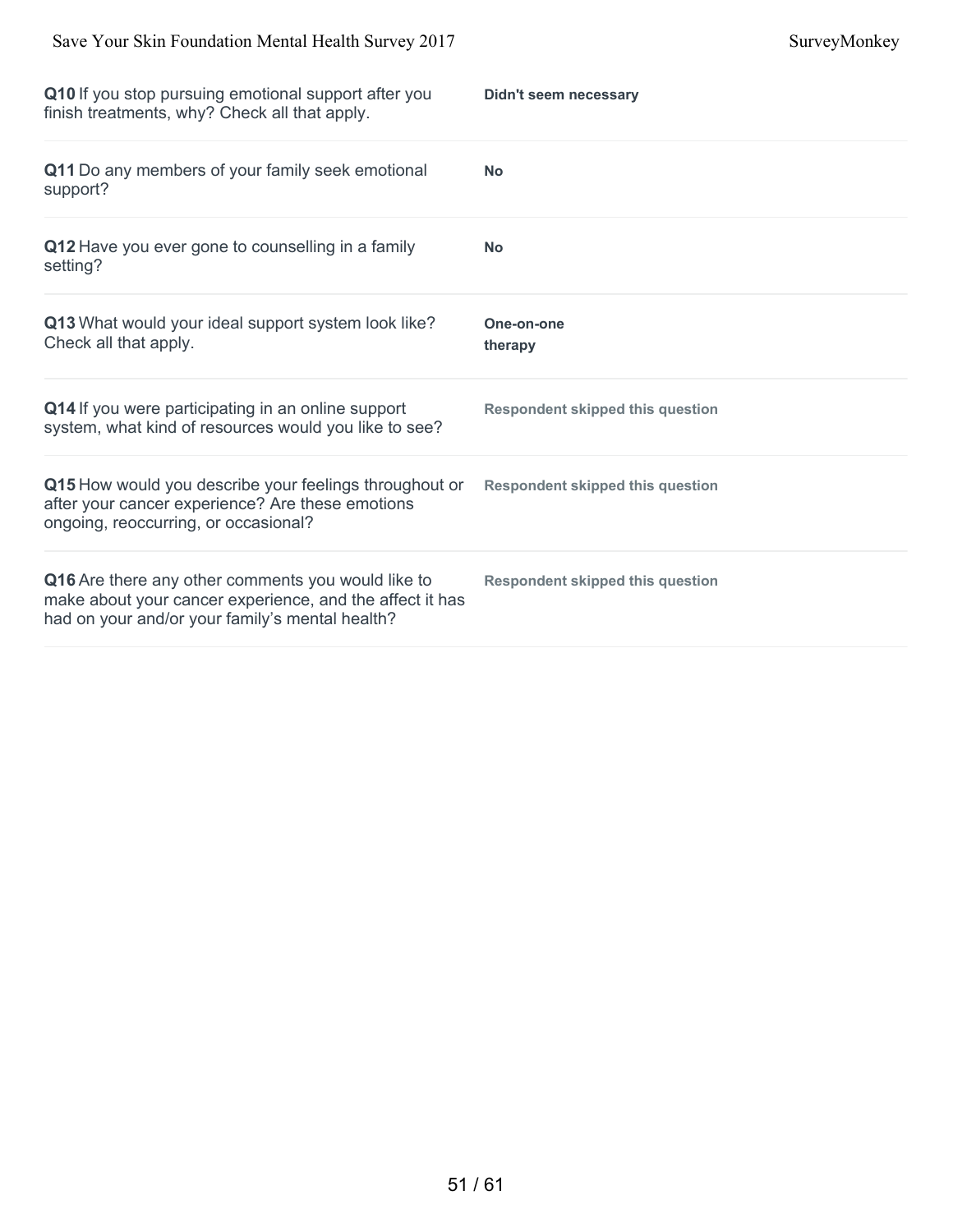## COMPLETE

| <b>Collector:</b>     | Web Link 1 (Web Link)                     |
|-----------------------|-------------------------------------------|
| Started:              | Wednesday, September 13, 2017 10:31:54 AM |
| <b>Last Modified:</b> | Wednesday, September 13, 2017 10:39:51 AM |
| <b>Time Spent:</b>    | 00:07:56                                  |
| <b>IP Address:</b>    | 173.34.113.34                             |
|                       |                                           |

| ı ayu i                                                                                                       |                                                                               |
|---------------------------------------------------------------------------------------------------------------|-------------------------------------------------------------------------------|
| Q1 Do you seek emotional support to help you work<br>through your cancer experience?                          | <b>Yes</b>                                                                    |
| Q2 What kind of support do you seek? Check all that                                                           | Melanoma support group,                                                       |
| apply.                                                                                                        | One-on-one<br>therapy                                                         |
|                                                                                                               | Friends and/or family,                                                        |
|                                                                                                               | Exercise,                                                                     |
|                                                                                                               | Other (please<br>specify):                                                    |
|                                                                                                               | Cancer support groups such as Gilda's Club, online<br>resources such as blogs |
| Q3 If you have not sought emotional support, why not?<br>Check all that apply.                                | <b>Respondent skipped this question</b>                                       |
| Q4 If you have not been able to receive emotional<br>support, do you wish you could have?                     | <b>Respondent skipped this question</b>                                       |
| Q5 What kinds of subjects would you like to discuss in<br>an emotional support setting? Check all that apply. | Fear,                                                                         |
|                                                                                                               | Grief,                                                                        |
|                                                                                                               | End-of-life planning,                                                         |
|                                                                                                               | Family support,                                                               |
|                                                                                                               | Survivorship,                                                                 |
|                                                                                                               | Hope,                                                                         |
|                                                                                                               | <b>Next</b><br>$\overline{1}$<br>steps                                        |
|                                                                                                               | Living with cancer                                                            |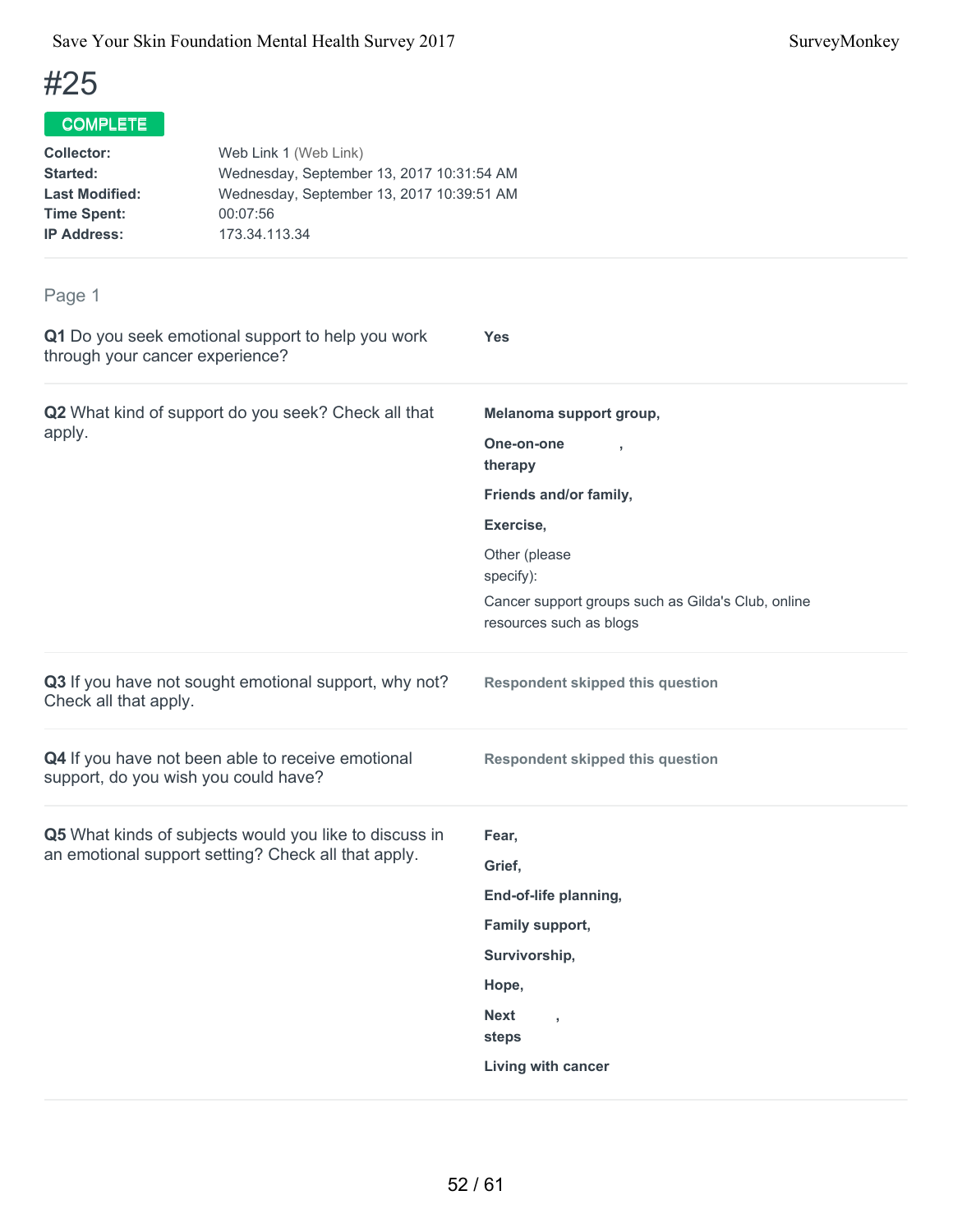| Q6 Do you find that support is available to you in your<br>location?                                  | <b>Yes</b>                                                                                                                                                                                |
|-------------------------------------------------------------------------------------------------------|-------------------------------------------------------------------------------------------------------------------------------------------------------------------------------------------|
| Q7 Do you feel that your cancer care centre<br>provides/promotes access to support services?          | <b>Yes</b>                                                                                                                                                                                |
| Q8 Does your insurance provider cover costs for<br>therapy?                                           | <b>No</b>                                                                                                                                                                                 |
| Q9 At what point in your treatment process do you seek<br>emotional support? Check all that apply.    | Diagnosis,<br>Treatment,<br><b>Post-treatment</b>                                                                                                                                         |
| Q10 If you stop pursuing emotional support after you<br>finish treatments, why? Check all that apply. | Please fill in<br>answers:<br>I will never stop pursuing emotional support, post-cancer or<br>otherwise, I believe it is integral to good mental health over<br>the course of a lifetime. |
| Q11 Do any members of your family seek emotional<br>support?                                          | <b>Yes</b>                                                                                                                                                                                |
| Q12 Have you ever gone to counselling in a family<br>setting?                                         | <b>Yes</b>                                                                                                                                                                                |
| Q13 What would your ideal support system look like?<br>Check all that apply.                          | One-on-one<br>therapy<br>Group<br>$\bar{z}$<br>therapy<br><b>Friends and/or family</b>                                                                                                    |

Save Your Skin Foundation Mental Health Survey 2017 Survey Monkey

**Q14** If you were participating in an online support system, what kind of resources would you like to see?

Open dialogue with fair, tolerant perspective. Up to date information on treatments and access.

**Q15** How would you describe your feelings throughout or after your cancer experience? Are these emotions ongoing, reoccurring, or occasional?

Difficult, painful, sometimes surprising, they hit me out of nowhere, "scanxiety" - ongoing and recurring.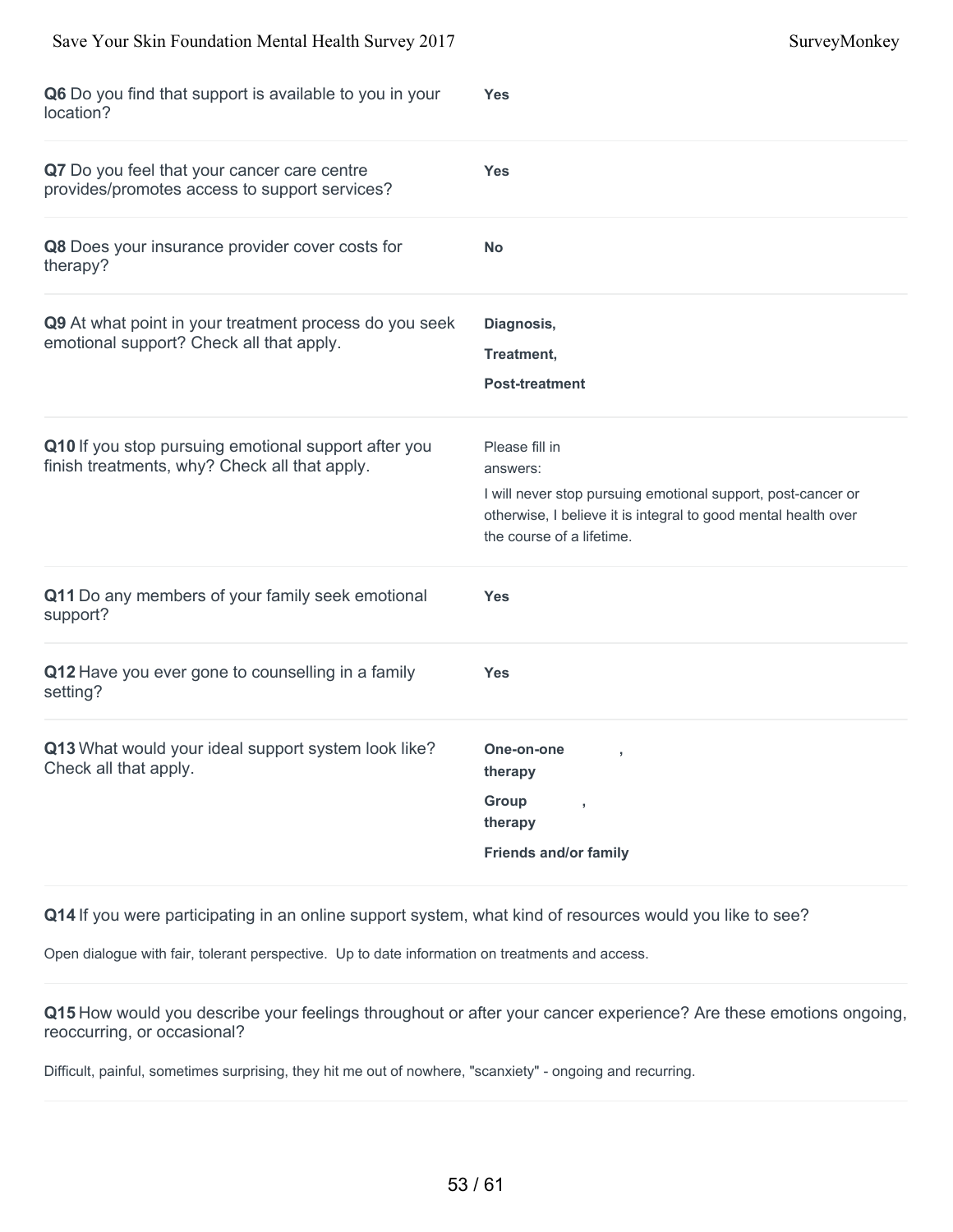**Q16** Are there any other comments you would like to make about your cancer experience, and the affect it has had on your and/or your family's mental health?

Open and honest discussion with children is important for strength and coping in a family situation.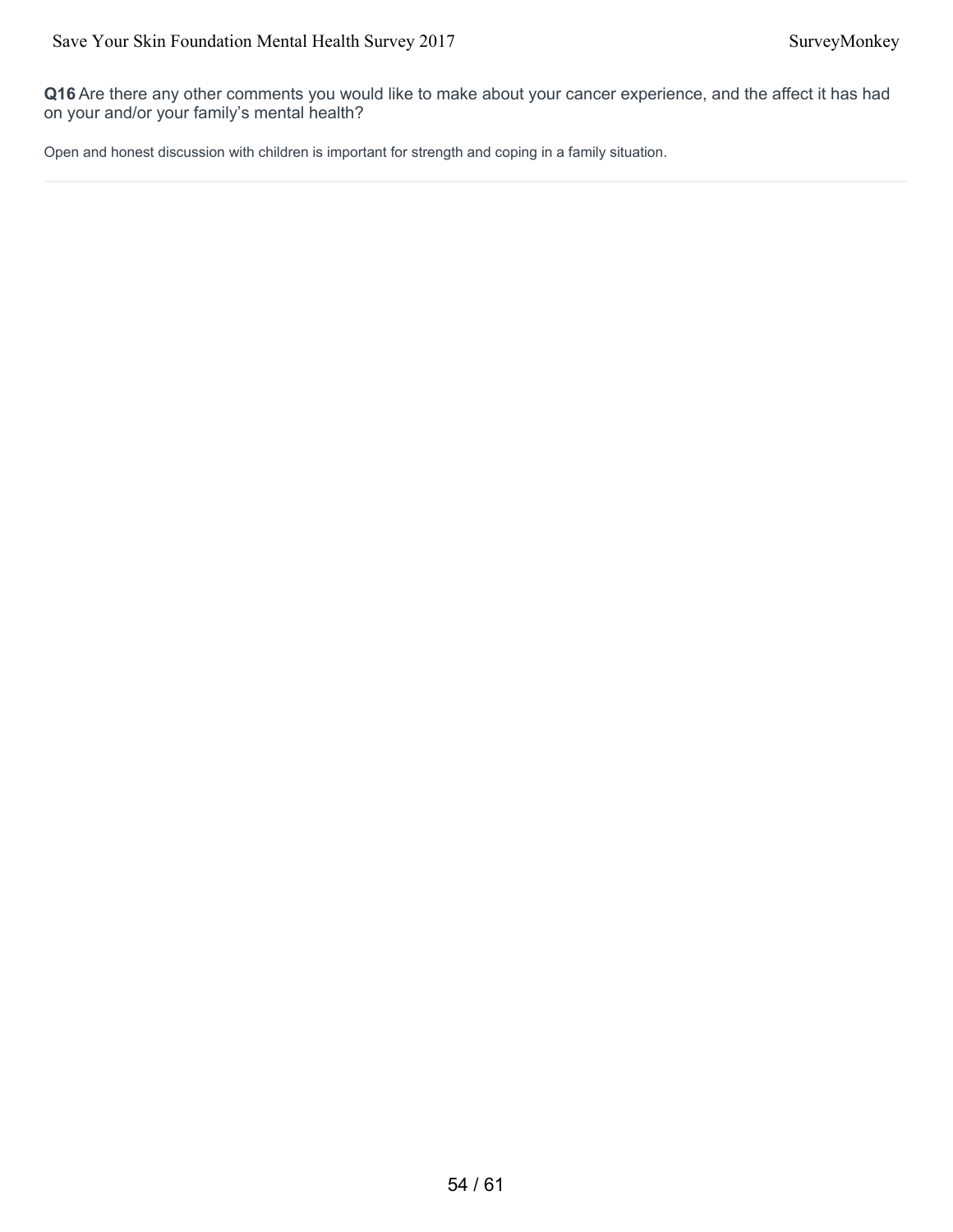## COMPLETE

| <b>Collector:</b>     | Web Link 1 (Web Link)                    |
|-----------------------|------------------------------------------|
| Started:              | Wednesday, September 13, 2017 2:24:31 PM |
| <b>Last Modified:</b> | Wednesday, September 13, 2017 2:30:13 PM |
| <b>Time Spent:</b>    | 00:05:42                                 |
| <b>IP Address:</b>    | 24.67.113.49                             |
|                       |                                          |

| Q1 Do you seek emotional support to help you work<br>through your cancer experience?                          | <b>No</b>                                     |
|---------------------------------------------------------------------------------------------------------------|-----------------------------------------------|
| Q2 What kind of support do you seek? Check all that<br>apply.                                                 | Other (please<br>specify):<br>none            |
| Q3 If you have not sought emotional support, why not?<br>Check all that apply.                                | Didn't know it was<br>available               |
| Q4 If you have not been able to receive emotional<br>support, do you wish you could have?                     | Other (please<br>specify):<br>maybe           |
| Q5 What kinds of subjects would you like to discuss in<br>an emotional support setting? Check all that apply. | Fear,<br>Grief,<br>Survivorship,<br>Hope      |
| Q6 Do you find that support is available to you in your<br>location?                                          | Other (please<br>specify):<br>not too<br>sure |
| Q7 Do you feel that your cancer care centre<br>provides/promotes access to support services?                  | Other (please<br>specify):<br>not<br>sure     |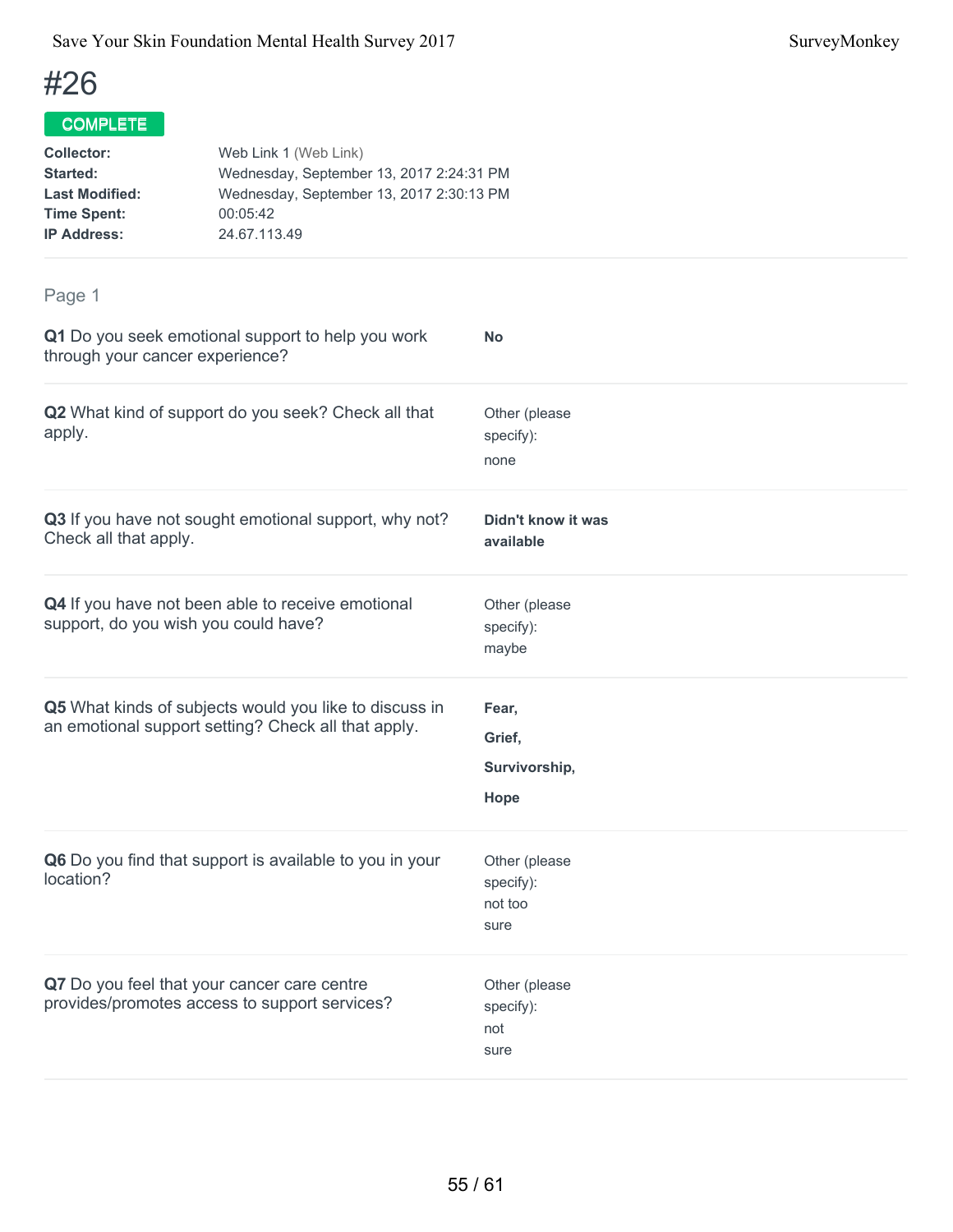had on your and/or your family's mental health?

| Q8 Does your insurance provider cover costs for<br>therapy?                                                    | Other (please<br>specify):<br>don't know                                                                         |
|----------------------------------------------------------------------------------------------------------------|------------------------------------------------------------------------------------------------------------------|
| Q9 At what point in your treatment process do you seek<br>emotional support? Check all that apply.             | <b>Respondent skipped this question</b>                                                                          |
| Q10 If you stop pursuing emotional support after you<br>finish treatments, why? Check all that apply.          | <b>Respondent skipped this question</b>                                                                          |
| Q11 Do any members of your family seek emotional<br>support?                                                   | No                                                                                                               |
| Q12 Have you ever gone to counselling in a family<br>setting?                                                  | <b>No</b>                                                                                                        |
| Q13 What would your ideal support system look like?<br>Check all that apply.                                   | One-on-one<br>therapy                                                                                            |
| Q14 If you were participating in an online support<br>system, what kind of resources would you like to see?    | <b>Respondent skipped this question</b>                                                                          |
| reoccurring, or occasional?                                                                                    | Q15 How would you describe your feelings throughout or after your cancer experience? Are these emotions ongoing, |
| the emotions are reoccurring                                                                                   |                                                                                                                  |
| Q16 Are there any other comments you would like to<br>make about your cancer experience, and the affect it has | <b>Respondent skipped this question</b>                                                                          |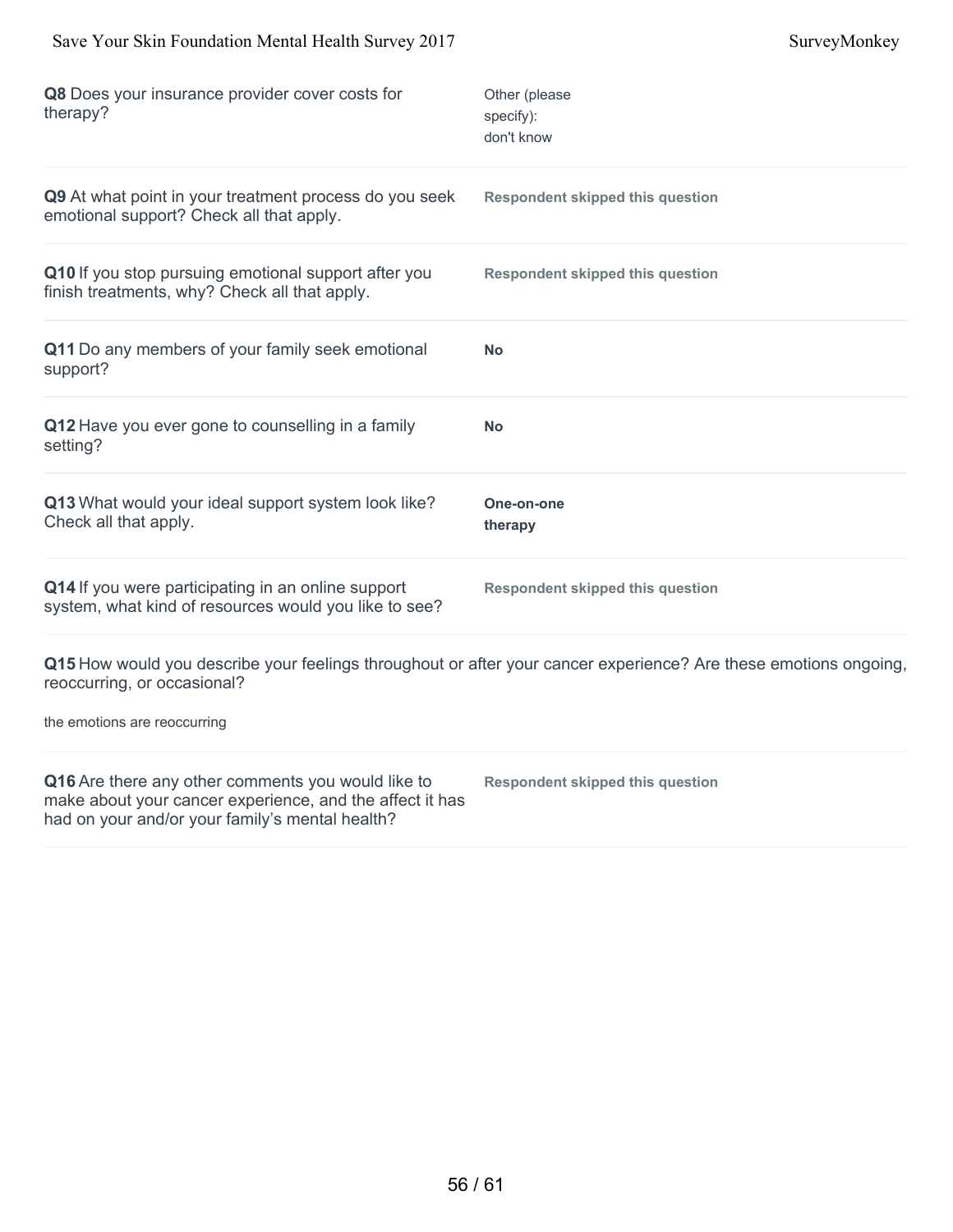| <b>Collector:</b><br><b>Started:</b><br><b>Last Modified:</b><br><b>Time Spent:</b><br><b>IP Address:</b> | Web Link 1 (Web Link)<br>Sunday, September 17, 2017 5:27:53 PM<br>Sunday, September 17, 2017 5:31:34 PM<br>00:03:40<br>96.48.100.73 |                                                        |  |
|-----------------------------------------------------------------------------------------------------------|-------------------------------------------------------------------------------------------------------------------------------------|--------------------------------------------------------|--|
| Page 1                                                                                                    |                                                                                                                                     |                                                        |  |
| through your cancer experience?                                                                           | Q1 Do you seek emotional support to help you work                                                                                   | <b>No</b>                                              |  |
| apply.                                                                                                    | Q2 What kind of support do you seek? Check all that                                                                                 | <b>Respondent skipped this question</b>                |  |
| Check all that apply.                                                                                     | Q3 If you have not sought emotional support, why not?                                                                               | Didn't know it was<br>available<br><b>Difficult to</b> |  |
|                                                                                                           |                                                                                                                                     | access                                                 |  |
| support, do you wish you could have?                                                                      | Q4 If you have not been able to receive emotional                                                                                   | <b>Yes</b>                                             |  |
|                                                                                                           | Q5 What kinds of subjects would you like to discuss in<br>an emotional support setting? Check all that apply.                       | Living with cancer,<br><b>Next</b><br>steps            |  |
|                                                                                                           |                                                                                                                                     | Hope,                                                  |  |
|                                                                                                           |                                                                                                                                     | Survivorship,                                          |  |
|                                                                                                           |                                                                                                                                     | Family support,                                        |  |
|                                                                                                           |                                                                                                                                     | Grief,                                                 |  |
|                                                                                                           |                                                                                                                                     | Fear                                                   |  |
| location?                                                                                                 | Q6 Do you find that support is available to you in your                                                                             | <b>No</b>                                              |  |
|                                                                                                           | Q7 Do you feel that your cancer care centre<br>provides/promotes access to support services?                                        | <b>No</b>                                              |  |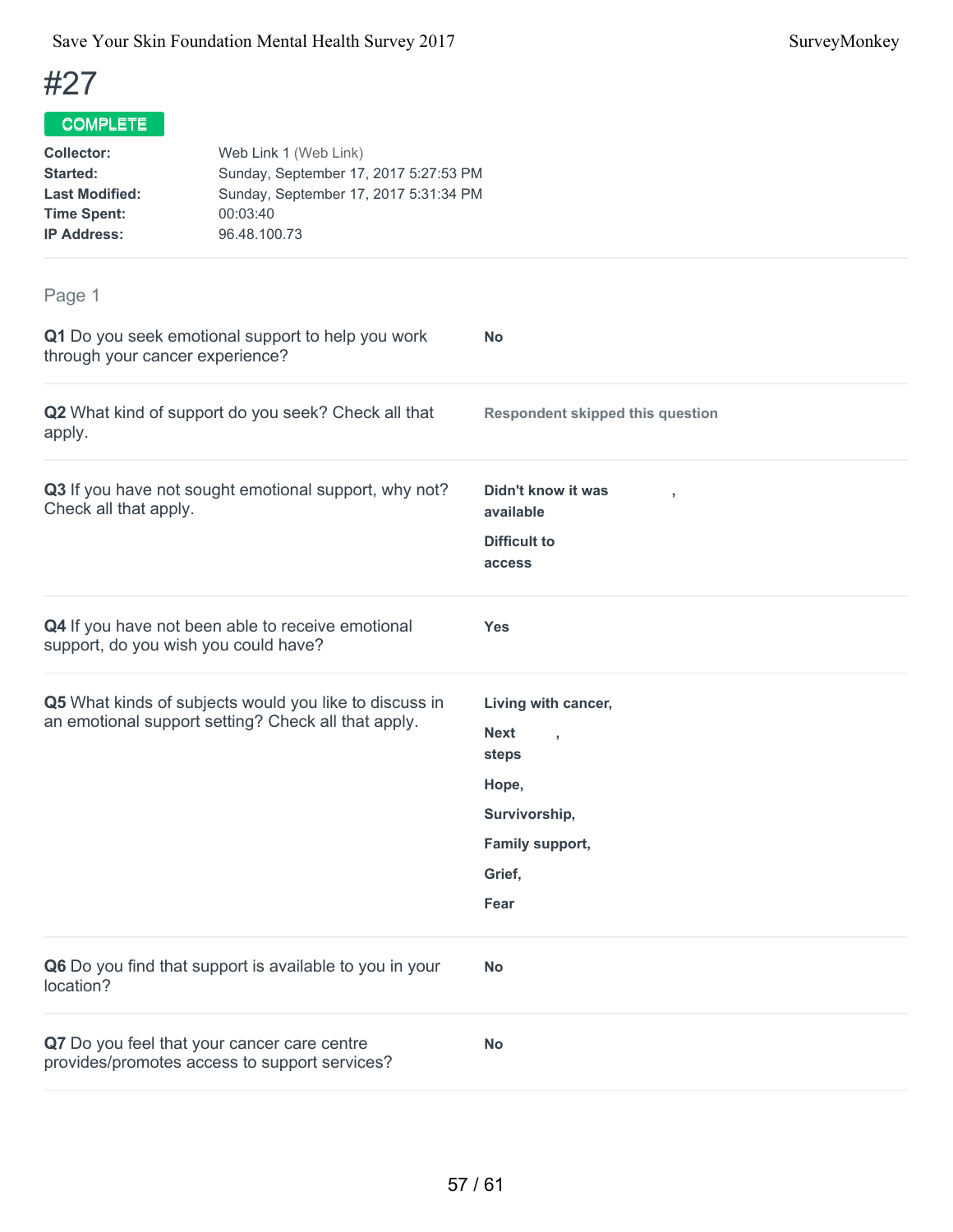| Save Your Skin Foundation Mental Health Survey 2017                                                   |                                                                       | SurveyMonkey |
|-------------------------------------------------------------------------------------------------------|-----------------------------------------------------------------------|--------------|
| Q8 Does your insurance provider cover costs for<br>therapy?                                           | <b>No</b>                                                             |              |
| Q9 At what point in your treatment process do you seek<br>emotional support? Check all that apply.    | Diagnosis,<br>Treatment,<br><b>Post-treatment</b>                     |              |
| Q10 If you stop pursuing emotional support after you<br>finish treatments, why? Check all that apply. | <b>Difficult to</b><br>access                                         |              |
| Q11 Do any members of your family seek emotional<br>support?                                          | <b>No</b>                                                             |              |
| Q12 Have you ever gone to counselling in a family<br>setting?                                         | <b>No</b>                                                             |              |
| Q13 What would your ideal support system look like?<br>Check all that apply.                          | One-on-one<br>therapy<br>Group<br>therapy<br><b>Online</b><br>therapy |              |
|                                                                                                       |                                                                       |              |

dont know

**Q15** How would you describe your feelings throughout or after your cancer experience? Are these emotions ongoing, reoccurring, or occasional?

on going

**Q16** Are there any other comments you would like to make about your cancer experience, and the affect it has had on your and/or your family's mental health?

hard on me, probably hard on my wife in directly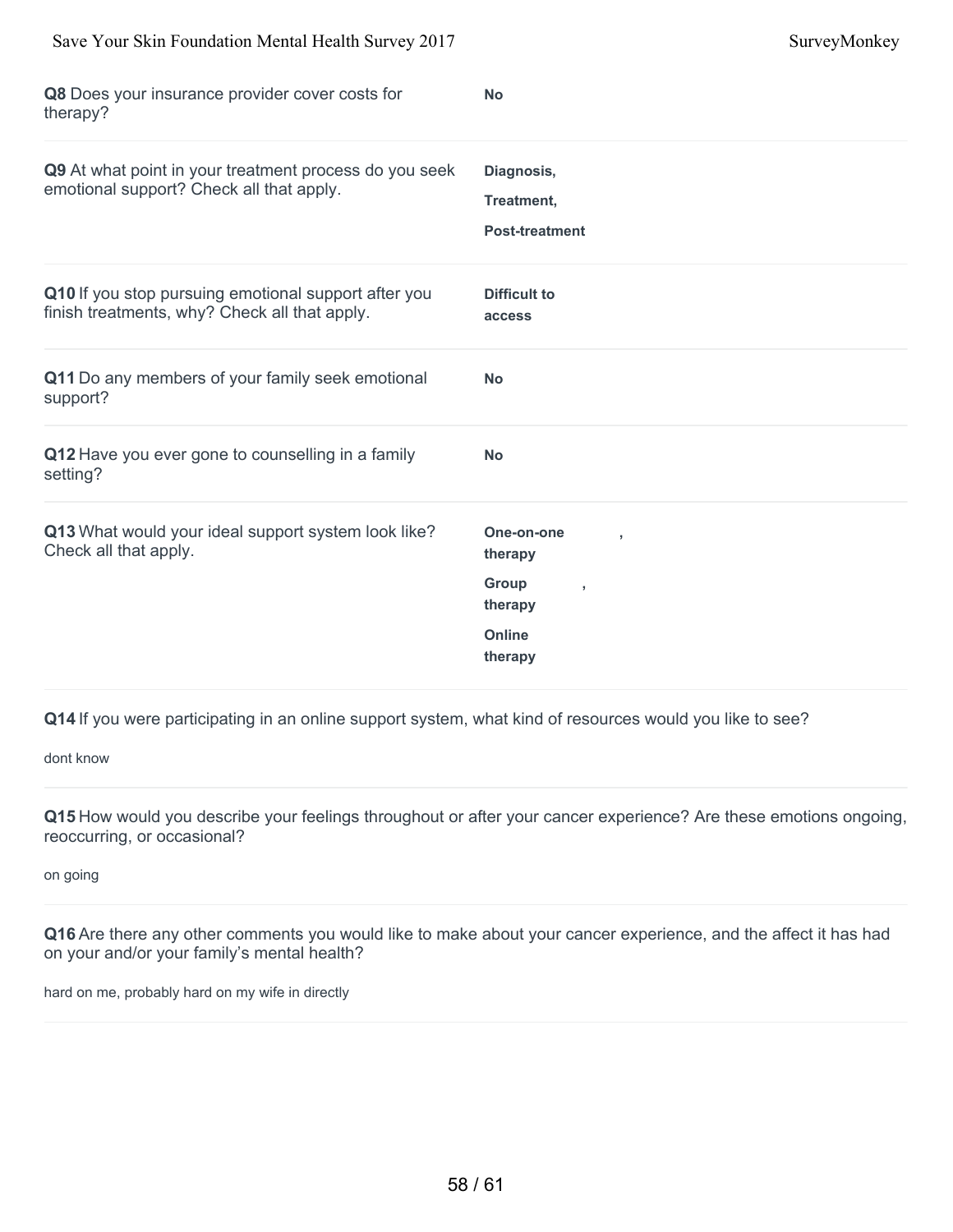## COMPLETE

| <b>Collector:</b>     | Web Link 1 (Web Link)                  |
|-----------------------|----------------------------------------|
| Started:              | Tuesday, September 19, 2017 8:06:26 AM |
| <b>Last Modified:</b> | Tuesday, September 19, 2017 8:21:48 AM |
| <b>Time Spent:</b>    | 00:15:21                               |
| <b>IP Address:</b>    | 173.34.113.34                          |
|                       |                                        |

| Q1 Do you seek emotional support to help you work<br>through your cancer experience?                          | Yes                                                                                                                                                                                                                                                                                                                                                                                                   |
|---------------------------------------------------------------------------------------------------------------|-------------------------------------------------------------------------------------------------------------------------------------------------------------------------------------------------------------------------------------------------------------------------------------------------------------------------------------------------------------------------------------------------------|
| Q2 What kind of support do you seek? Check all that<br>apply.                                                 | Melanoma support group,<br>One-on-one<br>therapy<br>Friends and/or family,<br><b>Exercise</b>                                                                                                                                                                                                                                                                                                         |
| Q3 If you have not sought emotional support, why not?<br>Check all that apply.                                | <b>Respondent skipped this question</b>                                                                                                                                                                                                                                                                                                                                                               |
| Q4 If you have not been able to receive emotional<br>support, do you wish you could have?                     | <b>Respondent skipped this question</b>                                                                                                                                                                                                                                                                                                                                                               |
| Q5 What kinds of subjects would you like to discuss in<br>an emotional support setting? Check all that apply. | Fear,<br>Family support,<br>Living with cancer,<br><b>Next</b><br>steps<br>Hope,<br>Other (please<br>specify):<br>Self-esteem, difficulty accepting ugly scars, drastic changes<br>in life patterns, permanent medical history and prescriptions.<br>Quality of life, ie. no more sun or tanning. Sometimes feel<br>like I have PTSD from the whole experience, and it is a<br>permanent life change. |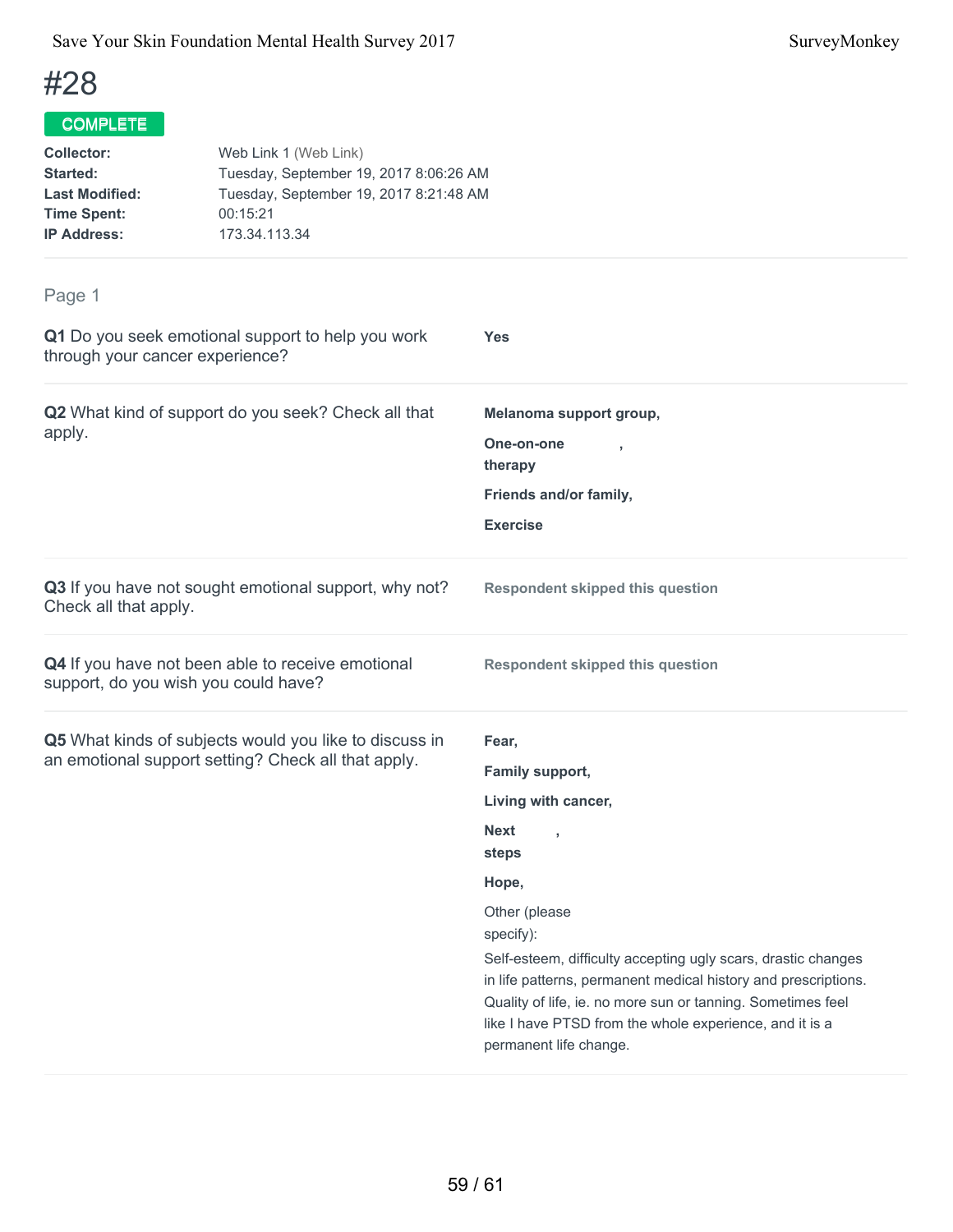| Q6 Do you find that support is available to you in your<br>location?                                  | No,<br>Other (please<br>specify):<br>I was willing and able to travel distance to support, ie. two<br>hours drive, and in winter sometimes phone or skype<br>sessions.                                     |
|-------------------------------------------------------------------------------------------------------|------------------------------------------------------------------------------------------------------------------------------------------------------------------------------------------------------------|
| Q7 Do you feel that your cancer care centre<br>provides/promotes access to support services?          | <b>Yes</b>                                                                                                                                                                                                 |
| Q8 Does your insurance provider cover costs for<br>therapy?                                           | <b>No</b>                                                                                                                                                                                                  |
| Q9 At what point in your treatment process do you seek<br>emotional support? Check all that apply.    | Post-treatment,<br>Treatment,<br><b>Diagnosis</b>                                                                                                                                                          |
| Q10 If you stop pursuing emotional support after you<br>finish treatments, why? Check all that apply. | Please fill in<br>answers:<br>Therapy or help with emotional support will always be in my<br>life, especially with a melanoma diagnosis: advanced<br>melanoma with a high risk of recurrence is permanent. |
| Q11 Do any members of your family seek emotional<br>support?                                          | <b>Yes</b>                                                                                                                                                                                                 |
| Q12 Have you ever gone to counselling in a family<br>setting?                                         | <b>Yes</b>                                                                                                                                                                                                 |
| Q13 What would your ideal support system look like?<br>Check all that apply.                          | One-on-one<br>therapy<br>Group<br>y<br>therapy<br><b>Online</b><br>$\overline{1}$<br>therapy<br>Friends and/or family,<br>Other (please<br>specify):<br>Family doctor                                      |